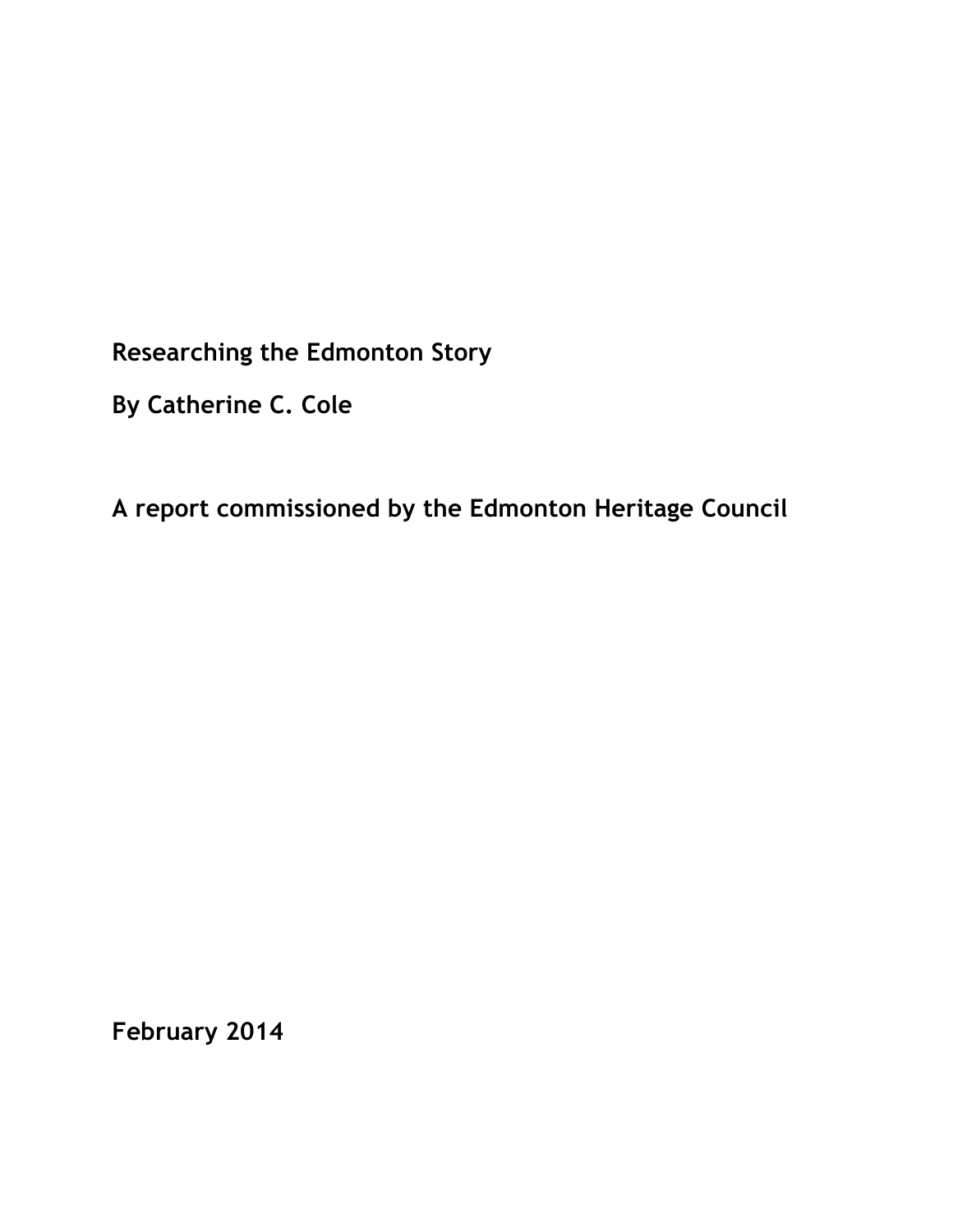# **Researching the Edmonton Story**

# **Executive Summary**

The objectives of this study were:

• To provide the Edmonton Heritage Council (EHC) with a framework of the Story of Edmonton from 1939 to the present and

• To increase knowledge of Edmonton's history, heritage and shared culture. This report is intended to be used to inform efforts by the Council to enhance the interpretation of Edmonton's history with a focus on identifying the important stories to tell, that are not currently being told, and how to ensure they are incorporated into our understanding of the city.

An underlying premise for this study is that it is important for all Edmontonians to have access to and understand our history and heritage and the shared cultural heritage of people who have adopted Edmonton as their home. Whether people grow up in Edmonton and learn about local history in school or have moved here as adults and adopted Edmonton as their home, there's relatively little information available about local history, particularly recent history. Historical narratives are valuable in shaping the community and foster local identity but these narratives must be inclusive of both the positive and negative aspects our our history and be a history that resonates with immigrants, migrants and Edmonton's relatively large urban Aboriginal population, not just with the dominant society.

Although Alberta's population has been predominantly urban since the middle of the last century – and Edmonton's population has grown exponentially since the end of the war, historians studying Alberta history have continued to focus on the rural rather than the urban, on pre-WWII rather than more contemporary history. This is partially due to the challenges of studying and disseminating contemporary history: the need to try to remain as objective as possible when studying events that occurred within our own lifetime or events in which we participated, as is often the case particularly with community-based projects. People are uncomfortable with recent history because it can take years to realize the implications of decisions, movements and personalities. While possible to indicate what happened five years ago, it's impossible to fully understand the significance of events. There's a tendency to look at local history in isolation yet Edmonton's history is not restricted to the municipal boundaries of the City of Edmonton  $-$  or indeed of Canada.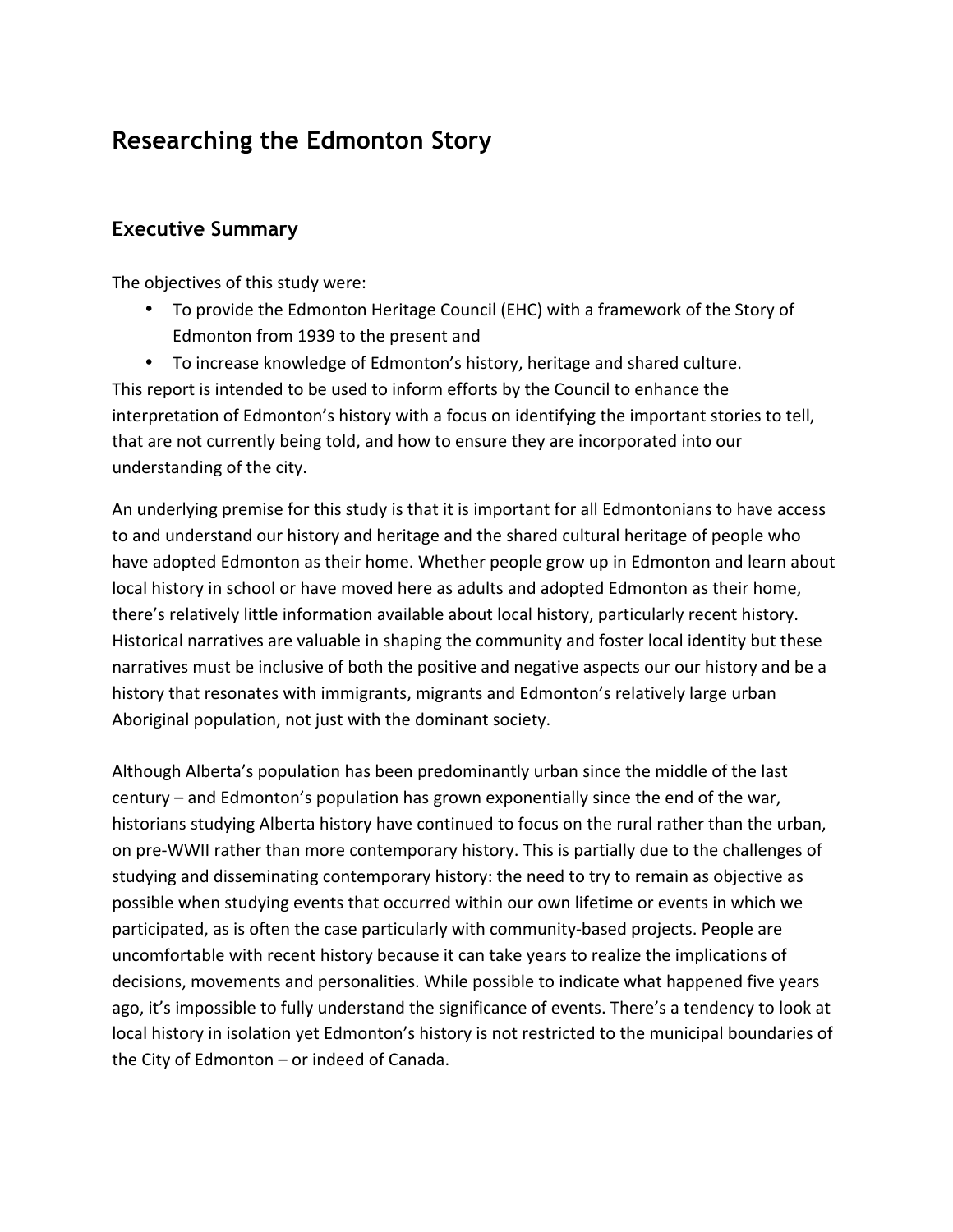Sources for the study of contemporary history also pose particular challenges: relevant material may been deposited in or processed by archives and museums, researchers may not be trained in recording oral histories, changing approaches to the Internet and news media further complicate sources.

Edmonton's history has been written (both literally written and told through other media than the printed word) by people with various backgrounds including professional and amateur historians, curators and archivists, community groups, journalists, and genealogists. Novelists, poets, playwrights, visual artists, musicians and filmmakers - while focusing on 'story' rather than 'history' – have contributed significantly to community memory, how Edmonton and its history are interpreted. Our public history is spotty: there is no overarching approach to Edmonton's history through a museum, there have been few efforts to memorialize events in local history, and Edmonton has few works of public art with specific commemorative or memorial aspects. Local museums, archives and heritage preservationists too focus on particular periods, technologies, sectors, events, and peoples.

## **Themes in Edmonton History Post-1939**

It's very difficult to identify the most significant themes in recent Edmonton history without the benefit of some distance, both in time and personal biases but having said that there are a number of themes that are clearly important. At the risk of overlooking some themes, or of giving too much significance to others, below is a list of significant themes in Edmonton's contemporary history. These are not presented in any particular order.

- Edmonton and the North
- Leduc No. 1 as the Turning Point
- Family farms to Agribusiness to Local Food Movement
- Edmonton: City of Champions
- Edmonton as Distinct from Calgary Comparisons
- Edmonton: City of Newcomers
- Edmonton's Neighbourhoods
- Community Service and Social Justice
- Changing Dynamics Between Women and Men
- Secularization of Society
- Global Trends with Local Implications
- Edmonton and Canada's Sesquicentennial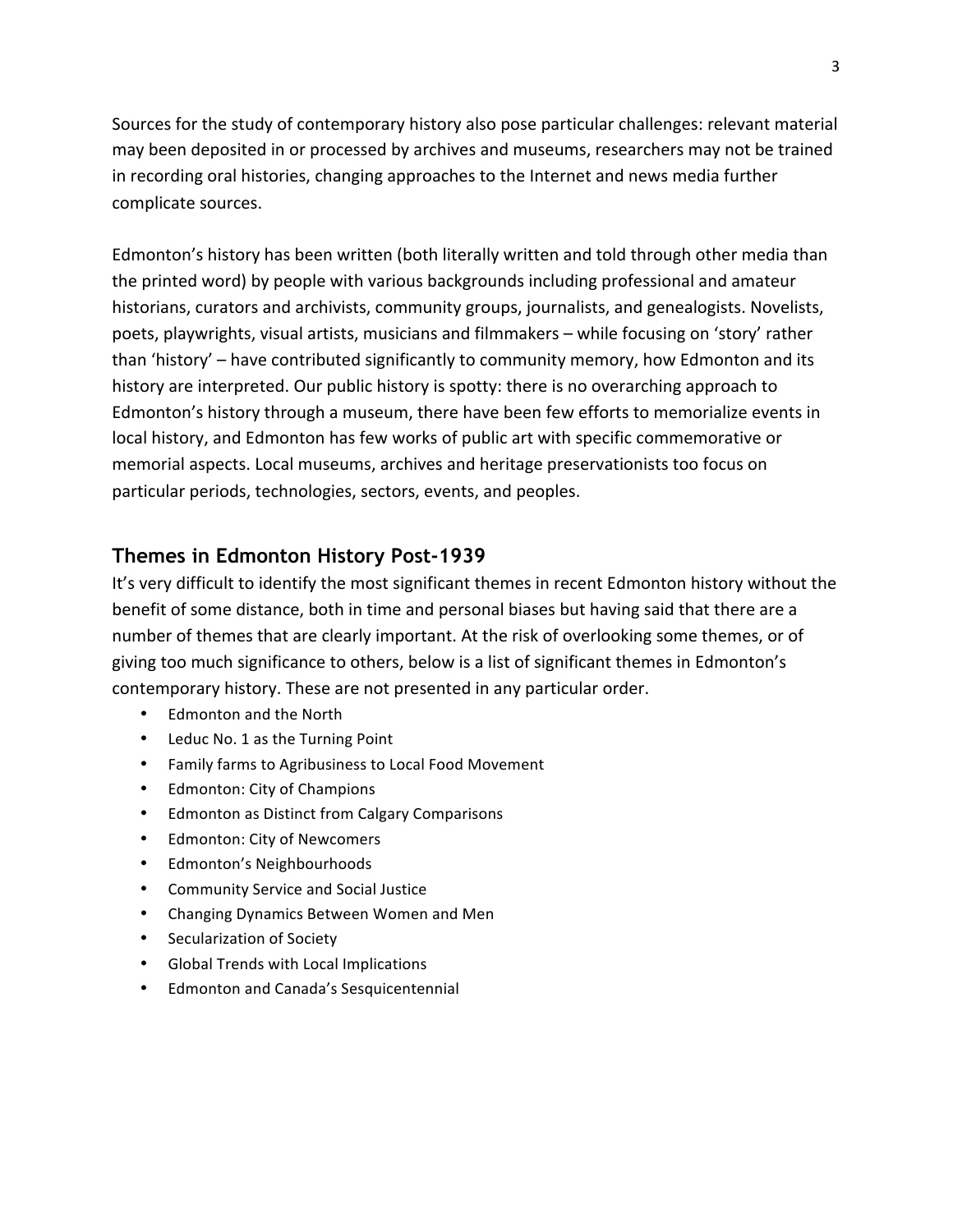#### **Objectives**

The objectives of this study were to provide the Edmonton Heritage Council (EHC) with a framework of the Story of Edmonton from 1939 to the present and to increase knowledge of Edmonton's history, heritage and shared culture. This report is intended to be used to inform efforts by the Council to enhance the interpretation of Edmonton's history with a focus on identifying the important stories to tell, that are not currently being told, and how to ensure they are incorporated into our understanding of the city.

#### **Methodology**

This study was completed between November 2013 and February 2014. The consultant scanned secondary literature incorporating aspects contemporary history in Edmonton as well conducting as a systematic review of articles highlighting the major stories of the year in the *Edmonton Journal* and an extensive Internet search. The topic was discussed by a diverse group of local historians at a meeting in January and presented publicly the beginning of April. These findings were interpreted through the lens of current heritage interpretation in the city.

## **Understanding Edmonton's History and Heritage**

It is very important for all Edmontonians to have access to and understand our history and heritage and the shared cultural heritage of people who have adopted Edmonton as their home. Those raised here build their understanding of their identity as Edmontonians first through school. However, there is very little information about Edmonton history on the school curriculum and he history taught in schools may differ from the history learned from family and community members or from public history programs.

There a numerous organizations working to improve the quality of history education in schools. The Heritage Fairs program operated by Canada's History Society since 2009 (and previously Historica) is one example and the Edmonton Regional Heritage Fair is being held at the Prince of Wales Armouries in April.<sup>1</sup> However, students are often stymied by the lack of resources for local subjects and choose the old standards in Canadian history. Other organizations include THEN/Hier, the History Education Network/Histoire et éducation en réseau a collaborative network across the diverse fields of history, history education and school history teaching in Canada that "brings together people from across Canada and internationally to inform, carry out, critique, and implement research into history education."<sup>2</sup> The organization Facing History

<sup>&</sup>lt;sup>1</sup> http://www.canadashistory.ca/Kids/Heritage/About; http://www.edmontonheritagefair.org/.<br><sup>2</sup> http://thenhier.ca/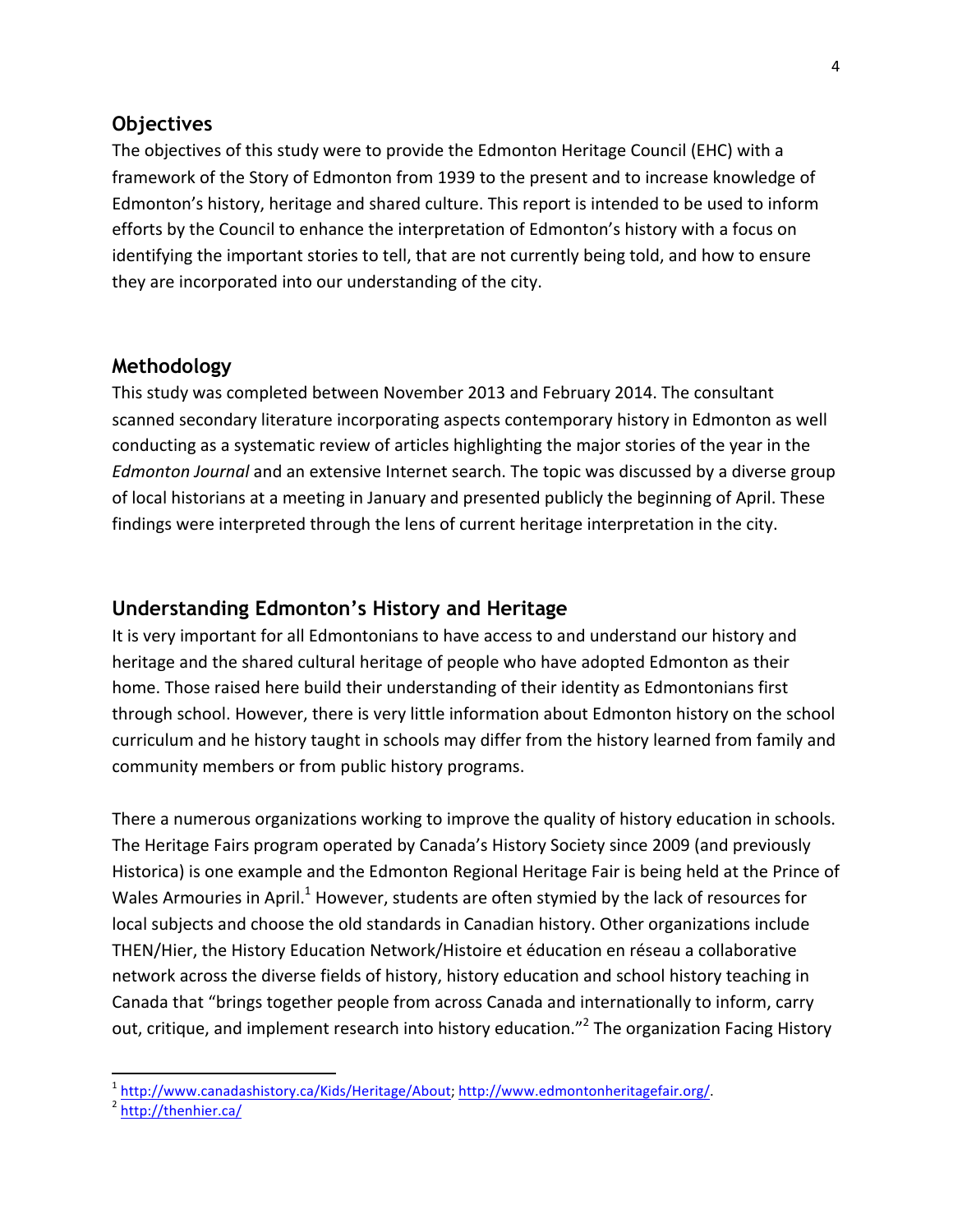and Ourselves "combats racism, anti-Semitism, and prejudice and nurtures democracy through education programs worldwide." The Canadian branch has been active in Toronto since 1981 but less so throughout the country and not at all in Edmonton.<sup>3</sup> The Aspen Foundation for Labour Education in Leduc "is dedicated to providing citizens with the knowledge, skills, and attitudes that empower them to contribute fully to a healthy, just, and democratic workplace, community, and society through participation in labour and social justice initiatives."<sup>4</sup> The EHC should collaborate with educational organizations working to improve history education in schools to ensure that contemporary local history resources are available.

The majority of Edmontonians, people who have adopted Edmonton as their home but were not born here, gain our understanding of local history primarily through public history, artistic expressions, local media (e.g., "This Day in Journal History,"<sup>5</sup>), and the Internet with its unedited, uncurated, uneven content. People are becoming more discerning about information posted to the Internet but use of the Internet for historical research still poses challenges.

According to the 2001 census, 18% of Edmonton's population of 812,201 identified as immigrants and 5.3% as Aboriginal people. Unfortunately migration figures are not available at the municipal level but data for the Edmonton CMA (census metropolitan area), shows that 63% of the CMA's increase was from net-migration with 37% from natural increase.<sup>6</sup> Alberta's economic stability and the decline in Ontario's economy have continued

| 2001 Federal Census<br>Immigrants by Period of Immigration |         |       |  |  |  |  |  |  |
|------------------------------------------------------------|---------|-------|--|--|--|--|--|--|
| <b>Period of Immigration</b>                               | No.     | %     |  |  |  |  |  |  |
| Before 1961                                                | 21.150  | 14.8  |  |  |  |  |  |  |
| 1961-1970                                                  | 14,855  | 10.4  |  |  |  |  |  |  |
| 1971-1980                                                  | 31.245  | 21.8  |  |  |  |  |  |  |
| 1981-1990                                                  | 34,170  | 23.8  |  |  |  |  |  |  |
| 1991-1995                                                  | 22.605  | 15.8  |  |  |  |  |  |  |
| 1996-2001                                                  | 19,310  | 13.5  |  |  |  |  |  |  |
| Total                                                      | 143,335 | 100.0 |  |  |  |  |  |  |

to attract people from other parts of the country. 1 http://censusdocs.edmonton.ca/DD16/FEDERAL%202001/CITY/EDMONTON.pdf

Edmonton's historical narratives may be used to shape the community and foster local identity but the Edmonton story has to be an inclusive history that resonates with immigrants, migrants and Edmonton's relatively large urban Aboriginal population. The discipline of history does not blindly celebrate the past but fosters critical thinking, based on rigorous, systematic study of

 

 $\frac{3}{1}$  http://www.facinghistory.org/offices/toronto; correspondence with the Executive Director  $\frac{4}{1}$  http://aspenfoundation.squarespace.com/

<sup>&</sup>lt;sup>5</sup> The series began as reprints from the *Journal's* files, then revised stories, and now is a series of new stories about events in the past; the *Journal* accepts suggestions from readers about which stories to feature http://www.edmontonjournal.com/news/history/index.html

 $\overline{6}$  Edmonton Demographic Profile http://www.edmonton.ca/business\_economy/documents/InfraPlan/Citywide.pdf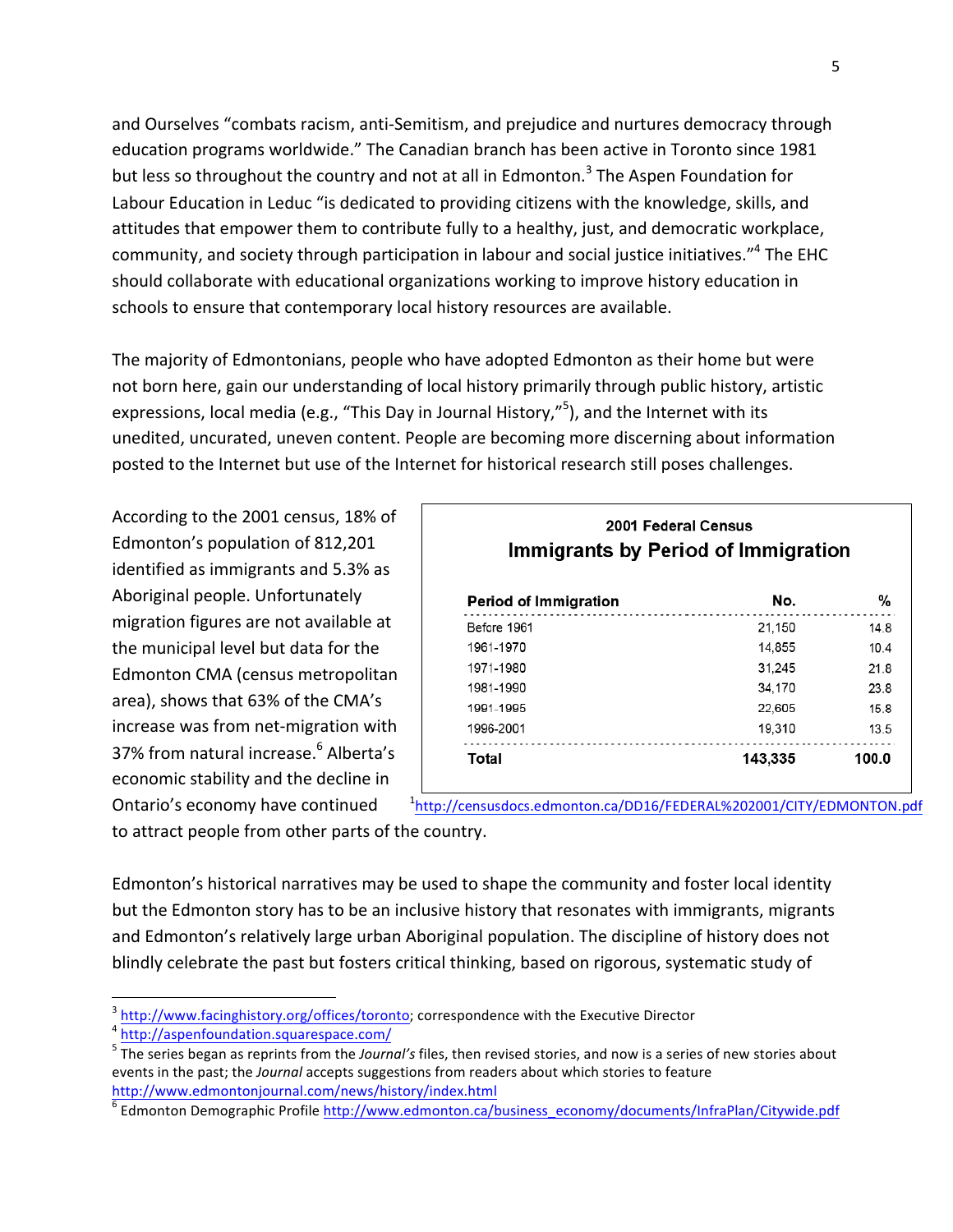primary and secondary sources. History is often told by the victors and Alberta's single party politics has the potential to promote a single interpretation of the past that accords with conservative ideology  $-$  a view of the world that is sometimes out of step with Edmontonians. Much local history is progressive, choosing facts that support the interpretation that Edmonton is the City of Champions, growing larger, stronger, better and overlooking the negative aspects of our history, particularly ignoring marginalized peoples, the treatment of Aboriginal people (FNMI), visible minorities, women, lesbian, gay, bisexual and transgendered people (LGBT), and the poor. Our understanding of Edmonton's history should reflect a balance of political, social, cultural, scientific and economic history, in addition to the history of everyday life but it has been homogenized, ignoring the cultural heritage of everyone outside the dominant group and depriving the majority of the opportunity to understand the complexity of our city.

Community memory on the other hand does celebrate the past drawing upon literature, the media, entertainment industries, cultural landscapes, official holidays and memory extracts from the past that recall certain events, actions or people from a particular perspective and without necessarily recalling the wider context. Community-building uses narratives that interweave stories, myths and legends with history.

# **The State of Contemporary Local History**

Edmonton's history has been written (both literally written and told through other media than the printed word) by people with various backgrounds including professional and amateur historians, curators and archivists, community groups, journalists, and genealogists. Public historians, in contrast to academic historians, do not have complete freedom to choose the topics they study. The priorities of organizations, funders and governments impact the histories that are being preserved. It is important that while the Edmonton Heritage Council strives to highlight aspects of Edmonton history that have been ignored to date, it not impose its own biases. The history that is being studied and disseminated locally is the history that community members think is important enough to dedicate their time and energy to address. Novelists, poets, playwrights, visual artists, musicians and filmmakers – while focusing on 'story' rather than 'history' – have contributed significantly to community memory, how Edmonton and its history are interpreted.

Although the population of Alberta has been predominantly urban since the middle of the last century, historians studying Alberta history have continued to focus on the rural rather than the urban. And where they do address Edmonton's history they tend to address earlier aspects: Aboriginal activity in the region, the fur trade, early settlement and development up to World War II. Edmonton's centennial in 2004 and Alberta's in 2005, and a number of 100<sup>th</sup>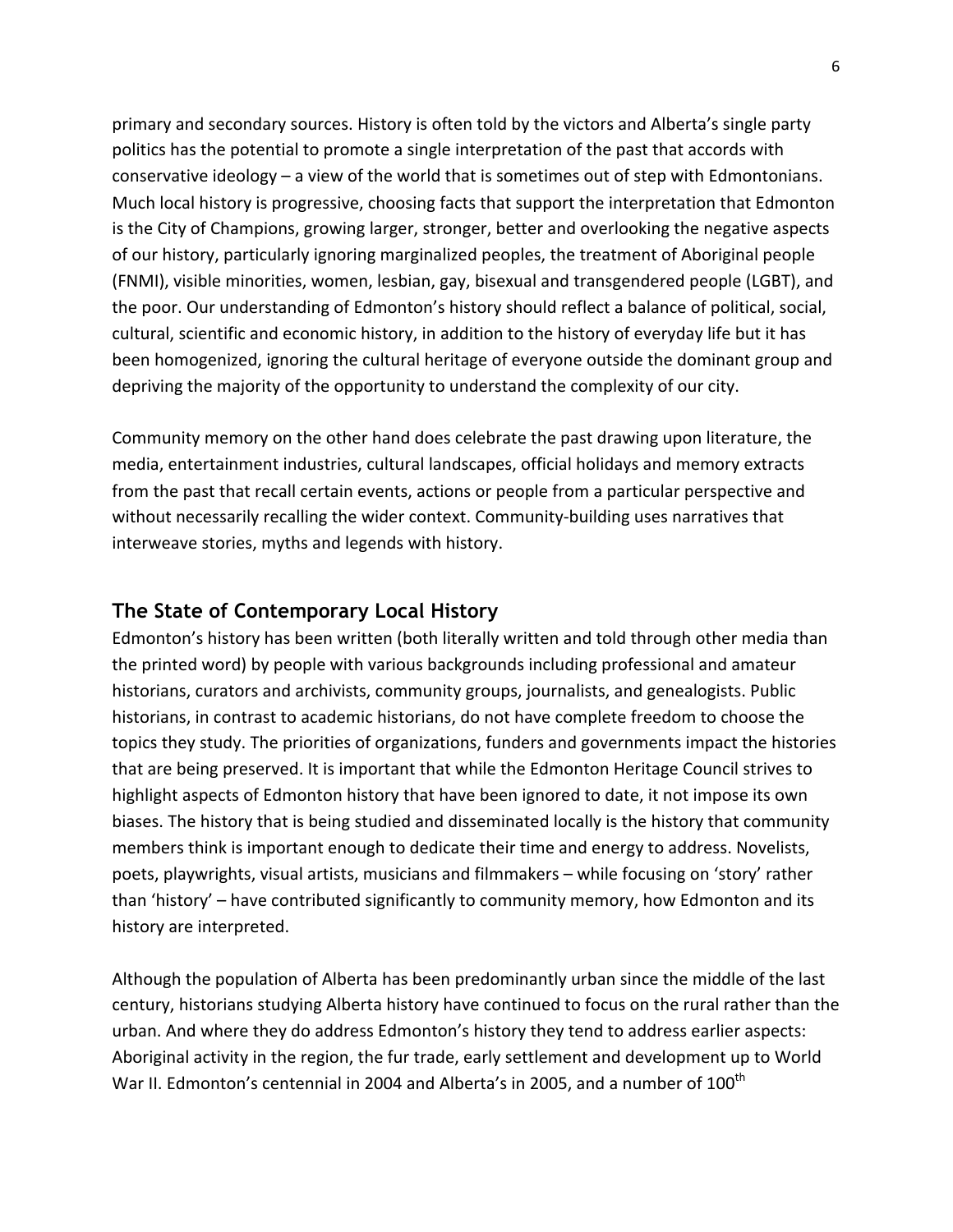anniversaries of significant events occurring in the years before and after, have been catalysts for studies that take a longer view but they sometimes cover contemporary history superficially compared to the treatment of the early years. And occasionally the end of an era prompts research and recovery efforts.<sup>7</sup>

It is generally acknowledged that studying and disseminating contemporary history is challenging for several reasons. First, it's important to remember that when studying events that occurred within our own lifetime we all come to the subject with preconceived notions that must be acknowledged and challenged. If the person studying events or places was also a participant, as is often the case particularly with community-based projects, it could be considered an 'autohistory'<sup>8</sup> and is even more difficult to be objective, and to analyse data to identify what's important in the larger context. Historians are taught to be objective but historical objectivity is a myth – particularly when addressing events and ideas that occurred in recent memory. Increasingly historians recognize that there is no singular truth and that historians are not simply observers and analysts, but that historical facts can be interpreted from multiple perspectives.

It takes years to realize the implications of decisions, events, movements and personalities; a generation (which used to mean 20 but now means 30 years) has been used as a guideline. While it's possible to indicate what happened five years ago, it's impossible to fully understand the significance of events. For example, with hindsight, the closure of the municipal airport in 2013, inevitable after the decision to end scheduled service in 1995, may be traced to the decision to open the international airport in 1960. Hence the expression "Hindsight is 20/20".

Sources for the study of contemporary history pose challenges. As noted, there are few secondary sources specifically about Edmonton's contemporary history and because of the escalation of globalization in the postwar period, it's essential to place Edmonton's history in a broader context requiring extensive thematic research in Canadian and international literature. There's a tendency to look at local history in isolation. Goyette notes in her introduction to *Edmonton in Our Own Words*, Edmonton's history is not restricted to the municipal boundaries of the City of Edmonton.<sup>9</sup> She refers to events in the surrounding area: Fort Saskatchewan, Sherwood Park, Leduc, St. Albert, etc. With Edmonton's population increasingly originating all over the world, it's important to have a grasp of world events to understand what motivated immigrants and foreign workers to come to Edmonton.

 $^7$  Or a combination of the two; the *GWG: Piece by Piece* project was initiated as a centennial project but when closure of the plant was announced became a recovery effort.

<sup>&</sup>lt;sup>8</sup> I coined the phrase in reference to autobiography, which is recognized as being subjective.<br><sup>9</sup> Goyette, Linda and Carolyn Jakeway Roemmich, *Edmonton in Our Own Words,* Edmonton: University of Alberta Press, 2004.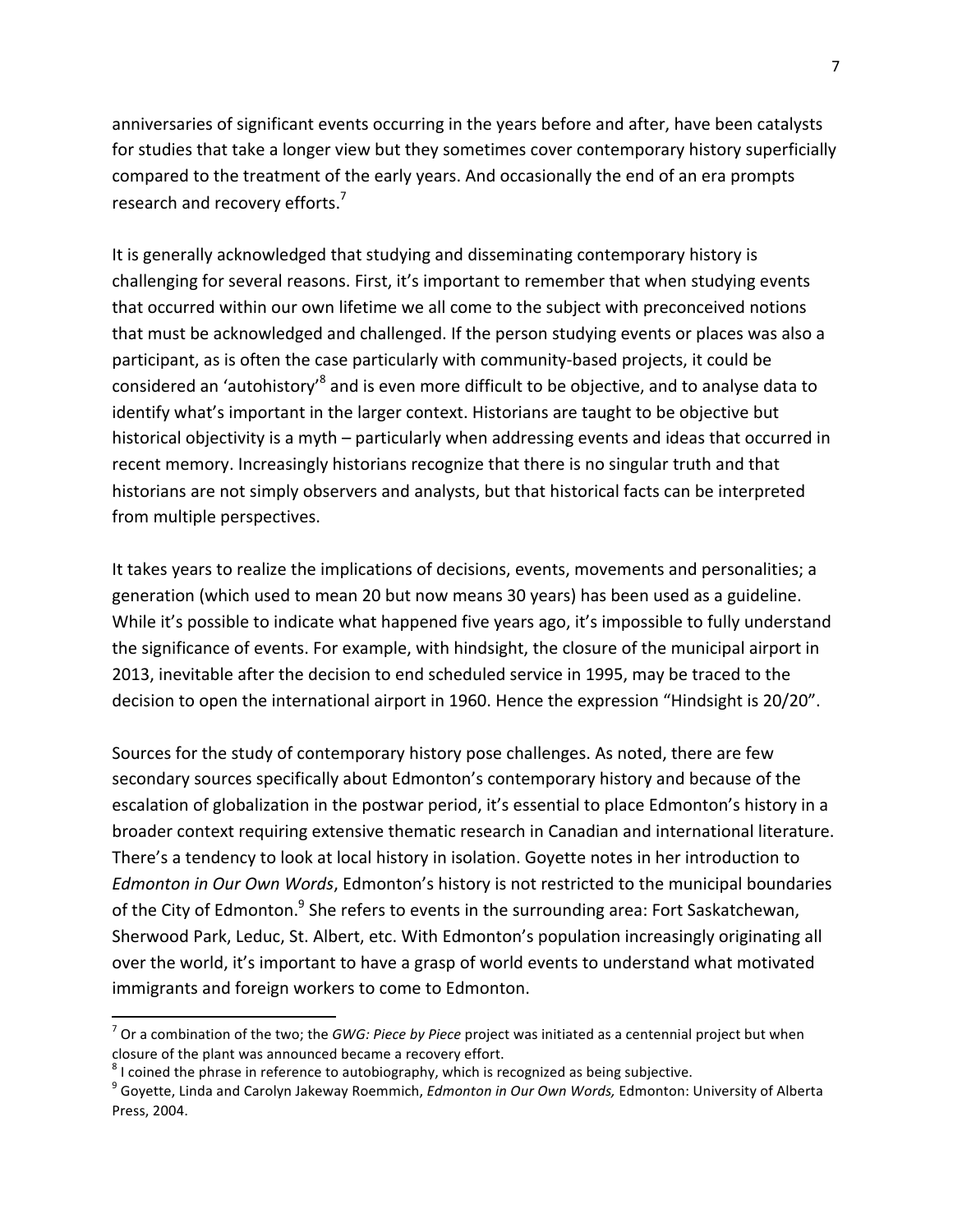Where national and international event *are* considered, there's a tendency to generalize about Edmonton's history in relation to the experience elsewhere without recognizing the sometimes subtle differences. Newspapers are invaluable in recording events and providing an impression of the times but have their limitations, biases and inaccuracies. The scan of newspapers from the period conducted for this study provided information about key events in Edmonton's history as well as insight into how Edmontonians felt about these events, particularly growing confidence in Edmonton's (and Alberta's) economy and place within Canada and the influence of world events, the spectre of Cold War, the American War on Terror, etc.

World events, events elsewhere in Canada and particularly throughout Alberta and Western Canada have an impact on life in the city. Political and economic realignments in the post-war world have changed the relationships between Edmontonians and people in other nations (e.g., post-colonial societies, political realignments in Africa, Asia, the Middle East, and Eastern Europe, migration, immigration and globalization). Scientific and technological advances, (e.g., commercial air travel, nuclear technology, space travel, information technology, television), that have occurred elsewhere have shaped how we live and what we think about. Eradication and/or control of old diseases such as polio and smallpox, the pervasiveness of malaria and AIDS in the developing world, and the introduction of new diseases such as SARS, H1N1, and West Nile have raised concerns locally. Movements such as feminism, the sexual revolution, the civil rights movement in the United States, and the peace movement have all had implications locally. The preoccupation with celebrity over substance in the United States has taken hold locally. Concerns about the increasing disparity between rich and poor globally with wealth concentrated in 1% of the population that culminated in the Occupy Movement in 2011; locally, although Edmontonians are known for quiet money compared to Calgary, there is great wealth locally – and poverty. The increasing debate about climate change, an international issue, plays out differently in Edmonton, Calgary, Northern Alberta, and in Canada.

In order to increase our knowledge and understanding of Edmonton as a place, we need to concentrate on primary sources. Often more contemporary records are either still active and have not yet been deposited in archives or if they have been deposited have not yet been processed making them difficult to access. Grey literature (e.g., unpublished or informally published monographs and reports of consultants or working groups) is often very important for contemporary topics but very difficult to access. There are usually few copies and they are on office not library shelves. People tend to keep material in their offices until a change in jobs or retirement causes them to consider a long-term repository, like an archives, or the recycling bin.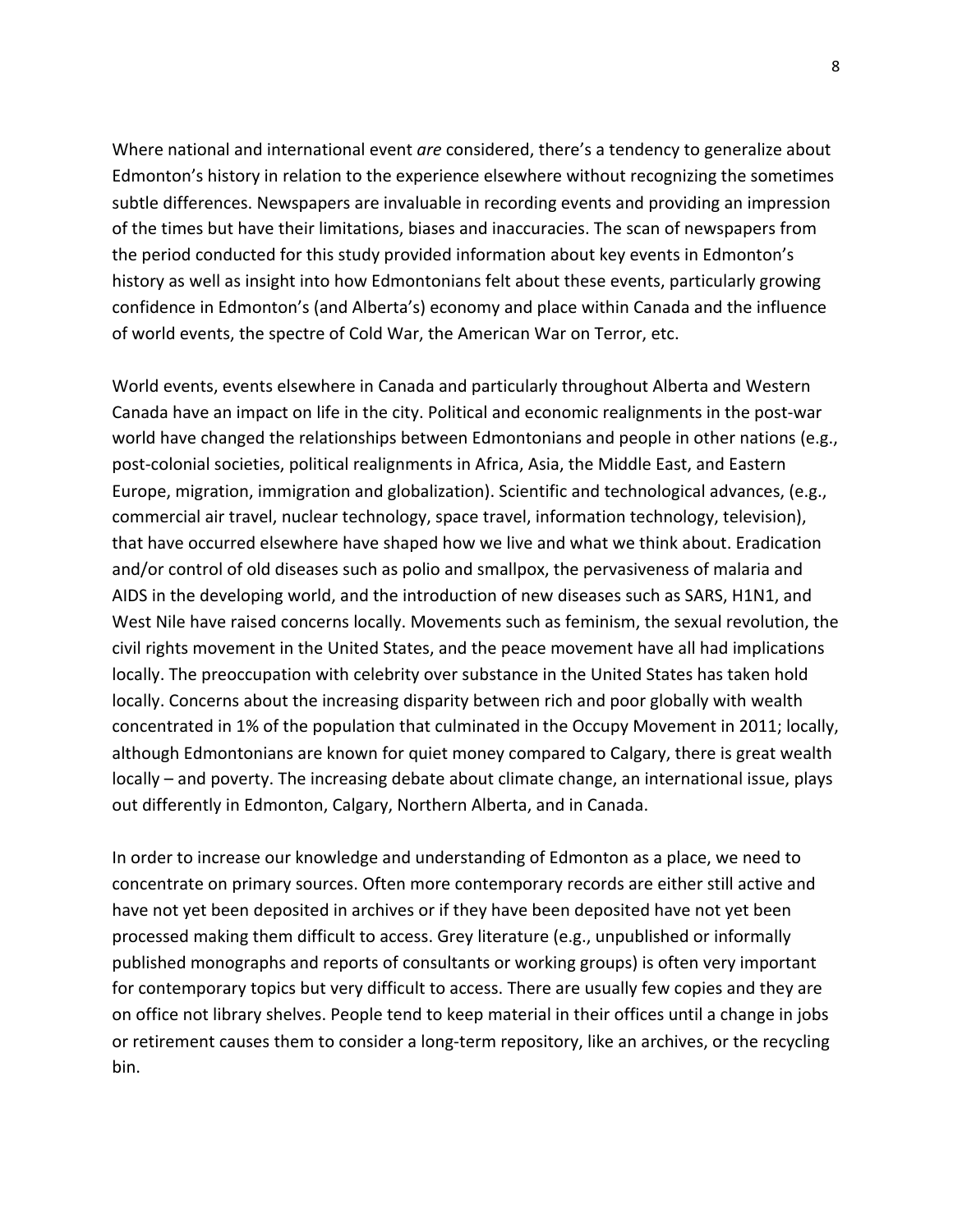With contemporary history there's often a focus on oral history. While very useful in providing various perspectives on issues and events, and particularly voices of women, immigrants and Aboriginal people who continue to be largely overlooked in the official record, oral history is not unbiased and is often not helpful in understanding the basic facts of what happened, when, and who the key players were. The lack of transcripts, summaries, indexes and translation from one medium to another can make interviews difficult to access. It's also not always well done; some researchers put words in the mouths of informants or assume too much shared knowledge. One researcher does not necessarily ask the questions another researcher would like to have asked.

Increasingly research is conducted via the Internet – and for contemporary history necessarily so. Wikipedia is a convenient shortcut but not the final word. In terms of accessing primary material, what has or has not been digitized is often a result of vision and budget rather than any systematic approach, and some of it has not been well done technically so is either difficult to access or not reliable. Websites may include brief organizational histories but are written for communications purposes and are promotional in nature so must be verified. Blogs have taken the place of journals, and are immediately available rather than being published years later.

Because of the challenges with sources for contemporary history, it's as important to consider what to save as much as it is what to study. Organizations like the Northern Alberta Women's Archives Association, that is no longer, were proactive in encouraging Albertan women to donate their papers to archives. Being an intermediary between Edmontonians and Edmonton museums and archives and in encouraging people to save photographs from their phones and important emails, and think about public repositories for their work is an important task. We are surrounded by digital media but haven't yet come to terms with what or how to preserve.

Most local history books focus on particular aspects of Edmonton history in isolation. Specific histories have been written about various themes of local history such as transportation, communications, utilities, neighbourhoods, churches, schools, and businesses. Kathryn Chase Merritt's A History of the Edmonton City Market 1900-2000: Urban Values and Urban Culture is an exception, one of few local histories that places its specific subject, the history of the market, in a broader context of the urban/rural tension that is such an important part of Edmonton's psyche.<sup>10</sup> Linda Goyette and Carolyn Jakeway Roemmich's *Edmonton in Our Own Words*<sup>11</sup> is an atypical history for several reasons; the authors do not attempt to write a

<sup>&</sup>lt;sup>10</sup> Merritt, Kathryn Chase, A History of the Edmonton City Market 1900-2000: Urban Values and Urban Culture, University of Calgary Press, 2001.

<sup>&</sup>lt;sup>11</sup> Govette, Linda and Carolyn Jakeway Roemmich, *Edmonton in Our Own Words*, Edmonton: University of Alberta Press, 2004.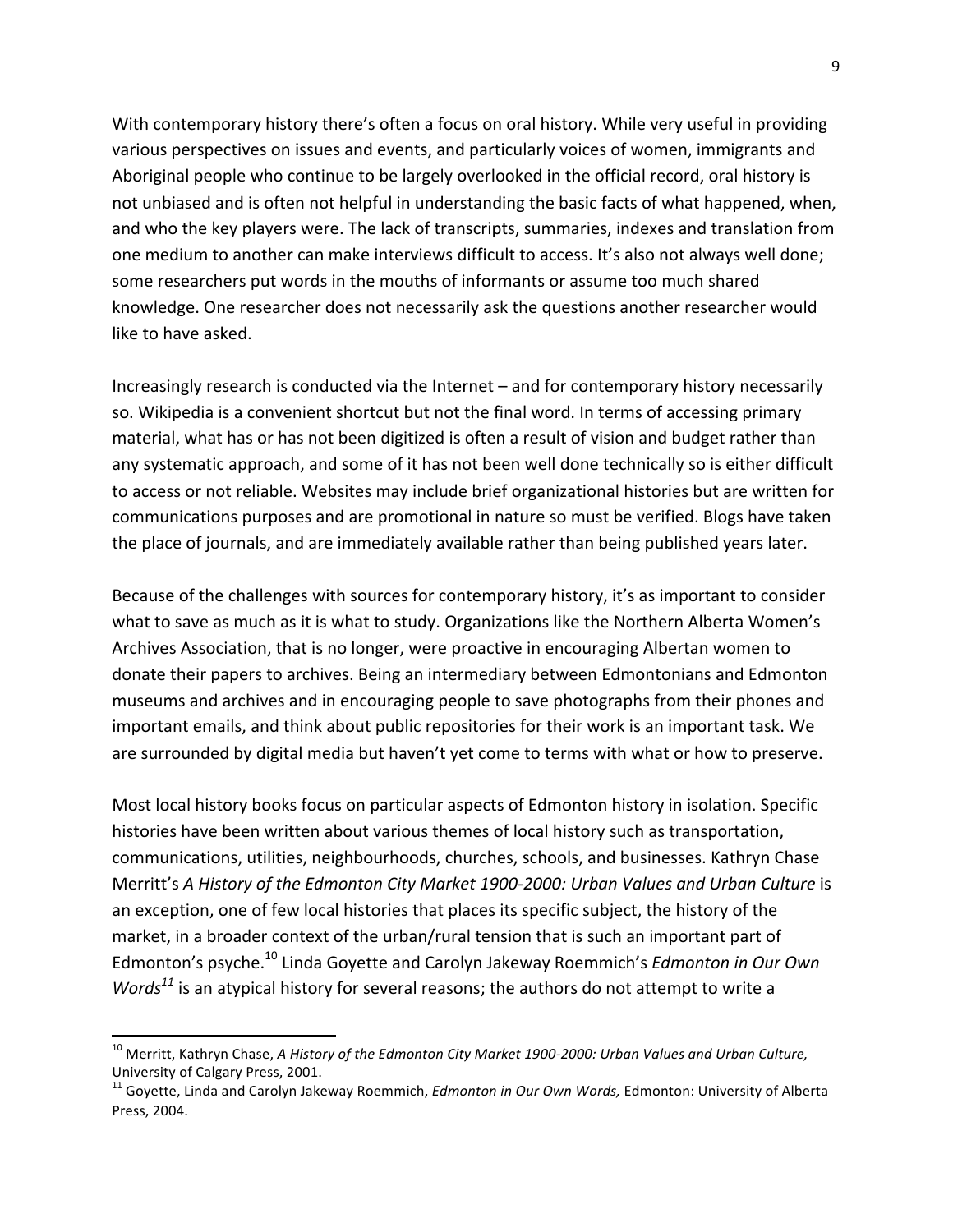cohesive history but make a conscious decision to juxtapose first person accounts recorded at the time with those of contemporary Edmontonians in a form of scrapbook history.

Local museums, archives and heritage preservationists too focus on particular periods (pre-World War II), technologies (e.g., transportation and communications), sectors (e.g., health and education), events (e.g., northern development and war), and peoples (e.g., Ukrainians, Jews). There is no comprehensive museum approach to Edmonton's history, something the Edmonton Heritage Council is seeking to address through the city museum initiative.

Memorials include preservation of heritage sites, erection of monuments including names of people being commemorated, renamed streets, buildings or infrastructure, virtual memorials on the Internet and museums of history/memory); and activities (such as public apologies, reburials, walking tours, parades and temporary exhibitions) as well as artistic expressions. There have been few efforts to memorialize events in local history, the commemoration of the Traditional Aboriginal Burial Ground and Fort Edmonton Cemetery adjacent to the EPCOR site in Rossdale being a notable exception. The commemoration was not created through the public art process but through a very painful public consultation process but to the average Edmontonian fulfils the same function as public art. The memorialization process should be safe for all involved to ensure credibility and ownership; the conversation about the past may be more important than the final product. The International Coalition of Sites of Conscience has done some important work in this area.<sup>12</sup>

Temporary projects such as the *Walking with Our Sisters* travelling exhibition, a commemorative art Installation for the missing and murdered Indigenous women of Canada and the United States exhibited in Edmonton in the fall of 2013, can be very powerful.<sup>13</sup> Edmonton has few works of public art with specific commemorative or memorial aspects, including *Ukrainian Famine Memorial* by Ludmilla Temertey "the first public monument to the Holodomor...to mark the 50th anniversary of the famine-genocide,"*Memoryscape* by Marc Boutin which illustrates the role of the military around the world but takes "an atypical approach that eschews traditional war memorials," and *In Out* by Claude Boullevraye de Passillé, "a conceptual interpretation of the Beverly neighbourhood coal mining heritage and its cavernous underground."<sup>14</sup>

The practice of memorialization should stimulate civic engagement, critical thinking and discussion regarding representation of the past and similar challenges in contemporary society.

<sup>&</sup>lt;u> 1989 - Johann Stein, markin film yn y breninn y breninn y breninn y breninn y breninn y breninn y breninn y b</u> <sup>12</sup> http://www.sitesofconscience.org/<br><sup>13</sup> http://walkingwithoursisters.ca/<br><sup>14</sup> http://edmontonpublicart.ca/#!/grid/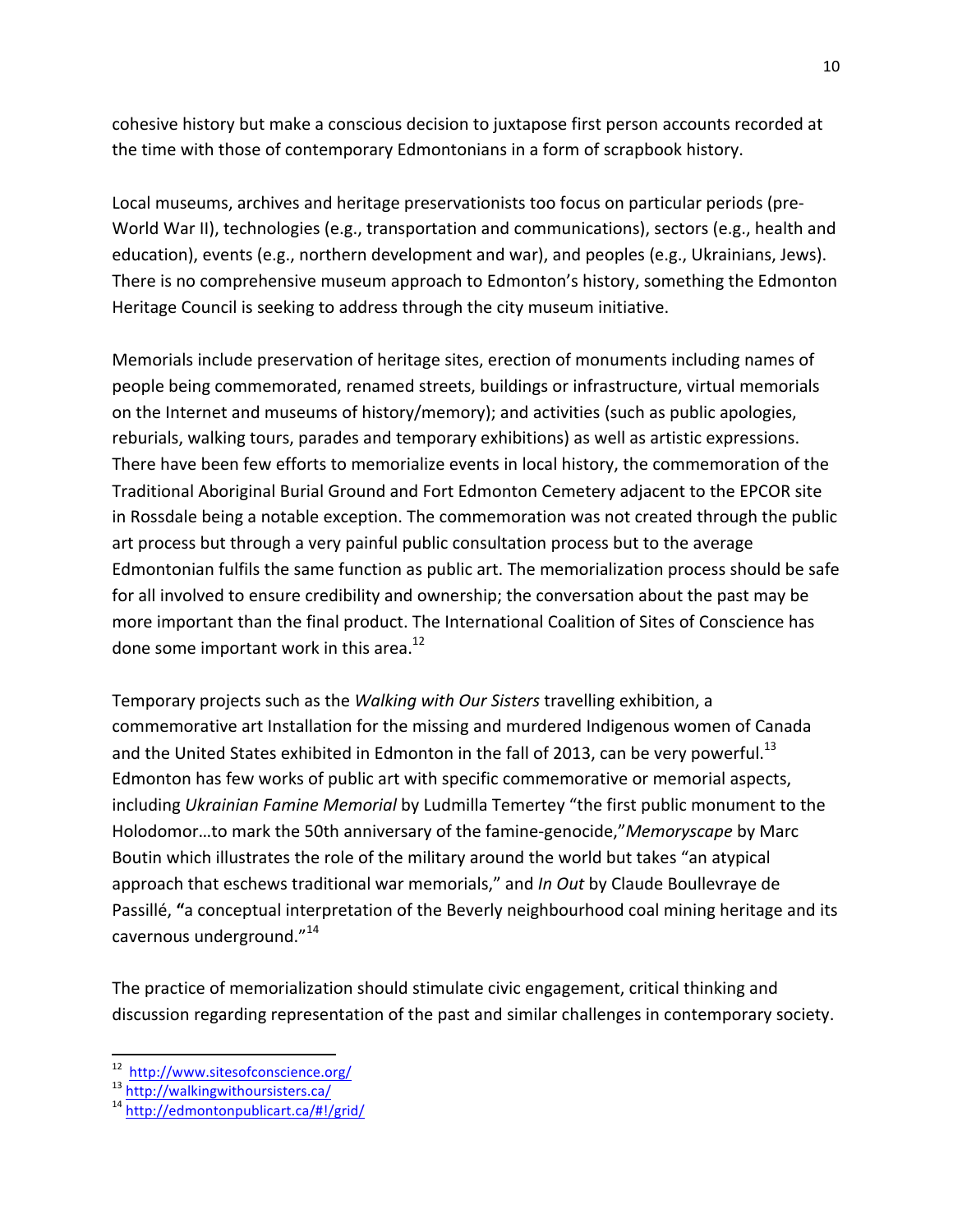There is potential for public art to play a much stronger role in commemoration than at present. For example, in the city with the largest urban Aboriginal population in the country, the current Truth and Reconciliation Commission could result in a work of public art commemorating the experiences of local Aboriginal people.

The city's Naming Committee approves names for municipal facilities, new neighbourhoods, parks and roads. The Current Planning Branch of the Sustainable Development Department, researches names, maintains an inventory of names to be used in the future, and receives requests from the public for names to be honoured. The Edmonton Historical Board nominates a person to be appointed to the Committee as its representative. The book *Naming Edmonton: From Aida to Zoie* provides an important record of the meaning of names of Edmonton's streets but there's little on-site interpretation that explains the significance of these names.<sup>15</sup>

The Edmonton Heritage Council could propose that the city revise the current *Percent for Art to Provide and Encourage Art in Public Areas* policy<sup>16</sup> to ensure that where appropriate public art incorporate heritage interpretation and outdoor heritage interpretation be treated with the same scrutiny as public art and to include a policy on memorialization. The city could allocate a position on the Public Art Committee to either the Edmonton Heritage Council or the Edmonton Historical Board to address heritage aspects of public art.

There's a tendency to relate history to pride, particularly when activities are tied to anniversaries, and Edmonton's heritage community has paid little attention to the negative aspects of our history. Museums can reflect and shape negatively or positively, social interactions and people's self-identities, as well as their perception of other social groups. Sometimes, the past defines people rather than informs them.

As noted recently by the UN, we need to establish "a delicate balance between forgetting and remembering."<sup>17</sup> Memorialization processes cannot function as empty rhetoric commemorating the dead, while losing sight of the reasons and the context for past tragedies and obscuring contemporary challenges. Memory, like history, is never immune from political influence and debate. Some memorialization is official and top-down while other memorials are driven from below by artists, political groups or communities determined to publicly recall the memory of victims overlooked or denied by government. Whether one conserves, transforms

<sup>&</sup>lt;sup>15</sup> Historic Sites Committee, Edmonton Historical Board, *Naming Edmonton: From Aida to Zoie*. Edmonton: City of Edmonton, 2004.

 $16$  Approved in 1991; revised in 2007.

<sup>&</sup>lt;sup>17</sup> Shaheed, Farida. Promotion and protection of all human rights, civil, political, economic, social and cultural rights, including the right to development. United Nations: Unpublished Report of the Special Rapporteur in the field of cultural rights, January, 23, 2014.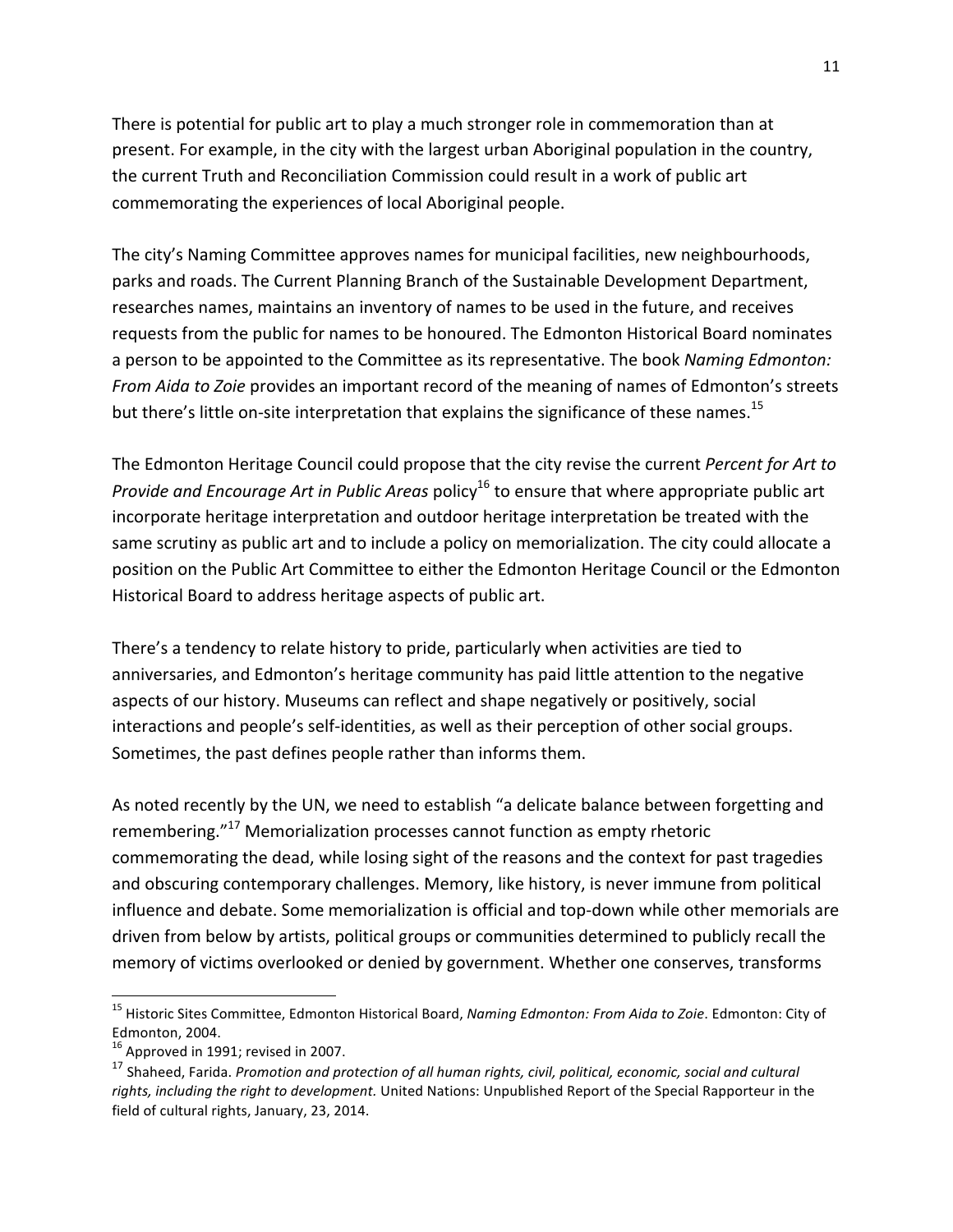or destroys contentious sites (e.g., a residential school) is a statement in itself so needs to be discussed, framed and interpreted.

Museums often have more flexibility than historic sites to address complex topics. Museums are considered to be authoritative sources, trusted by Canadians as demonstrated by the Canadians and their Pasts project.<sup>18</sup> Museums must protect the freedom of curators to express their own opinions and to work with various community groups and individuals to incorporate multiple perspectives rather than a single interpretation that promotes a political agenda or defends community interests. Increasingly museums allow community members to participate in research and in the development of collections, exhibitions and programs. The interpretation of Aboriginal history by non-Aboriginal museums, and of culturally diverse communities by dominant Canadian cultures, is problematic leading to communities developing their own institutions to tell their own stories.

# **Themes in Edmonton History Post-1939**

As noted above, it's very difficult to identify the most significant themes in recent Edmonton history without the benefit of some distance, both in time and personal biases but having said that there are a number of themes that are clearly important. At the risk of overlooking some themes, or of giving too much significance to others, below is a list of significant themes in Edmonton's contemporary history. These are not presented in any particular order.

#### **Edmonton and the North**

<u> 1989 - Johann Stein, markin film yn y breninn y breninn y breninn y breninn y breninn y breninn y breninn y b</u>

Edmonton has long self-identified as the Gateway to the North. Without doubt it has been an important gateway to northern Alberta and the territories. John Gilpen's book *Edmonton*, *Gateway to the North* omits the article.<sup>19</sup> However, Vancouver, Winnipeg, Ottawa and Montreal are all significant southern 'gateway cities' to other parts of 'the North'. While Edmonton is important to the north particularly in terms of transportation and communications, military presence, health care, and increasingly as home to urban Aboriginal people its significance as a gateway city is changing in part due to the opening of the international airport and the closure of the municipal airport. Edmonton's relationship to other northern cities internationally (e.g., Alaska, Scandinavia) has been given little attention but there have been economic, cultural and military relationships. There is a Scandinavian Heritage Society, as well as societies for each of the Scandinavian nations, evidence of "the vitality of the Scandinavian culture in Alberta."<sup>20</sup> Another aspect of Edmonton and the north is how being an urban, northern city defines Edmonton as a place (for example, the seasonal rhythms of summer and winter life, various incarnations of winter festivals, the new Winter Strategy). Edmonton has a love-hate

 $^{18}$  Canadians and their Pasts  $\frac{http://www.canadiansandtheirparts.ca/index.html}{$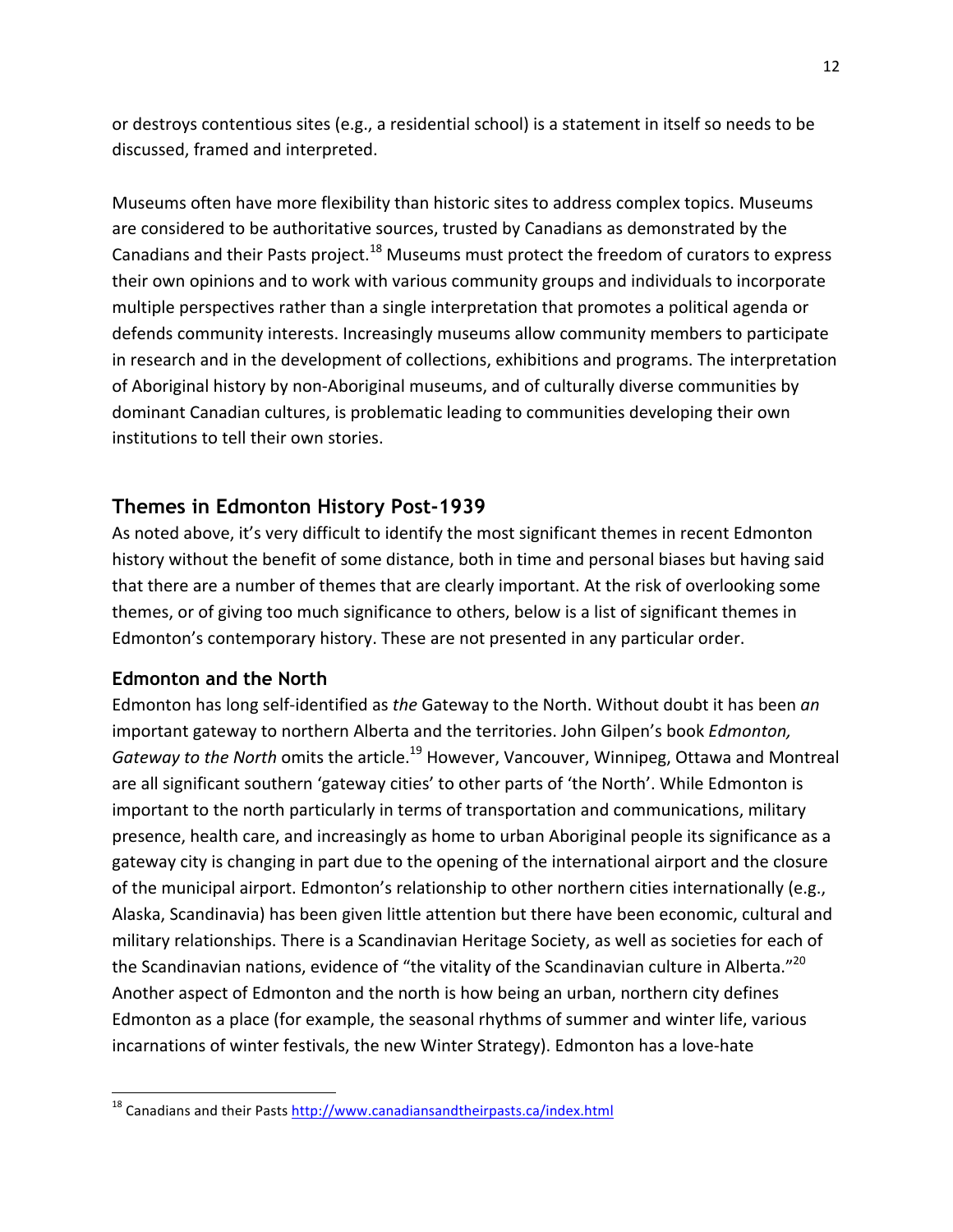relationship with its northernism, sometimes ignore the reality with its use of California stucco and inability to deal with snow removal and potholes.

### **Leduc No. 1 as the Turning Point**

The discovery of oil at Leduc was the turning point in Edmonton's history – and was recognized as such at the time: "1947 will go into the records as one of the greatest years in Edmonton district history, for the oil discovery at the Leduc-Calmar sector of the Edmonton oilfield."<sup>21</sup> Pre-WWII optimism about the potential for future growth gave way to the reality in the postwar period, but it was a post-Leduc No. 1 period, not just a postwar period. With Leduc No. 1 Alberta shifted from being a 'have not' to a 'have' province, from having a predominantly agricultural economy to having a more diversified economy. Edmonton entered its first oil boom, its first real period of prosperity since the 1911 real estate boom. The city embraced all things modern and tore down buildings from the 1910s and 1920s with abandon. Edmonton and Calgary have played very different role in oil and gas, with Edmonton supplying and servicing the industry and Calgary increasingly hosting head offices. Edmonton is in part a bedroom community to Fort McMurray, with the work culture in Fort McMurray to work long consecutive days with short breaks. The increase in Alberta's wealth has fed Western alienation and the realignment of Alberta's relationship to Canada, the US and the world. In recent years there has been some pushback due to international protests about environmental damage and climate change, as well as concerns about Aboriginal heath and the ability to maintain traditional hunting and fishing practices. Edmonton's relationship to the oil industry is a theme that requires serious attention from someone capable of addressing all sides of the history.

## **Family farms to Agribusiness to Local Food Movement**

Edmontonians' relationship to the land has changed significantly since the war. The province has shifted from being predominantly rural to predominantly urban. Unlike the agricultural immigrants who initially settled the area, recent immigrants are coming from cities and settling in the city. The city has absorbed much surrounding farmland. Family farms gave way to agribusiness and many young urbanites lack of awareness of where their food comes from. Edmonton had a significant meatpacking and food processing heritage, with dairy farms and market gardens surrounding the city. City markets that and home gardening that previously had negative connotations related to ethnicity, class, cleanliness and identity have been rediscovered within the local food movement.

<sup>&</sup>lt;u> 1989 - Andrea Santa Andrea Andrea Andrea Andrea Andrea Andrea Andrea Andrea Andrea Andrea Andrea Andrea Andr</u> <sup>19</sup> Gilpen, John F. *Edmonton, Gateway to the North: An Illustrated History*. California: Windsor Publications, 1984.

<sup>&</sup>lt;sup>20</sup> http://www.shse.ca/<br><sup>21</sup> *Edmonton Journal,* December 31, 1947.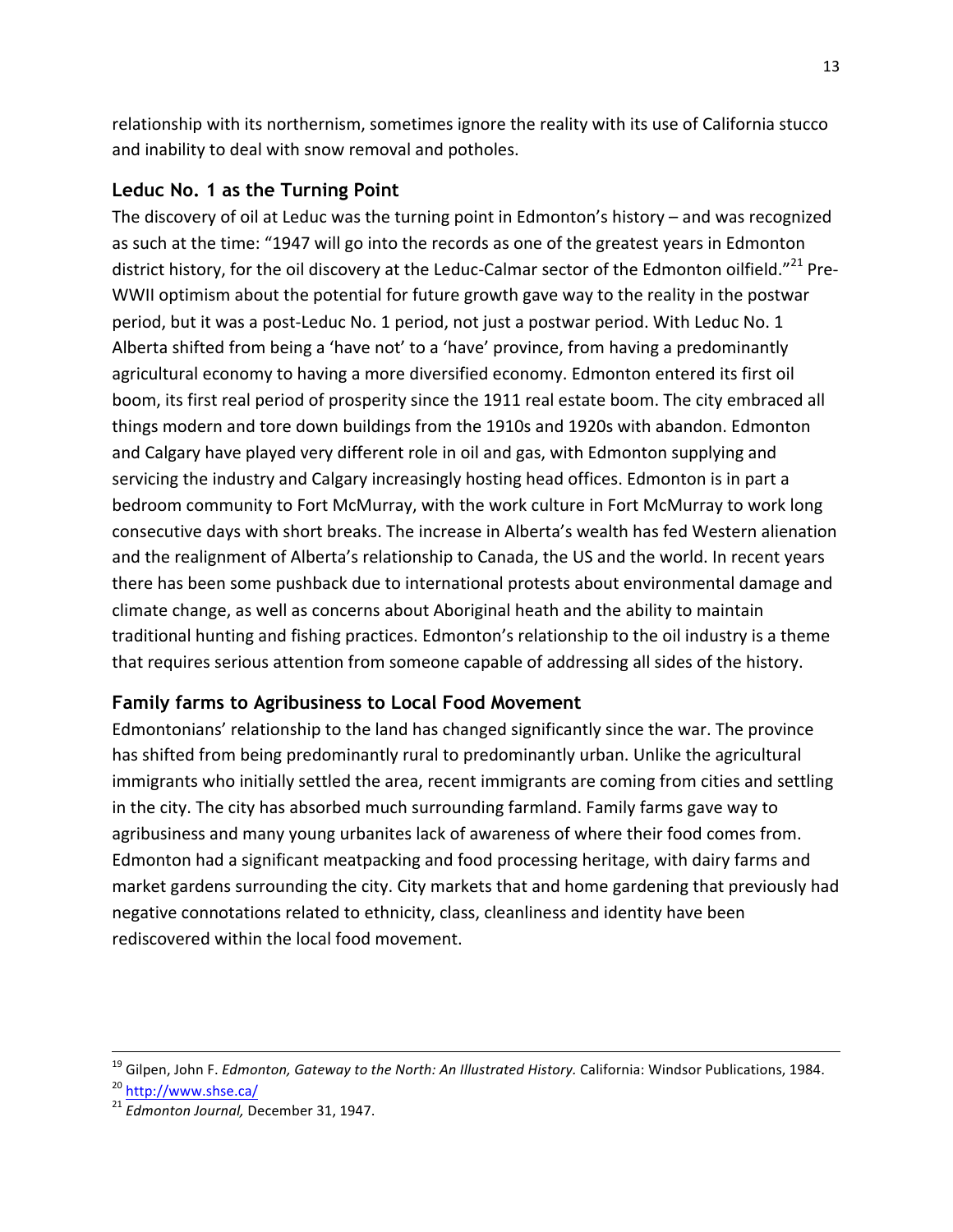#### **Edmonton: City of Champions**

It's sometimes difficult to separate boosterism, perception and reality in terms of understanding the city. It's important to deconstruct the moniker 'City of Champions'. Edmonton's has self-identified as a City of Champions since Laurence Decore came up with the moniker because of citizen response to the tornado. It should be compared to how others see the city and reality. The success of Edmonton Eskimos and Oilers in particular in the mid-80s led people to think it referred to sports; the 2006 run for the Stanley Cup revived that civic pride, but recent failures of both teams have meant that the moniker is an embarrassment. It has been applied to volunteerism, philanthropy, civic leaders, recycling... The number of local athletes turned politicians has resulted in cheerleading. Bill Smith was a particularly enthusiastic mayor (1995-2004), calling Edmonton "the greatest city in the greatest province in the greatest country in the world." In more recent years, the city has overused the phrase 'world class', a true sign of an inferiority complex. Edmonton has used other monikers, for example: 'Canada's Greenest City' in reference to recycling but the City's perception of itself should again be considered within its reputation nationally and internationally for dependence on private vehicles over public transit and connection to Fort McMurray, etc. Another example would be 'Festival City' and although Edmonton does boast a lot of festivals, it's far from alone in considering itself a Festival City. Another example would be the failed – and short-lived slogan, 'Host City for the New Millennium'. City of Champions remains in part because Edmontonians have not given up on another run.

## **Edmonton as Distinct from Calgary Comparisons**

Edmonton and Calgary are both modern, postwar cities but they have evolved very differently. In some ways they are similar to other mid-sized cities in North America and in other ways different – and different from each other. They have grown at a similar rate into cities with very different characters. According to 2012 municipal census data, Edmonton is the sixth largest Canadian city with a population of 817,498, Calgary fifth with a population of 1,120,225; however, when the region is taken into consideration, as in the 2012 Statistics Canada census metropolitan area (CMA) the populations are closer, with Edmonton at 1,230.100 and Calgary 1,309,200, underlining one of the key differences between the two cities, Edmonton is surrounded by several small cities that have maintained their independence within the capital region.<sup>22</sup> Edmonton is the provincial capital, and its character is shaped by the government, the University of Alberta, the city's role in supply and servicing oil and gas industries, compared to Calgary's more corporate presence, its position as home to hundreds of head offices. As a result, the cities attract different migrants and immigrants and their differences become more pronounced over time. Calgary is apparently the only major city in Canada without a civil liberties organization.

<sup>&</sup>lt;sup>22</sup> http://www.statcan.gc.ca/tables-tableaux/sum-som/l01/cst01/demo05a-eng.htm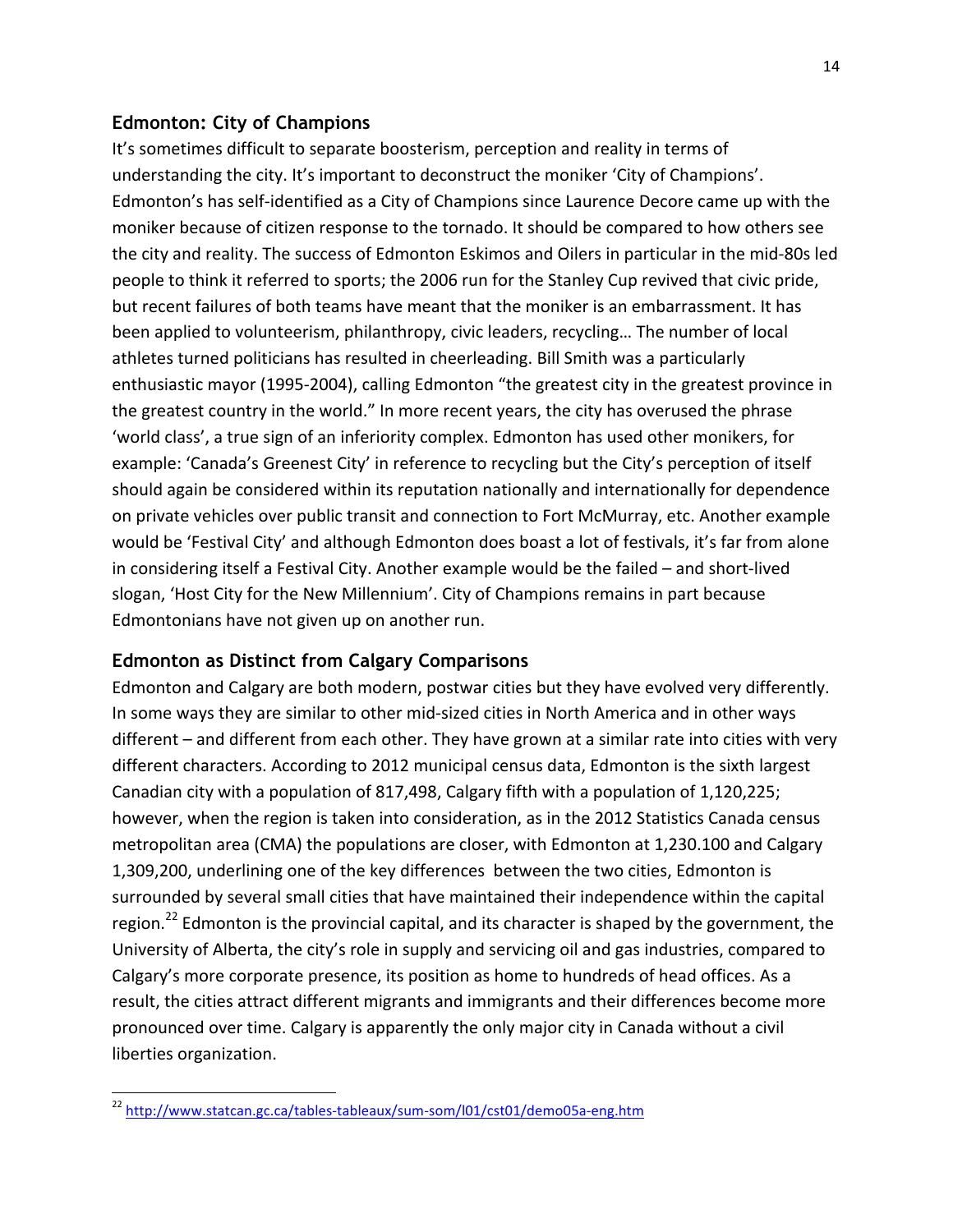#### **Edmonton: City of Newcomers**

In the immediate postwar period there was an Influx of immigrants from Europe including war brides and those displaced by the war. When communist governments took power in Eastern European countries in the 1950s and 1960s more immigrants came to Canada. Since 1967 changes in Canadian immigration policy combined with international events and Alberta's economic strength have attracted immigrants from throughout the world. Canada adopted a merit-based point system and introduced three categories of immigrants: Family, Refugee and Independent. Immigrants who were professionals could come over by themselves and immigrants who had arrived earlier could sponsor their family members so that they could also immigrate. The 1976 Immigration Act further refined these regulations and category definitions making it easier for immigrants from the Caribbean, South Asia, Africa and the Middle East to come to Canada. Migrants from other parts of Canada have also made the city home and in turn shaped the city. The reasons people have come to Edmonton, what their expectations were and whether or not they have been realized should be more fully explored. The fact that many people have come here to earn money and/or an education, sending money home and intending to return has impacted the commitment some have made to the city and its future.

#### **Edmonton's Neighbourhoods**

Edmonton was the first Canadian city to adopt Community Leagues and the Edmonton Federation of Community Leagues (celebrating its  $100<sup>th</sup>$  anniversary in 2021) is unique in the country. Through Community Leagues members have a strong role in planning and in recreation in their neighbourhoods; some Leagues have history committees. Edmonton accommodated the rapid increase in population in the postwar period by annexing surrounding towns (e.g., Jasper Place 1950, Beverly 1961) and agricultural land and identifying new suburban neighbourhoods, creating urban sprawl and supporting a deeply held car culture. Older neighbourhoods have struggled to maintain their schools and built heritage while newer neighbourhoods lobby to get facilities and amenities. In particular the fights to save Old Strathcona in the 1970s and the river valley communities of Riverdale, Cloverdale and Rossdale in the 1970s and early 1980s preserved the human scale of the city. A number of books have been written focusing on specific older communities in the city: Glenora, Highlands, Riverdale, Old Strathcona, Beverly, etc. but many neighbourhoods would benefit from a fresh look – or in the case of newer developments a first look. The city's approach to urban planning within city limits and its occasional forays into development in Mill Woods and now the municipal airport lands are now being considered. The city's relationship to small cities in the capital region has sometimes been contentious with recurring discussion of annexation or some form of equalization. The debate about building on increasingly valuable agricultural land has heated up in recent years along with the debate around the use of private vehicles versus public transportation.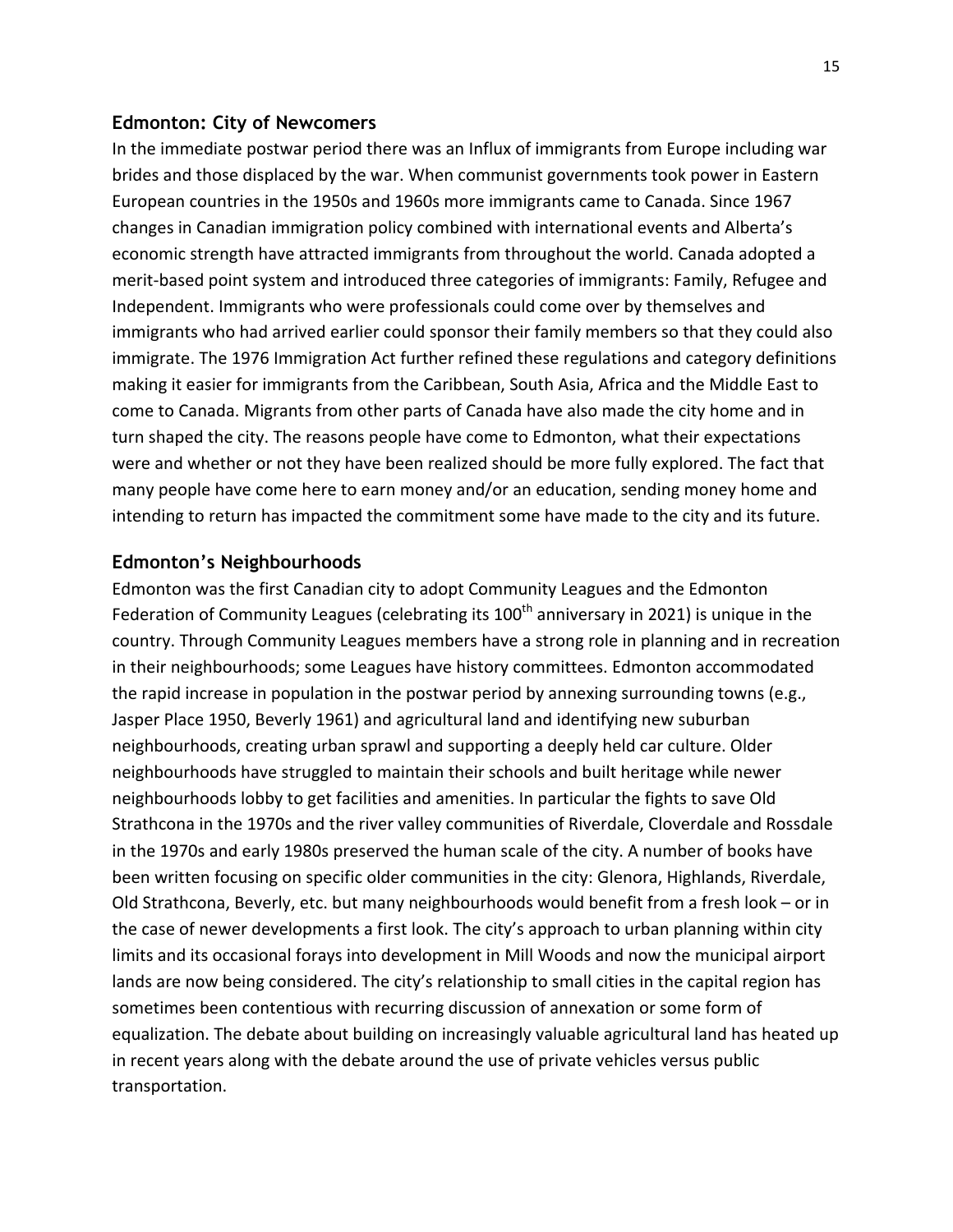#### **Community Service and Social Justice**

Edmonton is very proud of voluntarism in the community, of being a city with heart. Edmonton was the first city in Canada to establish a Food Bank – is that a good thing in that Edmonton has heart or a bad thing in that it was necessary in the first place? Edmonton has been proactive in trying to address homelessness, a particularly challenge here due to the boom/bust economy, deinstitutionalization of patients living with mental illnesses, and harsh climate. A number of significant human rights issues have been challenged in Edmonton, not just because the provincial government is based in Edmonton but also because of the individuals willing to challenge the status quo and the organizations that support them: fair employment practices; equal pay for equal work was introduced in Edmonton in 1959; the Vriend Case regarding sexual orientation in 1998. Has Edmonton's response to issues such as HIV/AIDS differed from that of other centres?

## **Changing Dynamics Between Women and Men**

There's much work to be done on gender issues in Edmonton. Although it is possible to generalize about the way women are treated provincially or nationally, there are differences at the local level. Some of the issues include: WWII women's work and freedoms; the impact of boom/bust economic cycles on men and women; postwar baby boom; women raising children with absentee fathers working in the oil fields and military; domestic workers (from Caribbean in 1950s and the Philippines since the 1990s); daycare; equal pay for equal work; wife beating/domestic violence; women's shelters (institutionalizing women); class issues related to women's movement; different expectations of immigrants – of immigrant men towards Canadian wives and of Canadian men towards immigrant wives; and women in positions of political power.

#### **Secularization of Society**

In the immediate postwar period Alberta was a predominantly white Christian society, with the evangelical premier Ernest Manning in power from 1943 to 1968 (and Aberhart before him). The number of religions practiced locally has increased with the increase in the number and variety of countries from which immigrants originate, but the largest increase has been in the number of people who do not practice any religion. This has impacted daily life in many ways, the controversy over whether or not people could play sports debated in the 1950s, or shop on Sundays, for example. In 1982 the Canadian Charter of Rights and Freedoms was introduced ensuring freedom of conscience and religion, regardless of existing federal or provincial laws. The following year the Supreme Court ruled that the Lord's Day Act violated Canadians' freedom of religion. In 1984, Alberta granted municipalities the right to determine whether or not retail stores could open on Sundays and by the end of the year some stores in Edmonton opened on Sundays, but the controversy over Sunday openings continued for a number of years, with people arguing that essential stores (e.g., drug stores and grocery stores) and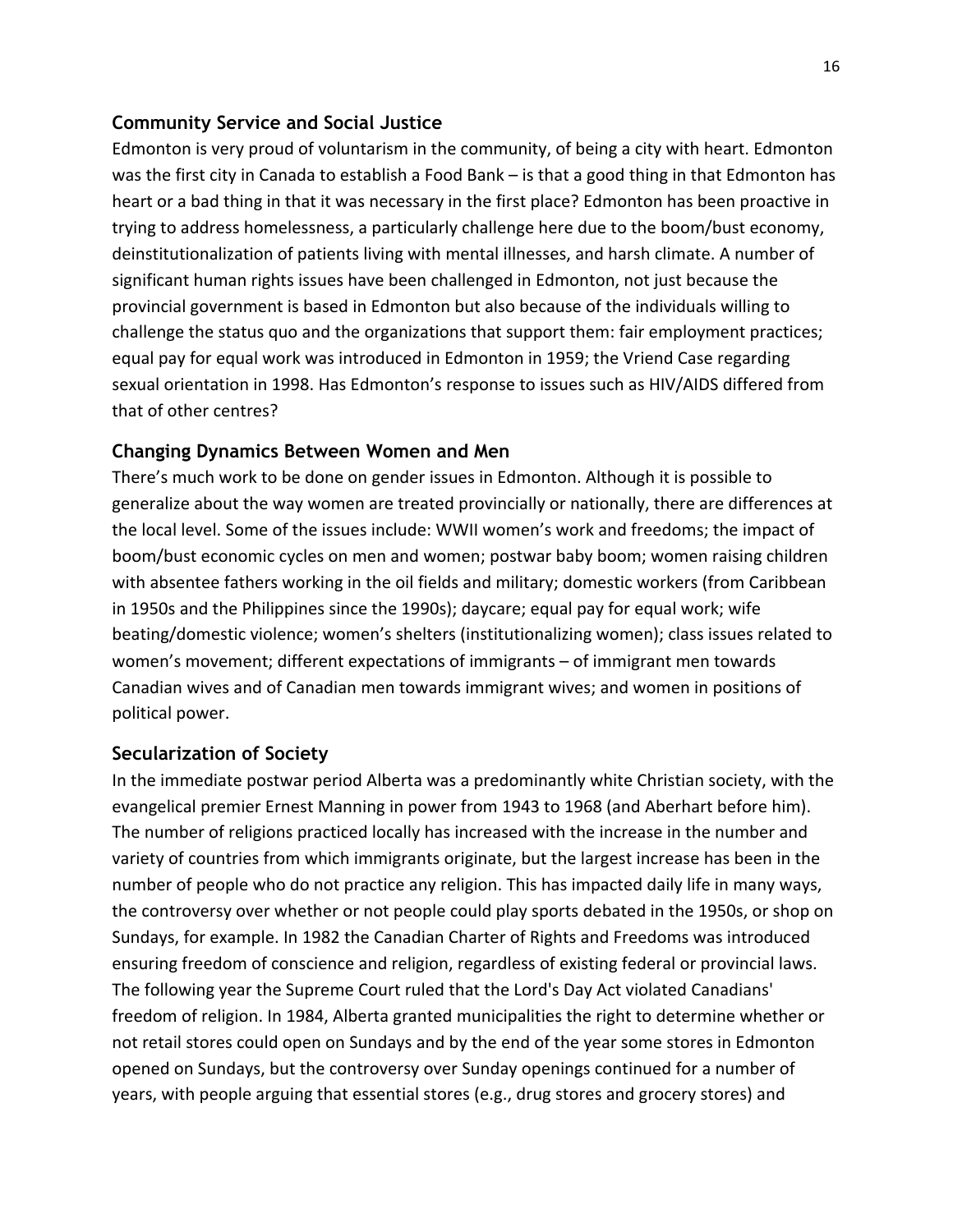tourism attractions (e.g., West Edmonton Mall) should be allowed to open but others should not have to. The privatization of liquor stores and legalization of gambling which have both had negative social consequences locally would not have been possible 50 years ago. Debate continues around saying the Lord's Prayer in schools and Christmas celebrations in classrooms. While these issues extend far beyond Edmonton's borders, they have changed cultural life in the city and should not be ignored.

# **Global Trends with Local Implications**

There are a lot of trends that should be considered  $-$  but can't be tied to specific dates. For example:

- Post-industrialization; outsourcing jobs
- The shift from unionized to non-unionzed labour, e.g., construction industry; unionized labour shift from private sector to public sector
- Increasing costs of higher education; increasing anti-intellectualism in Alberta (not as strong in Edmonton as Calgary or rural Alberta, Ralph Klein's strongholds)
- Changes in health care
- Child/teen culture
- Celebrity worship

# **Edmonton and Canada's Sesquicentennial**

The other issue that should be considered is whether there are any themes that can relate to the federal government's priorities for the sesquicentennial celebrations in 2017; those priorities have not yet been clearly outlined but might be expected to include interprovincial relations (with Edmonton as the provincial capital) and Edmontonians who have contributed to Canada's perceived independence and maturity. Mayor Harry Ainley saw Western alienation in relation to nationhood when he noted in 1946, the desire "That our domestic problems as between provincial and federal governments may be settled and that our country shall move forward into true nationhood," $^{23}$  The current priority list is very narrow, focusing on military and sports history but it will hopefully be revised following current consultations across the country.<sup>24</sup> Edmonton should not be left out of the party, but it may be up to Edmontonians to tell the federal government how best to be included.

<sup>&</sup>lt;sup>23</sup> *Edmonton Journal,* December 31, 1946.<br><sup>24</sup> A preliminary list has been posted at http://www.pch.gc.ca/eng/1377520084882/1377529482468#a50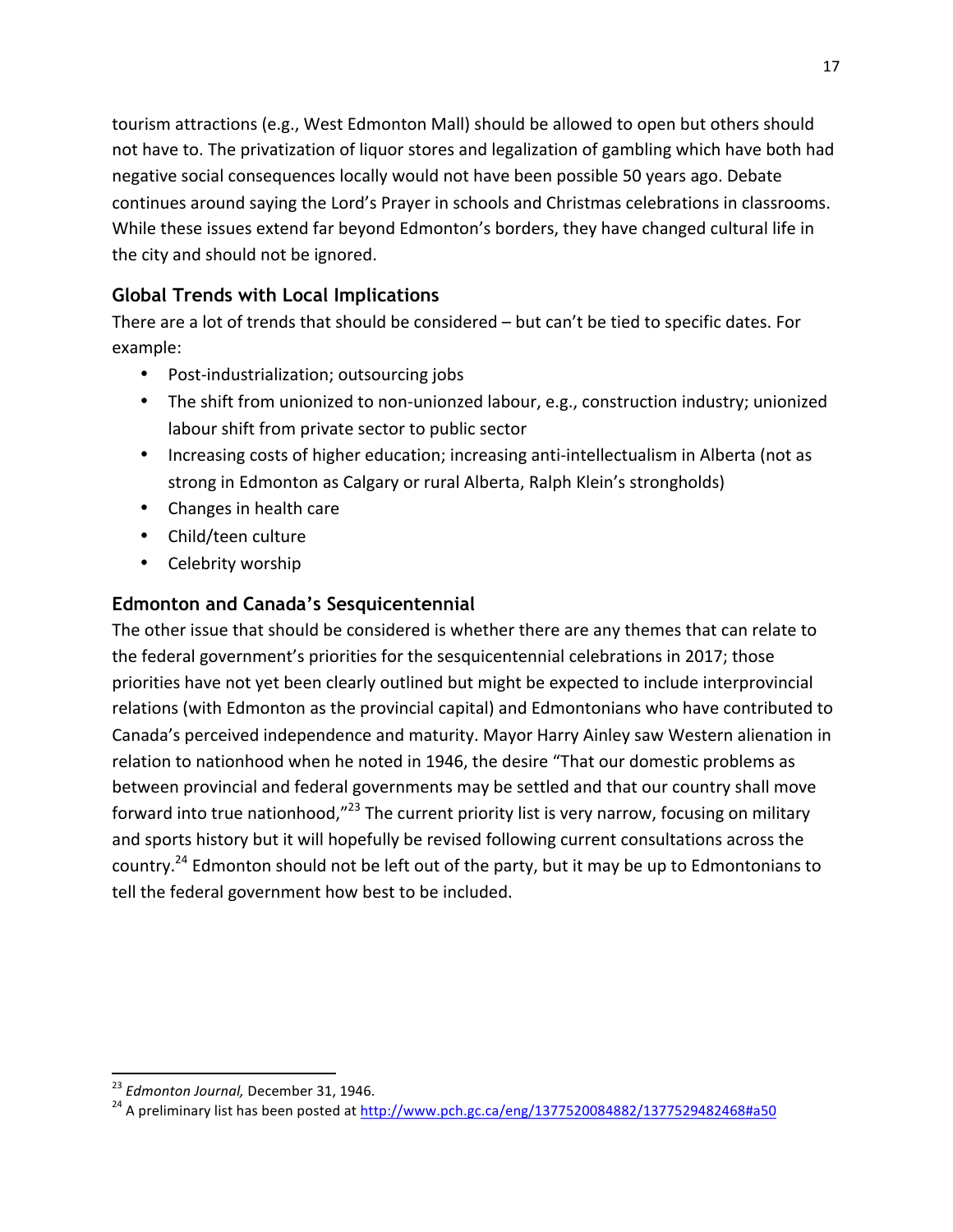|      | <b>Politics</b>  | <b>Urban Planning &amp;</b> | <b>Events/Trends</b>     | <b>Economy, Education</b> | <b>Culture</b>      | Sports &              | Demographics,           |
|------|------------------|-----------------------------|--------------------------|---------------------------|---------------------|-----------------------|-------------------------|
|      |                  | <b>Development</b>          |                          | & Health                  |                     | <b>Recreation</b>     | <b>Aboriginal &amp;</b> |
|      |                  |                             |                          |                           |                     |                       | Immigration             |
| 1939 | John Wesley Fry  |                             | King George VI and       |                           | Edmonton            |                       | Indian                  |
|      | Mayor since 1937 |                             | Queen Elisabeth          |                           | Schoolboys Band     |                       | Association of          |
|      | to 1945          |                             | visit                    |                           | trips to Banff      |                       | Alberta                 |
|      |                  |                             | <b>Edmonton staging</b>  |                           |                     |                       | organized               |
|      |                  |                             | base for Allied          |                           |                     |                       | <b>Migration from</b>   |
|      |                  |                             | operations               |                           |                     |                       | surrounding             |
|      |                  |                             | <b>British</b>           |                           |                     |                       | areas into city         |
|      |                  |                             | Commonwealth Air         |                           |                     |                       | for war-related         |
|      |                  |                             | Training Plan at the     |                           |                     |                       | work                    |
|      |                  |                             | <b>Municipal Airport</b> |                           |                     |                       |                         |
| 1940 |                  | University of               | Royal Canadian Air       |                           |                     | <b>Edmonton Grads</b> |                         |
|      |                  | Alberta School of           | Force took over the      |                           |                     | disbanded with a      |                         |
|      |                  | Architecture closed         | <b>Edmonton Arena</b>    |                           |                     | record of 502 wins    |                         |
|      |                  |                             |                          |                           |                     | and 20 losses         |                         |
|      |                  |                             |                          |                           |                     | between 1915 and      |                         |
|      |                  |                             |                          |                           |                     | 1940                  |                         |
| 1941 |                  |                             |                          |                           | Edmonton public     |                       | Population:             |
|      |                  |                             |                          |                           | library established |                       | 93,924                  |
|      |                  |                             |                          |                           | first travelling    |                       |                         |
|      |                  |                             |                          |                           | library in North    |                       |                         |
|      |                  |                             |                          |                           | America, a book-    |                       |                         |
|      |                  |                             |                          |                           | filled streetcar    |                       |                         |
| 1942 |                  |                             | January beginning        |                           |                     |                       |                         |
|      |                  |                             | of Internment of         |                           |                     |                       |                         |
|      |                  |                             | Japanese in Canada       |                           |                     |                       |                         |
|      |                  |                             | Beginning of             |                           |                     |                       |                         |
|      |                  |                             | construction of          |                           |                     |                       |                         |
|      |                  |                             | Alaska Highway           |                           |                     |                       |                         |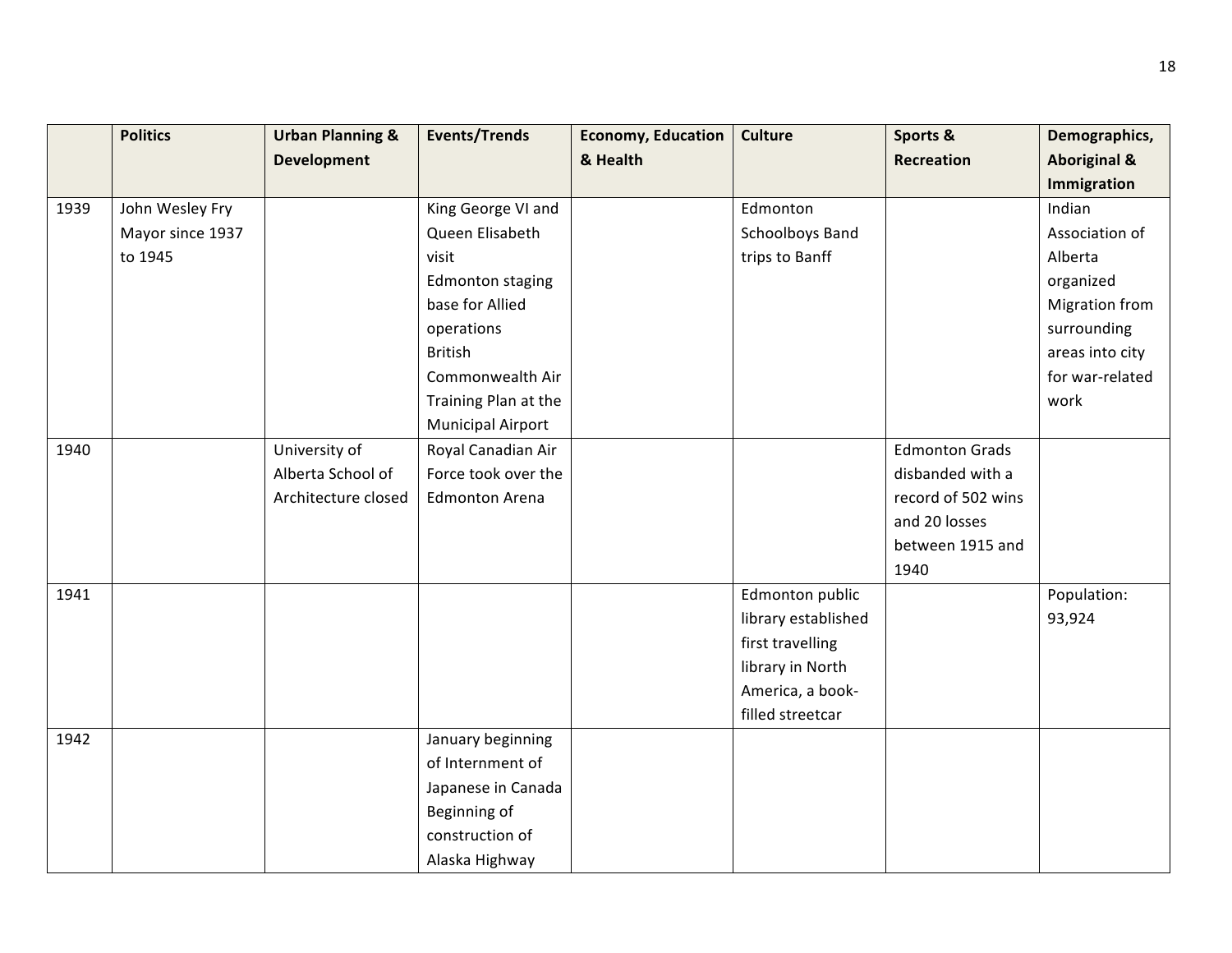|      | <b>Politics</b>       | <b>Urban Planning &amp;</b> | <b>Events/Trends</b>  | <b>Economy, Education</b> | <b>Culture</b>     | Sports &          | Demographics,           |
|------|-----------------------|-----------------------------|-----------------------|---------------------------|--------------------|-------------------|-------------------------|
|      |                       | <b>Development</b>          |                       | & Health                  |                    | <b>Recreation</b> | <b>Aboriginal &amp;</b> |
|      |                       |                             |                       |                           |                    |                   | Immigration             |
|      |                       |                             | and Canol pipeline    |                           |                    |                   |                         |
|      |                       |                             | supplied through      |                           |                    |                   |                         |
|      |                       |                             | Edmonton              |                           |                    |                   |                         |
| 1943 | Death of William      |                             | Battle of Ortona,     |                           |                    |                   |                         |
|      | Aberhart; Ernest      |                             | significant losses    |                           |                    |                   |                         |
|      | Manning became        |                             | for Edmontonians      |                           |                    |                   |                         |
|      | premier (1943-        |                             |                       |                           |                    |                   |                         |
|      | 1968)                 |                             |                       |                           |                    |                   |                         |
| 1944 |                       |                             | D-Day                 |                           |                    |                   |                         |
| 1945 | Harry Ainley mayor    |                             | V-E Day and V-J       |                           |                    |                   | War brides              |
|      | From 1945-1959        |                             | Day end of WWII       |                           |                    |                   | come to town            |
|      | even city councillor  |                             | 666 Edmonton          |                           |                    |                   |                         |
|      | part of the Citizen's |                             | men killed during     |                           |                    |                   |                         |
|      | Committee, a          |                             | war                   |                           |                    |                   |                         |
|      | coalition of          |                             | Creation of the       |                           |                    |                   |                         |
|      | business and          |                             | Atomic bomb           |                           |                    |                   |                         |
|      | financial leaders     |                             | <b>United Nations</b> |                           |                    |                   |                         |
|      | <b>Ernest Manning</b> |                             | founded               |                           |                    |                   |                         |
|      | premier, Social       |                             | Beginning of the      |                           |                    |                   |                         |
|      | Credit                |                             | Cold War              |                           |                    |                   |                         |
| 1946 | Harry Ainlay          |                             |                       |                           | Edmonton's first   |                   | Population:             |
|      | elected mayor         |                             |                       |                           | mosque, built in   |                   | 114,976                 |
|      |                       |                             |                       |                           | 1938 moved near    |                   |                         |
|      |                       |                             |                       |                           | the Royal          |                   |                         |
|      |                       |                             |                       |                           | Alexandra Hospital |                   |                         |
| 1947 |                       | Postwar housing             | Independence of       | Leduc #1 discovery        |                    |                   | Population:             |
|      |                       | shortages due to            | India and Pakistan;   | of oil at Leduc           |                    |                   | 118,541                 |
|      |                       | migration from              | First Indo-Pakistani  | "creation story of        |                    |                   | <b>Migration from</b>   |
|      |                       | rural areas to city         | War 1947-48           | the new city"             |                    |                   | other parts of          |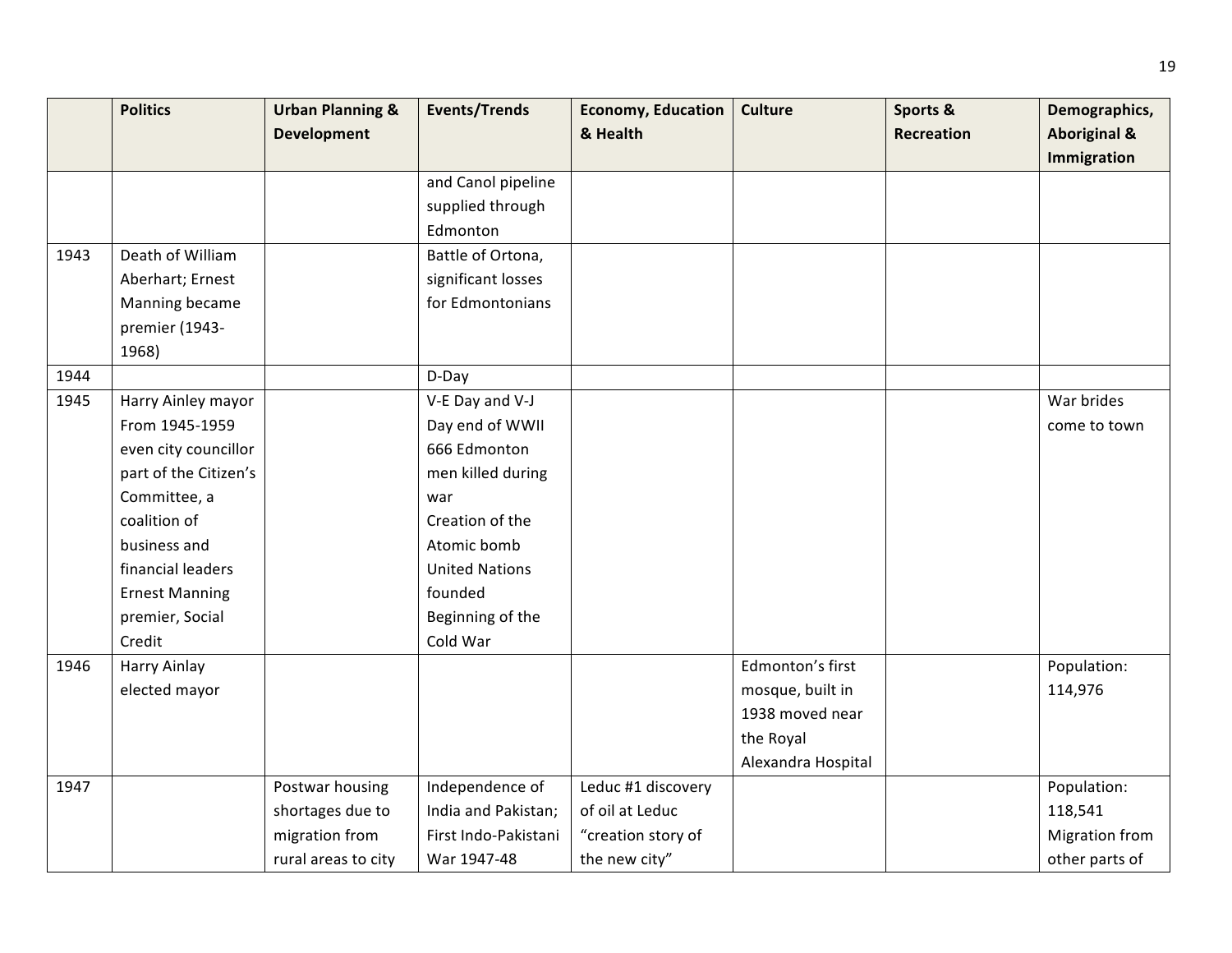|      | <b>Politics</b>       | <b>Urban Planning &amp;</b> | <b>Events/Trends</b> | <b>Economy, Education</b> | <b>Culture</b>    | Sports &               | Demographics,           |
|------|-----------------------|-----------------------------|----------------------|---------------------------|-------------------|------------------------|-------------------------|
|      |                       | <b>Development</b>          |                      | & Health                  |                   | <b>Recreation</b>      | <b>Aboriginal &amp;</b> |
|      |                       |                             |                      |                           |                   |                        | Immigration             |
|      |                       | Beginning of                |                      | Goyette, p. 318           |                   |                        | Canada for oil          |
|      |                       | suburban                    |                      |                           |                   |                        | boom                    |
|      |                       | development to              |                      |                           |                   |                        |                         |
|      |                       | 1965                        |                      |                           |                   |                        |                         |
| 1948 |                       | housing boom                | UN established       | Atlantic No. 3 well       |                   | <b>Edmonton Flyers</b> |                         |
|      |                       |                             | Israeli              | blows out near            |                   | win Allan Cup          |                         |
|      |                       |                             | independence and     | Leduc; Imperial Oil's     |                   |                        |                         |
|      |                       |                             | state of Israel;     | Redwater No. 1            |                   |                        |                         |
|      |                       |                             | beginning of         | well; first oil refinery  |                   |                        |                         |
|      |                       |                             | Israeli-Palestinian  | opens in Clover Bar       |                   |                        |                         |
|      |                       |                             | conflict             |                           |                   |                        |                         |
|      |                       |                             | Assassination of     |                           |                   |                        |                         |
|      |                       |                             | Mohandas Gandhi      |                           |                   |                        |                         |
|      |                       |                             | Beginning of         |                           |                   |                        |                         |
|      |                       |                             | apartheid in South   |                           |                   |                        |                         |
|      |                       |                             | Africa               |                           |                   |                        |                         |
|      |                       |                             | Division of North    |                           |                   |                        |                         |
|      |                       |                             | and South Korea      |                           |                   |                        |                         |
| 1949 | <b>Sidney Parsons</b> |                             | Creation of NATO     | Postwar baby boom,        | Edmonton's first  |                        |                         |
|      | mayor                 |                             | Partition of         | shortage of               | drive-in theatre, |                        |                         |
|      |                       |                             | Germany              | classroom spaces          | The Starlite      |                        |                         |
|      |                       |                             | Establishment of     | and teachers              | opened            |                        |                         |
|      |                       |                             | People's Republic    |                           |                   |                        |                         |
|      |                       |                             | of China             |                           |                   |                        |                         |
| 1950 |                       | Jasper Place                | Uneasy peace,        | Agriculture major         |                   | Edmonton               |                         |
|      |                       | incorporated as a           | Canadian presence    | industry in Alberta,      |                   | Mercury's win          |                         |
|      |                       | village                     | in Europe            | more than 50% of          |                   | World Ice Hockey       |                         |
|      |                       |                             | 25 June beginning    | overall production        |                   | Championships          |                         |
|      |                       |                             | of the Korean War    | First interprovincial     |                   |                        |                         |
|      |                       |                             |                      | pipeline from             |                   |                        |                         |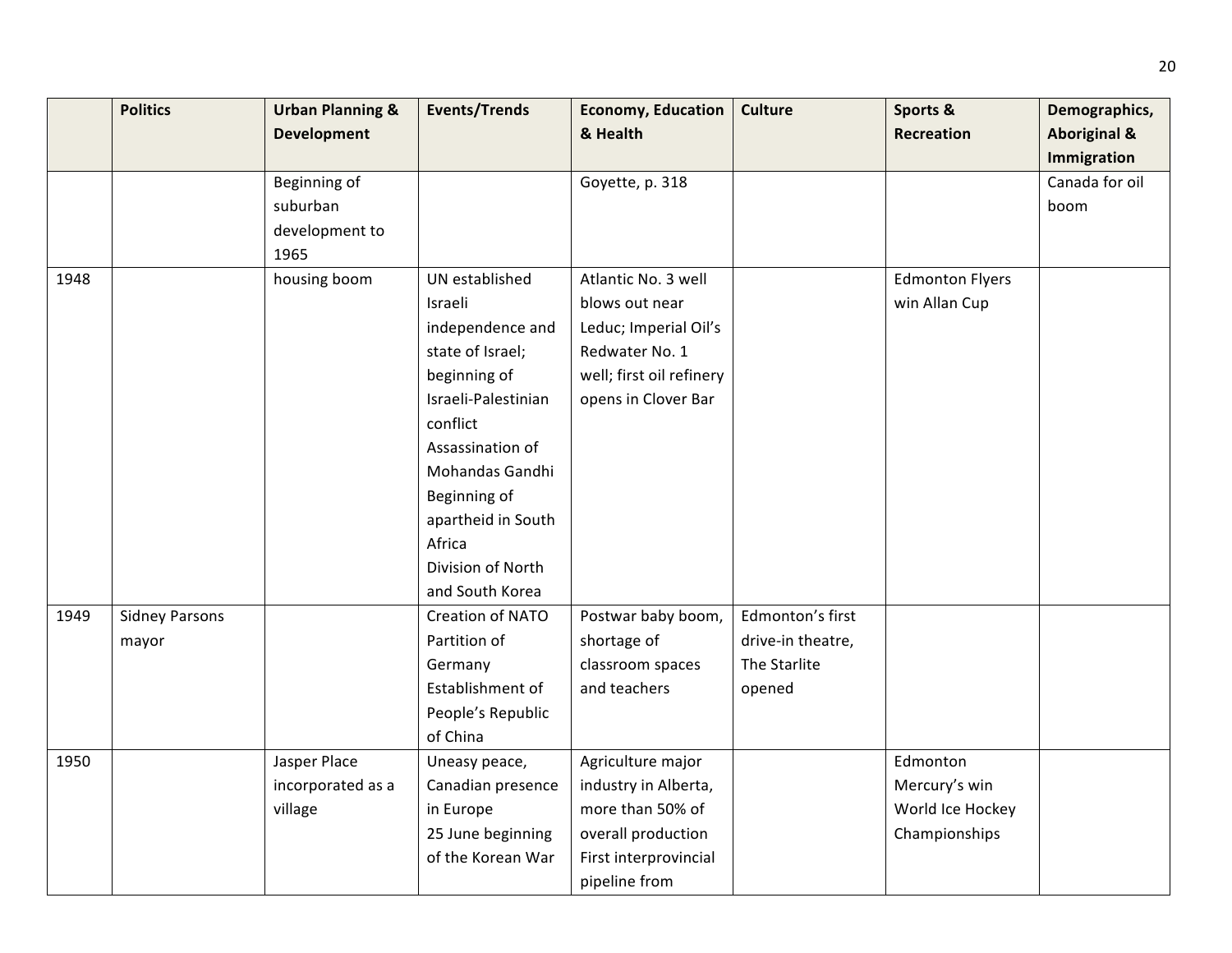|      | <b>Politics</b>       | <b>Urban Planning &amp;</b> | <b>Events/Trends</b> | <b>Economy, Education</b> | <b>Culture</b>           | Sports &                  | Demographics,           |
|------|-----------------------|-----------------------------|----------------------|---------------------------|--------------------------|---------------------------|-------------------------|
|      |                       | <b>Development</b>          |                      | & Health                  |                          | <b>Recreation</b>         | <b>Aboriginal &amp;</b> |
|      |                       |                             |                      |                           |                          |                           | Immigration             |
|      |                       |                             |                      | Edmonton to               |                          |                           |                         |
|      |                       |                             |                      | Superior, Wisconsin       |                          |                           |                         |
|      |                       |                             |                      | completed                 |                          |                           |                         |
| 1951 | William Hawreliak     | Parkallen first             | Increase in petty    |                           | January -                | <b>Edmonton Oil Kings</b> |                         |
|      | mayor                 | planned                     | crime - number of    |                           | <b>Edmonton Bulletin</b> | in Western Canada         |                         |
|      |                       | neighbourhood               | case in police court |                           | ceased production        | Junior Hockey             |                         |
|      |                       | Utilities expansion         | increased from       |                           |                          | League (to 1956)          |                         |
|      |                       | due to growth               | 6,247 in 1948 to     |                           |                          |                           |                         |
|      |                       | Edmonton                    | 14,000 in 1951       |                           |                          |                           |                         |
|      |                       | abandoned the               |                      |                           |                          |                           |                         |
|      |                       | streetcar                   |                      |                           |                          |                           |                         |
| 1952 |                       | Clover Bar Bridge           | Egyptian             |                           | Paramount theatre        | Edmonton                  | Population:             |
|      |                       | completed                   | independence         |                           | opened                   | Mercury's win             | 169,196                 |
|      |                       | Mayor compared              | Coronation of        |                           |                          | Olympic Gold              |                         |
|      |                       | challenges of               | Queen Elizabeth II   |                           |                          |                           |                         |
|      |                       | infrastructure              | First scheduled      |                           |                          |                           |                         |
|      |                       | growth to those of          | flight by            |                           |                          |                           |                         |
|      |                       | the pioneers                | commercial jet       |                           |                          |                           |                         |
|      |                       |                             | End of Korean War    |                           |                          |                           |                         |
| 1953 | Only 11.2% of the     | 30,000 kw addition          | National polio       | Shift from rural to       | Rock and roll            | First ascent of           |                         |
|      | population voted      | to the powerplant           | epidemic, 16         | urban economy;            | enters mainstream        | Mount Everest             |                         |
|      | in the civic election |                             | Edmontonians died    | Completion of             | culture                  |                           |                         |
|      |                       |                             | 27 July end of the   | TransMountain Pipe        |                          |                           |                         |
|      |                       |                             | Korean War           | Lne to Burnaby, BC        |                          |                           |                         |
|      |                       |                             |                      | Pembina oilfield          |                          |                           |                         |
|      |                       |                             |                      | discovered west of        |                          |                           |                         |
|      |                       |                             |                      | Edmonton                  |                          |                           |                         |
|      |                       |                             |                      | Alberta rather than       |                          |                           |                         |
|      |                       |                             |                      | Ontario                   |                          |                           |                         |
|      |                       |                             |                      | acknowledged as           |                          |                           |                         |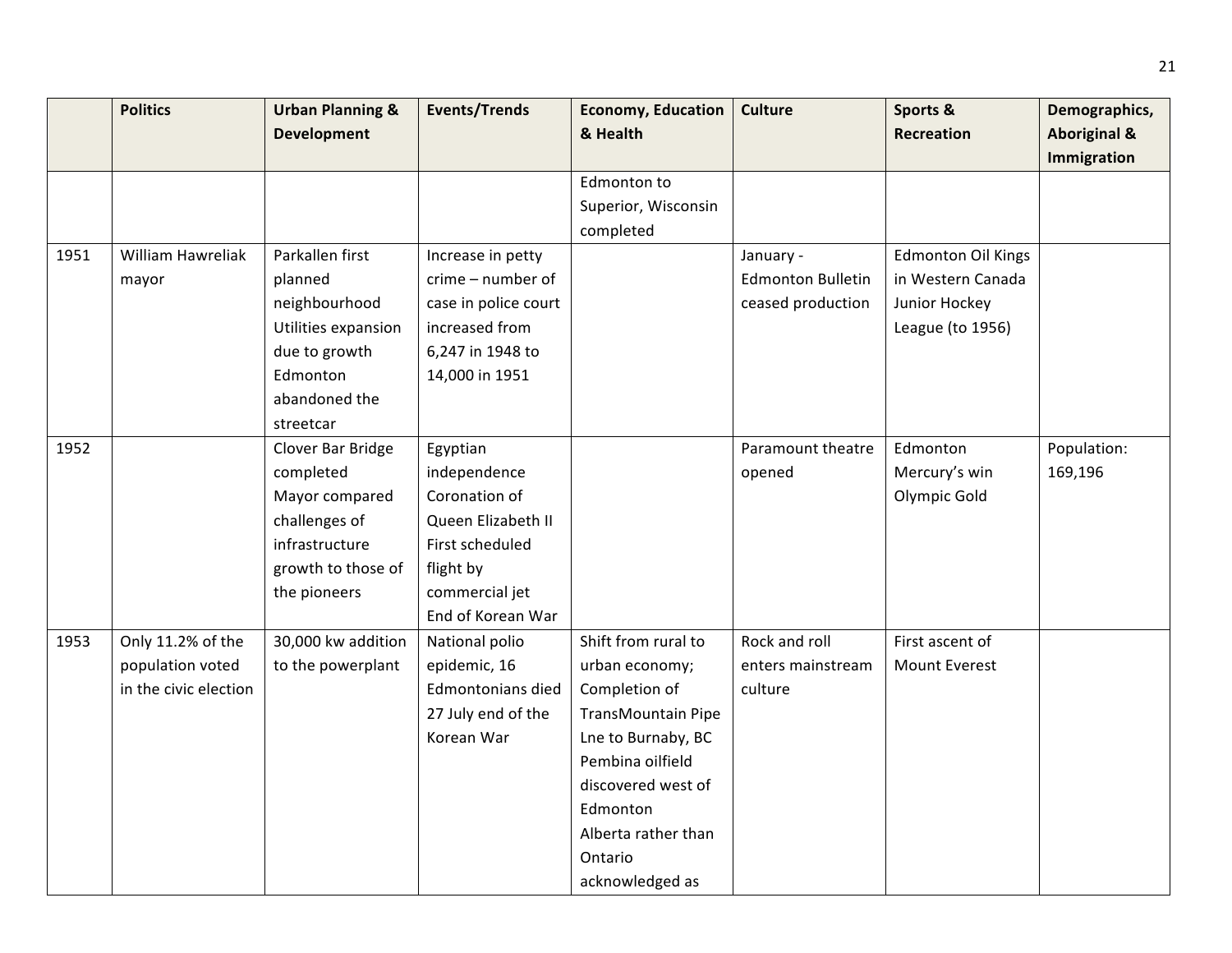|      | <b>Politics</b> | <b>Urban Planning &amp;</b> | <b>Events/Trends</b>        | <b>Economy, Education</b> | <b>Culture</b>         | Sports &                  | Demographics,           |
|------|-----------------|-----------------------------|-----------------------------|---------------------------|------------------------|---------------------------|-------------------------|
|      |                 | <b>Development</b>          |                             | & Health                  |                        | <b>Recreation</b>         | <b>Aboriginal &amp;</b> |
|      |                 |                             |                             |                           |                        |                           | <b>Immigration</b>      |
|      |                 |                             |                             | richest province          |                        |                           |                         |
|      |                 |                             |                             | <b>Canadian Chemical</b>  |                        |                           |                         |
|      |                 |                             |                             | Co., later Celanese       |                        |                           |                         |
|      |                 |                             |                             | Canada established        |                        |                           |                         |
| 1954 |                 | MacLab                      | Edmonton's 50 <sup>th</sup> | Since 1948 Alberta        | <b>CFRN</b> television | Jackie Parker             |                         |
|      |                 | Construction                | anniversary                 | greater economic          | established            | played for                |                         |
|      |                 | established                 | Edmonton had                | growth than any           |                        | Edmonton from             |                         |
|      |                 | 1947-1954 4% of             | reputation as               | other province            |                        | 1954-1962; 90 yard        |                         |
|      |                 | homes built in              | "Aerial Crossroads          | Opening of new            |                        | turnover                  |                         |
|      |                 | Canada were in              | of the World"               | GWG plant near            |                        | touchdown led             |                         |
|      |                 | Edmonton,                   | according to                | stadium, largest in       |                        | Eskimos to first of       |                         |
|      |                 | although                    | Hawrelak                    | world                     |                        | three Grey Cups           |                         |
|      |                 | population only             |                             | Salk vaccine for          |                        | Matt Baldwin ring         |                         |
|      |                 | 1.3% of country's           |                             | polio                     |                        | won Dominion              |                         |
|      |                 |                             |                             |                           |                        | Curling                   |                         |
|      |                 |                             |                             |                           |                        | Championships             |                         |
| 1955 |                 | Residential                 | Alberta 50 <sup>th</sup>    | Alberta on its way to     |                        | <b>Edmonton Flyers</b>    |                         |
|      |                 | development in              | $anniversity -$             | a diversified             |                        | won Western               |                         |
|      |                 | Sherwood Park               | Golden Jubilee              | economy: oil,             |                        | Hockey League             |                         |
|      |                 | <b>Groat Bridge</b>         |                             | natural gas,              |                        | championship              |                         |
|      |                 | completed                   |                             | pipeline, forestry,       |                        | Eskimos won Grey          |                         |
|      |                 | <b>Westmount Centre</b>     |                             | related                   |                        | Cup                       |                         |
|      |                 | the city's first            |                             | manufacturing             |                        |                           |                         |
|      |                 | shopping centre             |                             | Increase of 50% in        |                        |                           |                         |
|      |                 | opened                      |                             | telephone service         |                        |                           |                         |
|      |                 |                             |                             | over 5 years              |                        |                           |                         |
| 1956 |                 | McNally                     | Weakening of                | Beginning of Phase        |                        | <b>Edmonton Oil Kings</b> | Refugees from           |
|      |                 | Commission report           | Western (UK,                | II of postwar             |                        | in Central Alberta        | Eastern Europe          |
|      |                 | recommended                 | France & US) and            | expansion-                |                        | Hockey League (to         | coming to               |
|      |                 | amalgamation of             | Communist power             | marketing and             |                        | 1966)                     | Edmonton                |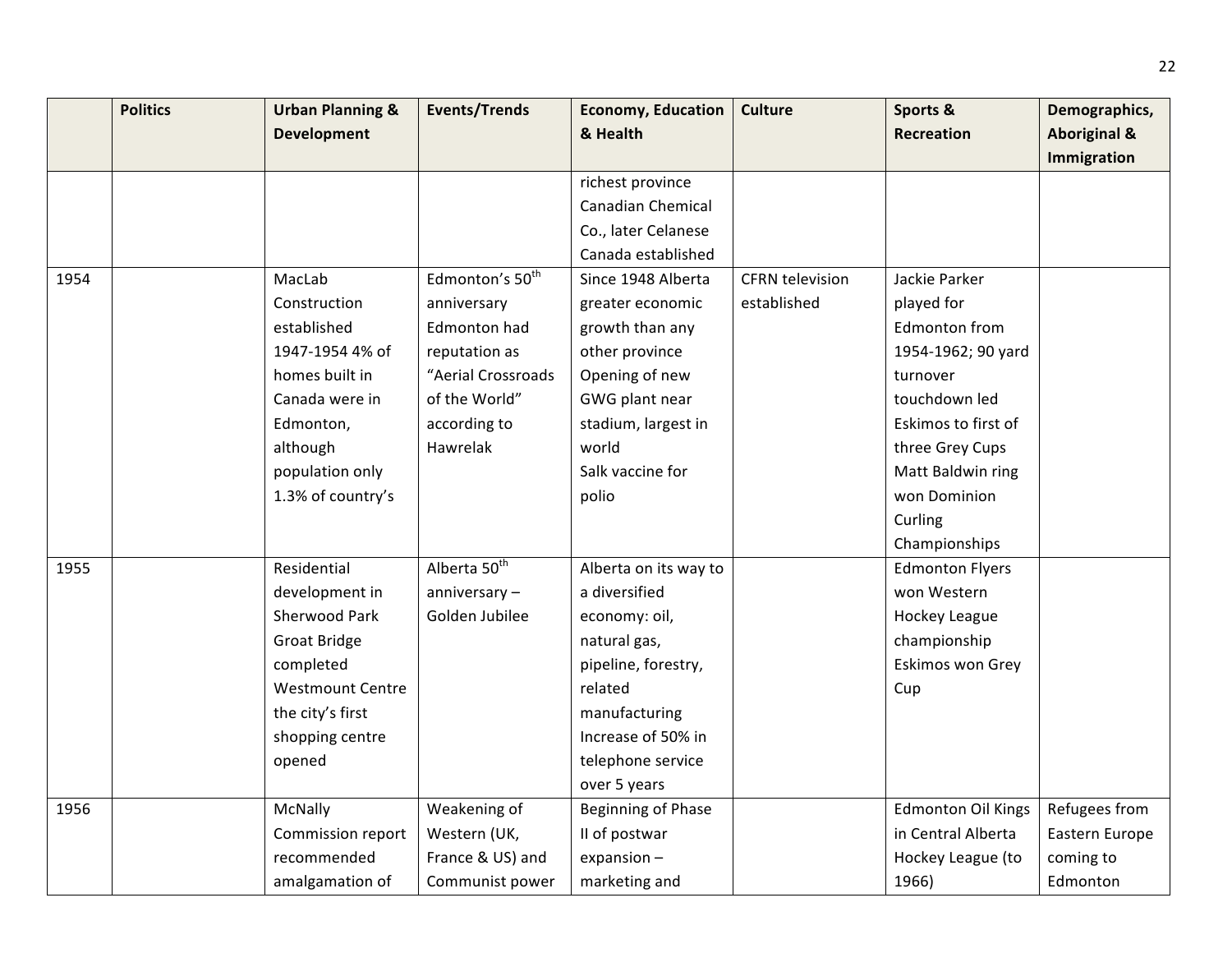|      | <b>Politics</b>      | <b>Urban Planning &amp;</b>   | <b>Events/Trends</b>    | <b>Economy, Education</b>       | <b>Culture</b>            | Sports &           | Demographics,           |
|------|----------------------|-------------------------------|-------------------------|---------------------------------|---------------------------|--------------------|-------------------------|
|      |                      | <b>Development</b>            |                         | & Health                        |                           | <b>Recreation</b>  | <b>Aboriginal &amp;</b> |
|      |                      |                               |                         |                                 |                           |                    | Immigration             |
|      |                      | communities                   | blocks                  | distribution                    |                           |                    |                         |
|      |                      | around Edmonton               | Hungarian uprising      |                                 |                           |                    |                         |
|      |                      |                               | crushed by Soviet       |                                 |                           |                    |                         |
|      |                      |                               | troops                  |                                 |                           |                    |                         |
|      |                      |                               | <b>Suez Crisis</b>      |                                 |                           |                    |                         |
| 1957 | John Diefenbaker     | <b>Edmonton City Hall</b>     | Launch of Spudnik I     | Decline in natural              | Jubilee Auditorium        |                    | Population:             |
|      | became PM            | opened                        | began Space Age         | resources                       | opened                    |                    | 238,353                 |
|      |                      | Water pool found              | Treaty of Rome          | development and                 | The Migrants, wild        |                    |                         |
|      |                      | in old mine at                | which eventually        | construction fields             | geese, public art         |                    |                         |
|      |                      | Grierson Hill                 | led to European         |                                 | sculpture designed        |                    |                         |
|      |                      | identified as cause           | Union                   |                                 | by Lionel Thomas,         |                    |                         |
|      |                      | of landslides                 | Oral contraceptives     |                                 | UBC, outside city         |                    |                         |
|      |                      | Construction of               | introduced              |                                 | hall                      |                    |                         |
|      |                      | underpass on 97 <sup>th</sup> |                         |                                 |                           |                    |                         |
|      |                      | St. at CNR tracks             |                         |                                 |                           |                    |                         |
| 1958 | <b>Grant MacEwan</b> | Overpass at 105 <sup>th</sup> | Campaign for            | Recession in most of            | <b>Walterdale Theatre</b> | <b>Borden Park</b> | Population:             |
|      | elected Liberal      | St and CNR tracks             | <b>Nuclear</b>          | Canada, less so in              | established               | opened             | 252,131                 |
|      | leader               |                               | Disarmament             | Alberta; influx of              | Committee named           |                    |                         |
|      |                      |                               | (CDR) symbol, the       | workers from other              | to investigate            |                    |                         |
|      |                      |                               | peace sign first        | parts of the country;           | establishing city         |                    |                         |
|      |                      |                               | used                    | 2 <sup>nd</sup> largest capital | museum;                   |                    |                         |
|      |                      |                               | Invention of optical    | works program in                | exhibition in old         |                    |                         |
|      |                      |                               | disc and the            | Edmonton history                | civic block               |                    |                         |
|      |                      |                               | cassette tape           | Number of people                |                           |                    |                         |
|      |                      |                               |                         | seeking social                  |                           |                    |                         |
|      |                      |                               |                         | assistance doubled              |                           |                    |                         |
| 1959 | Mayor Hawrelak       |                               | Queen and Prince        |                                 | Storybook Valley          |                    | Population:             |
|      | charged with gross   |                               | Philip Royal Visit      |                                 | Zoo opened                |                    | 260,733                 |
|      | misconduct on land   |                               | <b>Cuban Revolution</b> |                                 | Shumka Dancers            |                    | (growth rate            |
|      | deal, resigned but   |                               | Independence of         |                                 | established by            |                    | declined from           |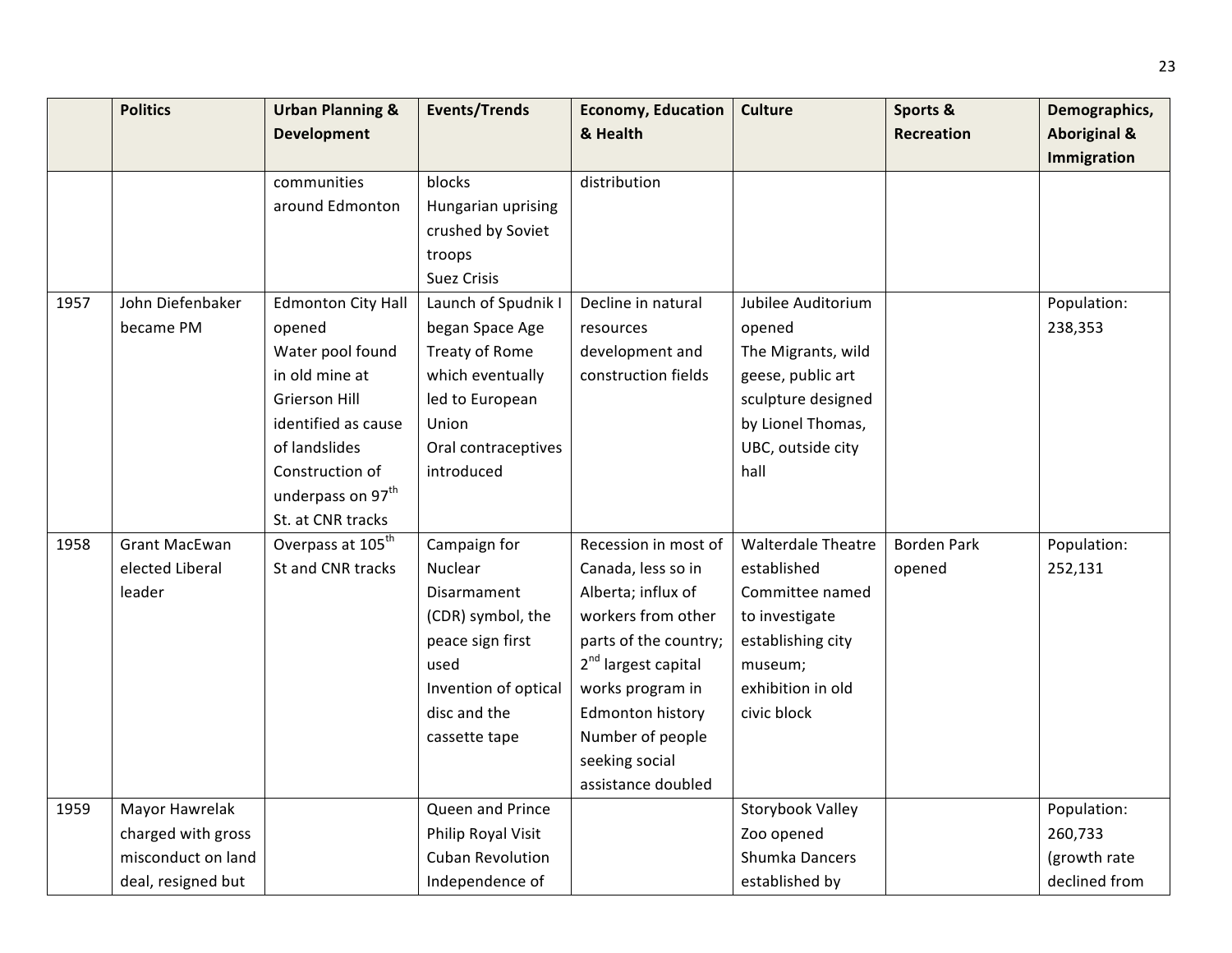|      | <b>Politics</b>    | <b>Urban Planning &amp;</b> | <b>Events/Trends</b> | <b>Economy, Education</b> | <b>Culture</b>          | Sports &                  | Demographics,           |
|------|--------------------|-----------------------------|----------------------|---------------------------|-------------------------|---------------------------|-------------------------|
|      |                    | <b>Development</b>          |                      | & Health                  |                         | <b>Recreation</b>         | <b>Aboriginal &amp;</b> |
|      |                    |                             |                      |                           |                         |                           | Immigration             |
|      | denied allegations |                             | Cyprus and           |                           | Chester Kuc             |                           | previous three          |
|      | Frederick John     |                             | Singapore            |                           |                         |                           | years)                  |
|      | Mitchell mayor/    |                             | First documented     |                           |                         |                           |                         |
|      | Elmer Roper        |                             | AIDS cases           |                           |                         |                           |                         |
|      | former CCF leader  |                             | Beginning of the     |                           |                         |                           |                         |
|      | elected mayor to   |                             | Vietnam War          |                           |                         |                           |                         |
|      | 1963               |                             |                      |                           |                         |                           |                         |
| 1960 |                    | Edmonton                    | Independence of      | Agriculture dropped       | Queen Elizabeth II      |                           | Population              |
|      |                    | International               | 17 African nations   | to less than 25% of       | Planetarium             |                           | 269,300                 |
|      |                    | airport opened;             |                      | Alberta's economy         | opened in               |                           | (excluding              |
|      |                    | beginning of                |                      | compared to 50% in        | <b>Coronation Park</b>  |                           | Jasper Place)           |
|      |                    | debate about                |                      | 1950: mining,             |                         |                           | Aboriginal              |
|      |                    | future of municipal         |                      | construction more         |                         |                           | people with             |
|      |                    | airport                     |                      | than 25% each,            |                         |                           | treaty status           |
|      |                    |                             |                      | manufacturing             |                         |                           | given right to          |
|      |                    |                             |                      | approaching 20%           |                         |                           | vote federally          |
| 1961 |                    | Annexation of               | 13 August            | <b>Tommy Douglas</b>      |                         |                           |                         |
|      |                    | Beverly                     | beginning of         | initiated work            |                         |                           |                         |
|      |                    |                             | construction of the  | towards Medicare in       |                         |                           |                         |
|      |                    |                             | <b>Berlin Wall</b>   | Saskatchewan              |                         |                           |                         |
| 1962 |                    |                             | Cuban Missile        | NAIT established          | Exhibition re-          |                           | Population              |
|      |                    |                             | Crisis               | Licensing of Salk         | named Klondike          |                           | 294,967                 |
|      |                    |                             | Second Vatican       | vaccine, invented in      | Days                    |                           |                         |
|      |                    |                             | Council opened by    | 1952                      | Beginnings of the       |                           |                         |
|      |                    |                             | Pope John XXIII      |                           | <b>British Invasion</b> |                           |                         |
| 1963 | Lester B. Pearson  | Edmonton                    | Independence of      |                           | <b>Edmonton Opera</b>   | <b>Edmonton Oil Kings</b> |                         |
|      | <b>PM</b>          | International               | Kenya                |                           | established             | win first Memorial        |                         |
|      | William Hawrelak   | Airport opened              | Martin Luther King   |                           |                         | Cup                       |                         |
|      | mayor (1963-       | Amalgamation of             | "I Have a Dream"     |                           |                         |                           |                         |
|      | $1965$ ),          | Jasper Place with           | Assassination of     |                           |                         |                           |                         |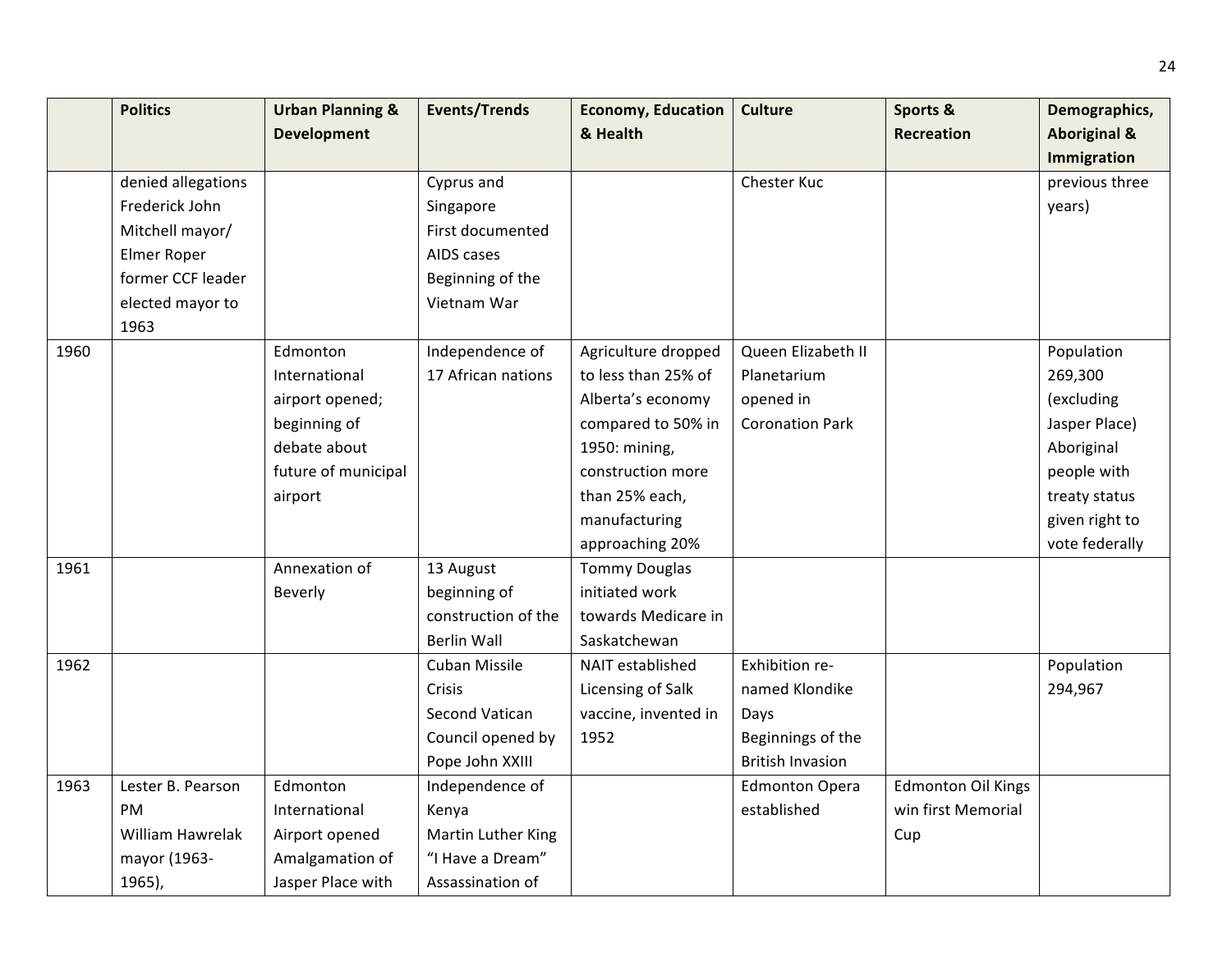|      | <b>Politics</b>      | <b>Urban Planning &amp;</b> | <b>Events/Trends</b> | <b>Economy, Education</b> | <b>Culture</b>           | Sports &                 | Demographics,           |
|------|----------------------|-----------------------------|----------------------|---------------------------|--------------------------|--------------------------|-------------------------|
|      |                      | <b>Development</b>          |                      | & Health                  |                          | <b>Recreation</b>        | <b>Aboriginal &amp;</b> |
|      |                      |                             |                      |                           |                          |                          | Immigration             |
|      |                      | City of Edmonton            | <b>JFK</b>           |                           |                          |                          |                         |
| 1964 | City changed its     | Jasper Place                |                      |                           |                          |                          |                         |
|      | electoral system;    | biggest annexation          |                      |                           |                          |                          |                         |
|      | 12 councillors,      | next to Strathcona          |                      |                           |                          |                          |                         |
|      | elections every 2    | in 1912                     |                      |                           |                          |                          |                         |
|      | years; following a   |                             |                      |                           |                          |                          |                         |
|      | heated election      |                             |                      |                           |                          |                          |                         |
|      | Hawrelak re-         |                             |                      |                           |                          |                          |                         |
|      | elected mayor but    |                             |                      |                           |                          |                          |                         |
|      | was removed from     |                             |                      |                           |                          |                          |                         |
|      | office due to        |                             |                      |                           |                          |                          |                         |
|      | conflict of interest |                             |                      |                           |                          |                          |                         |
| 1965 | Vincent M. Dantzer   |                             |                      | Edmonton economy          | <b>Citadel Theatre</b>   |                          |                         |
|      | chosen mayor         |                             |                      | booming; record           | opened in old            |                          |                         |
|      | $(1965 - 1968)$      |                             |                      | breaking number of        | <b>Salvation Army</b>    |                          |                         |
|      |                      |                             |                      | building permits          | citadel                  |                          |                         |
|      |                      |                             |                      | issued each year          |                          |                          |                         |
| 1966 | Dantzer elected      | City's first                | Beginning of         |                           |                          | <b>Edmonton OilKings</b> | Edmonton                |
|      | mayor                | skyscraper built: 26        | Chinese Cultural     |                           |                          | in Western Canada        | Canada's fastest        |
|      |                      | storey CN Tower             | Revolution           |                           |                          | Hockey League (to        | growing city            |
|      |                      | Chateau Lacombe             |                      |                           |                          | 1976)                    |                         |
|      |                      | opened                      |                      |                           |                          |                          |                         |
| 1967 | Canada's             |                             | Summer of Love,      |                           | <b>Provincial Museum</b> |                          | Population              |
|      | Centennial           |                             | hippie movement      |                           | of Alberta opened        |                          | 393,593                 |
|      |                      |                             | De Gaulle: "Vive le  |                           | Centennial library       |                          | Changes in              |
|      |                      |                             | Quebec libre"        |                           | opened                   |                          | Canadian                |
|      |                      |                             |                      |                           |                          |                          | immigration             |
|      |                      |                             |                      |                           |                          |                          | laws opening up         |
|      |                      |                             |                      |                           |                          |                          | immigration             |
|      |                      |                             |                      |                           |                          |                          | from Asia               |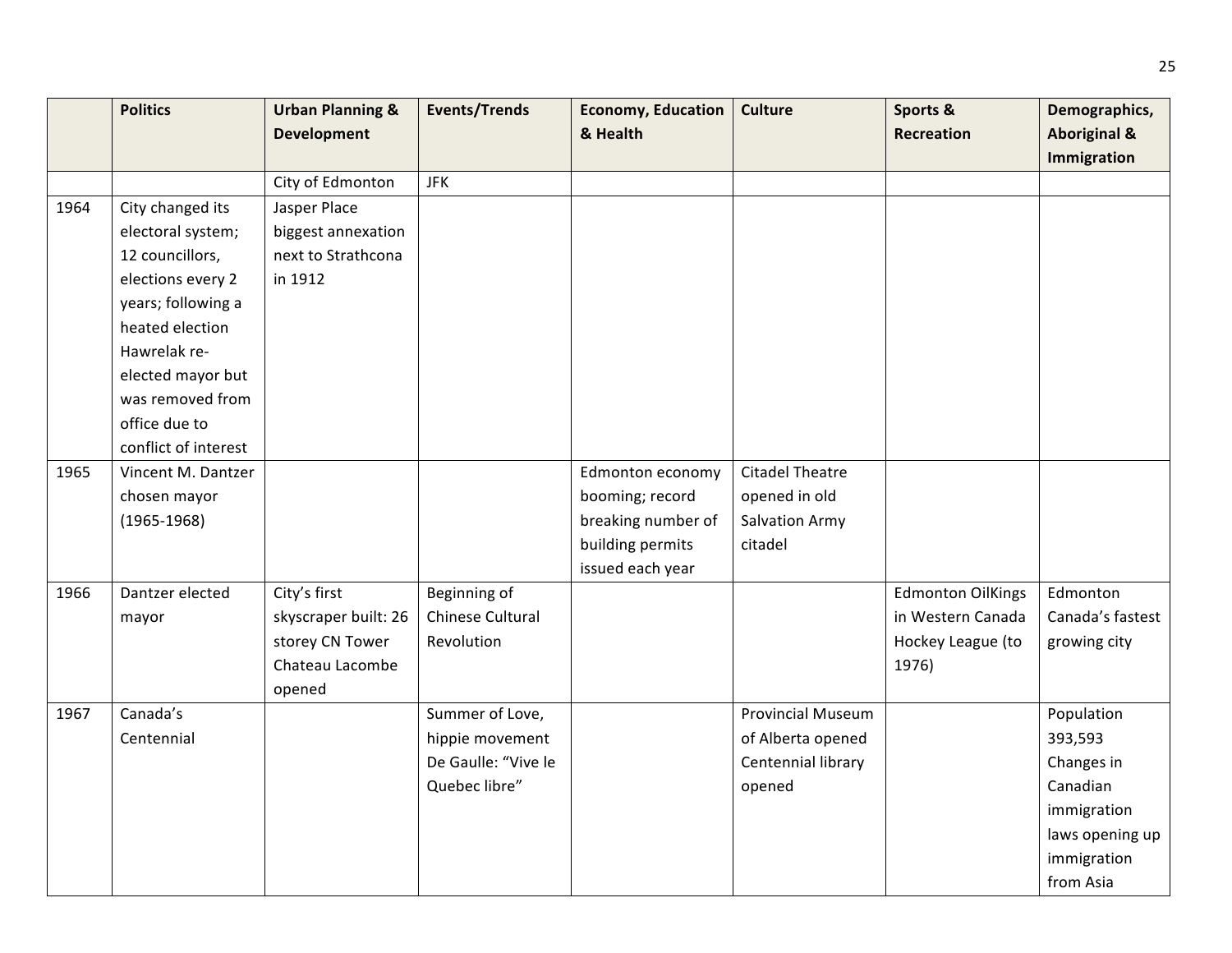|      | <b>Politics</b>       | <b>Urban Planning &amp;</b> | <b>Events/Trends</b> | <b>Economy, Education</b>    | <b>Culture</b>          | Sports &   | Demographics,           |
|------|-----------------------|-----------------------------|----------------------|------------------------------|-------------------------|------------|-------------------------|
|      |                       | <b>Development</b>          |                      | & Health                     |                         | Recreation | <b>Aboriginal &amp;</b> |
|      |                       |                             |                      |                              |                         |            | Immigration             |
| 1968 | Ivor Dent mayor       | Opening of                  | Assassination of     | New provincial oil           |                         |            |                         |
|      | <b>Ernest Manning</b> | Quesnel bridge              | Martin Luther King   | sands policy                 |                         |            |                         |
|      | retired: Harry        | Key role in                 | and Robert F.        | introduced, leads to         |                         |            |                         |
|      | Strom premier (68-    | northern                    | Kennedy              | Syncrude                     |                         |            |                         |
|      | 71) Social Credit     | development                 | <b>Prague Spring</b> | establishing 2 <sup>nd</sup> |                         |            |                         |
|      | Pierre Elliot         | City annexation             | The Troubles         | plant in Fort                |                         |            |                         |
|      | <b>Trudeau Prime</b>  | plan approved to            | began in Northern    | McMurray                     |                         |            |                         |
|      | Minister              | increase from               | Ireland              | Strike in                    |                         |            |                         |
|      | political             | 86m2 to 292 m2              |                      | construction                 |                         |            |                         |
|      | fragmentation         |                             |                      | industry                     |                         |            |                         |
| 1969 |                       | Edmonton first              | Muammar Gaddafi      |                              | <b>Neil Armstrong</b>   |            | Canada                  |
|      |                       | Canadian city to            | established Libyan   |                              | first man on the        |            | introduced              |
|      |                       | join 911 NA                 | Arab Republic        |                              | $moon - increasing$     |            | White Paper on          |
|      |                       | Emergency                   | following military   |                              | consciousness of        |            | Indian Affairs;         |
|      |                       | Telephone plan              | coup                 |                              | this world as an        |            | <b>Harold Cardinal</b>  |
|      |                       | Mill Woods land             | End of Nigerian      |                              | entity                  |            | and Alberta             |
|      |                       | bank established,           | Civil War,           |                              | Woodstock festival      |            | chiefs led              |
|      |                       | largest public land         | reintegration of     |                              | City first in Canada    |            | national                |
|      |                       | assembly in North           | Republic of Biafra   |                              | to adopt 911 for        |            | opposition,             |
|      |                       | America                     | 3M deaths            |                              | emergencies             |            | withdrawn in            |
|      |                       | Transportation              |                      |                              |                         |            | 1971                    |
|      |                       | Plan introduced             |                      |                              |                         |            |                         |
|      |                       | concept of rapid            |                      |                              |                         |            |                         |
|      |                       | transit system              |                      |                              |                         |            |                         |
| 1970 |                       | Mill Woods                  | Flooding in city     | Wheat surplus,               | <b>Royal Commission</b> |            | Population              |
|      |                       | concept plan                | $2nd$ worst air      | western farmers              | on the Status of        |            | 425,000                 |
|      |                       | approved                    | disaster in          | started diversifying         | Women                   |            |                         |
|      |                       | Southgate opened:           | Canadian history,    | crops                        | Murder of students      |            |                         |
|      |                       | largest mall west of        | 109 killed in        |                              | at Kent State U         |            |                         |
|      |                       | Toronto                     | Toronto              |                              | fueled peace            |            |                         |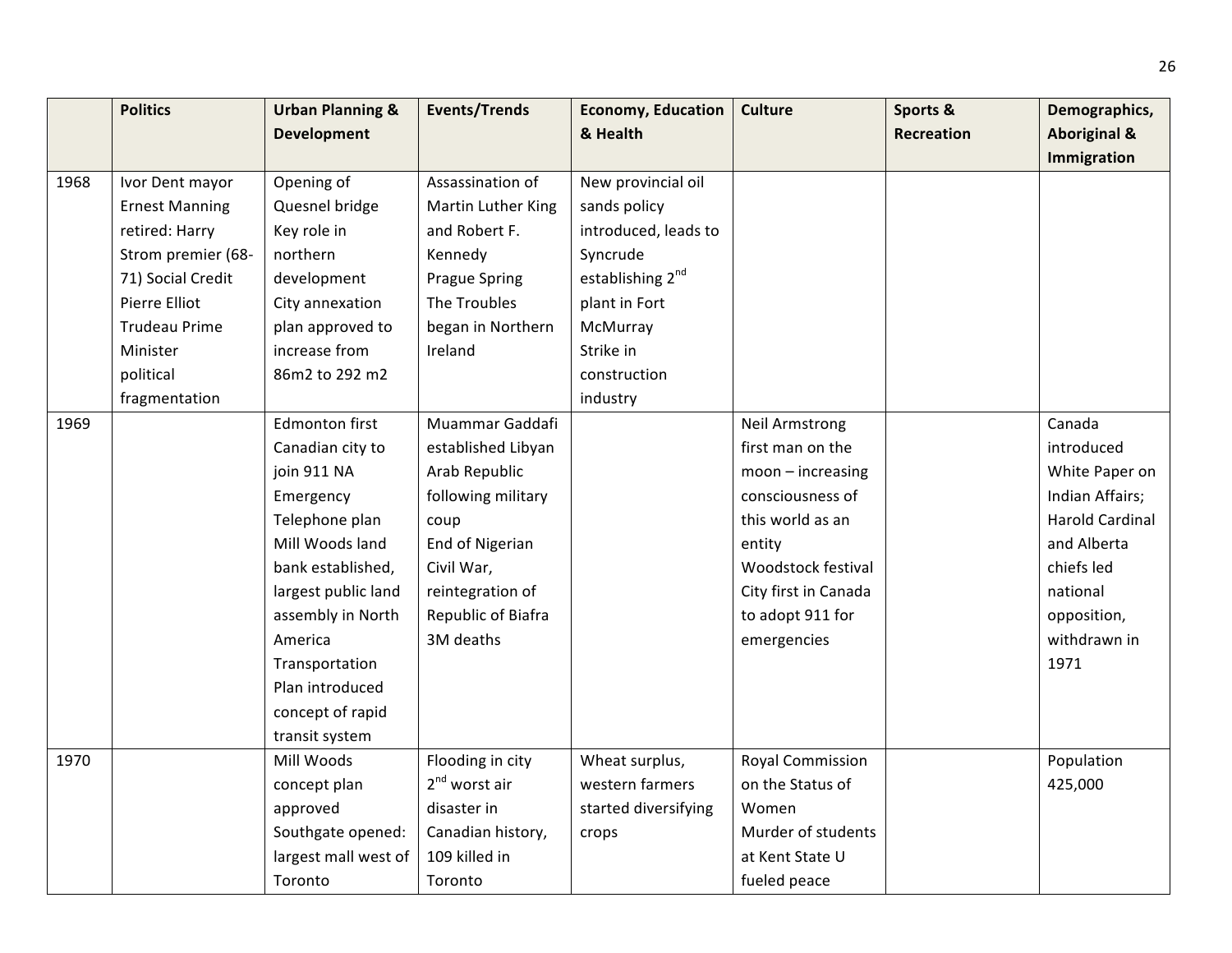|      | <b>Politics</b>     | <b>Urban Planning &amp;</b> | <b>Events/Trends</b> | <b>Economy, Education</b> | <b>Culture</b>     | Sports &          | Demographics,           |
|------|---------------------|-----------------------------|----------------------|---------------------------|--------------------|-------------------|-------------------------|
|      |                     | <b>Development</b>          |                      | & Health                  |                    | <b>Recreation</b> | <b>Aboriginal &amp;</b> |
|      |                     |                             |                      |                           |                    |                   | Immigration             |
|      |                     | Destruction of old          | October Crisis,      |                           | movement           |                   |                         |
|      |                     | buildings in                | Quebec, murder of    |                           |                    |                   |                         |
|      |                     | downtown to make            | Pierre Laporte,      |                           |                    |                   |                         |
|      |                     | room for                    | kidnapping of        |                           |                    |                   |                         |
|      |                     | skyscrapers                 | James Cross          |                           |                    |                   |                         |
|      |                     |                             | Labour protests in   |                           |                    |                   |                         |
|      |                     |                             | Poland               |                           |                    |                   |                         |
|      |                     |                             | Containerization     |                           |                    |                   |                         |
|      |                     |                             | adopted globally     |                           |                    |                   |                         |
|      |                     |                             | reducing shipping    |                           |                    |                   |                         |
|      |                     |                             | costs                |                           |                    |                   |                         |
|      |                     |                             | End of war in Biafra |                           |                    |                   |                         |
|      |                     |                             | Increasing           |                           |                    |                   |                         |
|      |                     |                             | concerns about       |                           |                    |                   |                         |
|      |                     |                             | pollution            |                           |                    |                   |                         |
| 1971 | Peter Lougheed      | James MacDonald             |                      | <b>GMCC</b> established   | Greenpeace         |                   |                         |
|      | premier (71-85)     | Bridge opened               |                      | Off-track betting not     | founded            |                   |                         |
|      | Conservative;       | New highest                 |                      | approved by feds          | Age of majority in |                   |                         |
|      | defeat of Social    | building: AGT               |                      | Compulsory car            | Alberta lowered    |                   |                         |
|      | Credit after 36     | Tower completed;            |                      | insurance required        | from 21 to 18      |                   |                         |
|      | years (49-25 seats) | Law Courts                  |                      |                           | Yippie             |                   |                         |
|      | Cec Purves mayor    | building opened             |                      |                           | demonstration in   |                   |                         |
|      | (1971-1974 and      | New control tower           |                      |                           | Borden park        |                   |                         |
|      | 1977-1983)          | and debate about            |                      |                           | Cablevision came   |                   |                         |
|      |                     | future of Industrial        |                      |                           | to Edmonton        |                   |                         |
|      |                     | Airport due to              |                      |                           | Daylight savings   |                   |                         |
|      |                     | safety concerns             |                      |                           | time introduced in |                   |                         |
|      |                     | Richfield, Mill             |                      |                           | Alberta            |                   |                         |
|      |                     | Woods under                 |                      |                           |                    |                   |                         |
|      |                     | construction                |                      |                           |                    |                   |                         |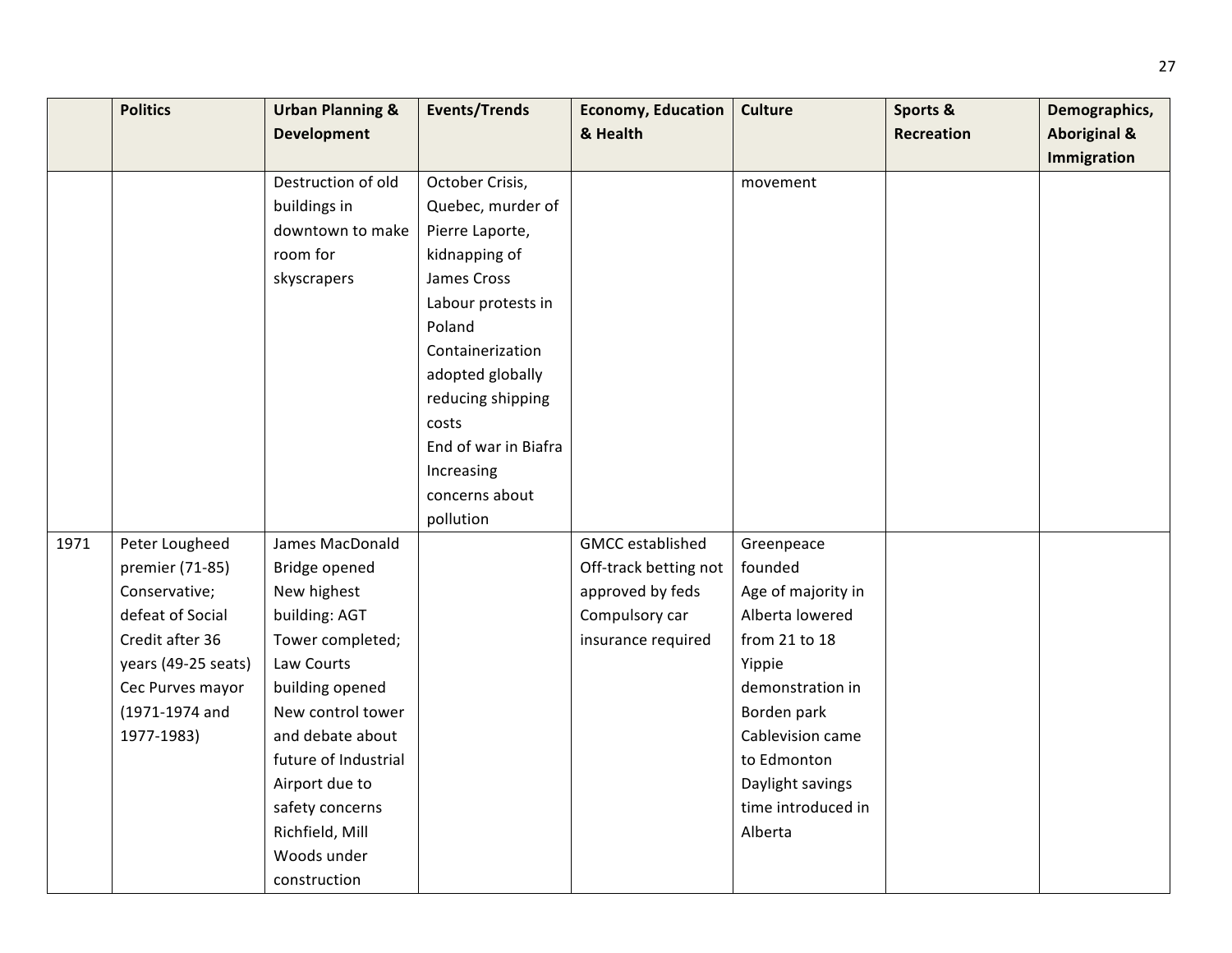|      | <b>Politics</b>      | <b>Urban Planning &amp;</b> | <b>Events/Trends</b>    | <b>Economy, Education</b> | Culture                         | Sports &               | Demographics,           |
|------|----------------------|-----------------------------|-------------------------|---------------------------|---------------------------------|------------------------|-------------------------|
|      |                      | <b>Development</b>          |                         | & Health                  |                                 | <b>Recreation</b>      | <b>Aboriginal &amp;</b> |
|      |                      |                             |                         |                           |                                 |                        | Immigration             |
| 1972 | Trudeau re-elected   | Development plans           | Bloody Sunday,          |                           | Ukrainian Canadian              | Alberta Oilers         | Population              |
|      | PM with a minority   | for Clareview               | Northern Ireland        |                           | Archives &                      | founded in             | 441,530                 |
|      | government           |                             | <b>Martial law</b>      |                           | Museum of Alberta               | Western Hockey         |                         |
|      |                      |                             | declared in the         |                           | opened                          | Association            |                         |
|      |                      |                             | Philippines by          |                           |                                 | Munich massacre        |                         |
|      |                      |                             | President               |                           |                                 | at Olympic Games       |                         |
|      |                      |                             | <b>Ferdinand Marcos</b> |                           |                                 |                        |                         |
| 1973 | Increasing           |                             | Augusto Pinochet        | International energy      | 50 <sup>th</sup> anniversary of | Oilers renamed         | <b>Migration from</b>   |
|      | regionalism within   |                             | overthrew Salvador      | crisis led to second      | <b>Edmonton Art</b>             | <b>Edmonton Oilers</b> | other parts of          |
|      | Canada; discussion   |                             | Allende in Chilean      | oil boom - debates        | Gallery                         |                        | Canada and              |
|      | about separatism     |                             | coup, leading to        | about how to              | <b>Financial crisis</b>         |                        | immigration             |
|      | in Quebec led to     |                             | Chileans                | manage prosperity         | threatened                      |                        | from other              |
|      | growing awareness    |                             | immigrating to          | Increasing inflation      | symphony                        |                        | nations due to          |
|      | of federal/          |                             | Edmonton                | Railway strikes           |                                 |                        | oil boom                |
|      | provincial relations |                             |                         | ended with back-to-       |                                 |                        |                         |
|      | Growth in Western    |                             |                         | work legislation          |                                 |                        |                         |
|      | alienation           |                             |                         | Federal banking and       |                                 |                        |                         |
|      | Ceasefire in Viet    |                             |                         | freight rate              |                                 |                        |                         |
|      | Nam                  |                             |                         | concessions               |                                 |                        |                         |
|      |                      |                             |                         | Dispute with federal      |                                 |                        |                         |
|      |                      |                             |                         | government over           |                                 |                        |                         |
|      |                      |                             |                         | control of Alberta oil    |                                 |                        |                         |
| 1974 | William Hawreliak    | <b>City Centre Place</b>    |                         | International             | Fort Edmonton                   | Edmonton               |                         |
|      | elected mayor        | mall opened                 |                         | inflation, economic       | Park established                | Coliseum opened        |                         |
|      | Federal election -   | Transportation              |                         | recession                 | <b>Walterdale Theatre</b>       |                        |                         |
|      | increasing friction  | plan to build five          |                         |                           | moved to                        |                        |                         |
|      | between provincial   | freeways through            |                         |                           | Strathcona Fire                 |                        |                         |
|      | and federal          | city to downtown            |                         |                           | Hall #1                         |                        |                         |
|      | governments          | and six bridges             |                         |                           |                                 |                        |                         |
|      | Watergate            | across the river            |                         |                           |                                 |                        |                         |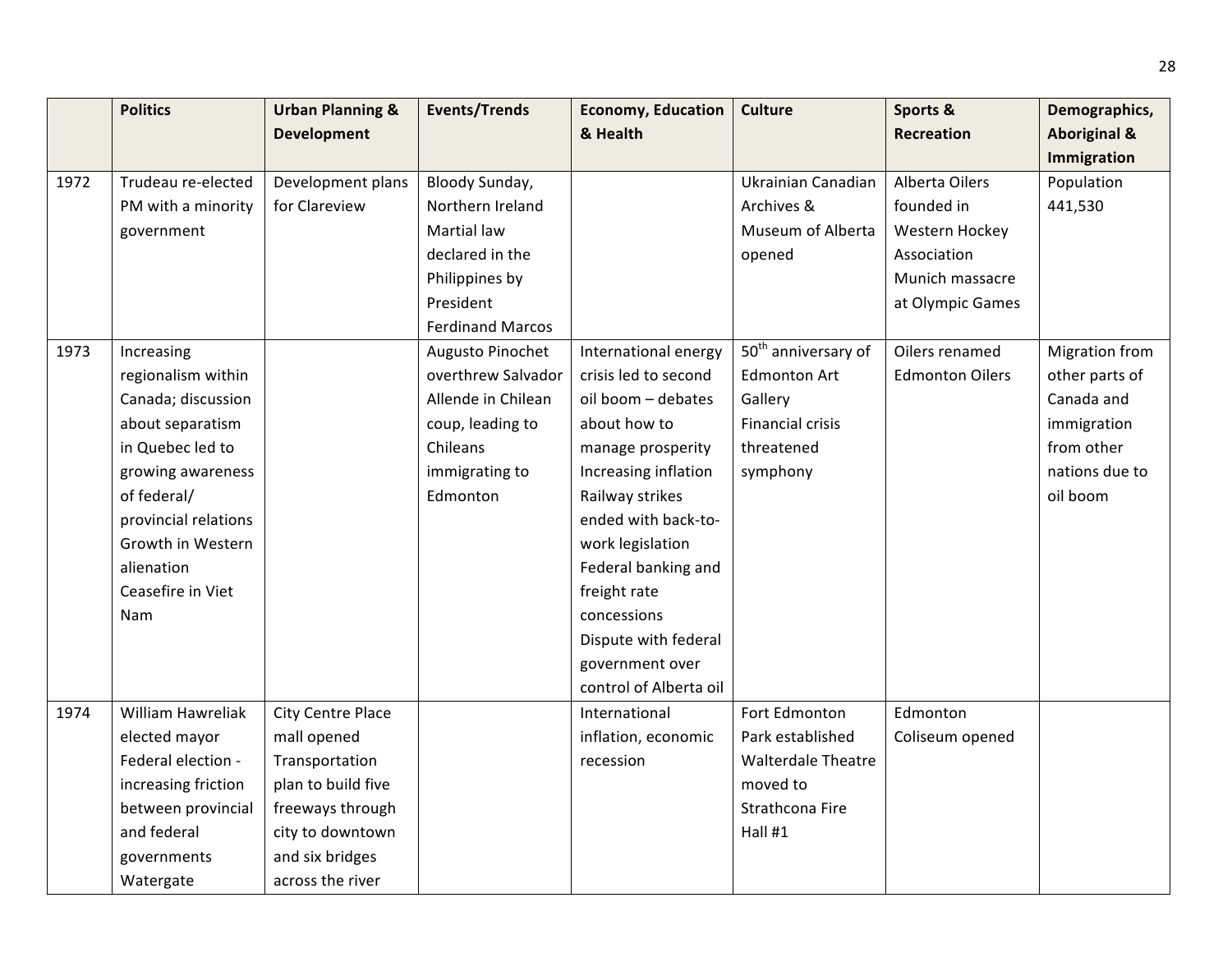|      | <b>Politics</b>        | <b>Urban Planning &amp;</b> | <b>Events/Trends</b>       | <b>Economy, Education</b> | <b>Culture</b>       | Sports &                  | Demographics,           |
|------|------------------------|-----------------------------|----------------------------|---------------------------|----------------------|---------------------------|-------------------------|
|      |                        | <b>Development</b>          |                            | & Health                  |                      | Recreation                | <b>Aboriginal &amp;</b> |
|      |                        |                             |                            |                           |                      |                           | Immigration             |
|      | Scandal/ Nixon's       | Old Strathcona              |                            |                           |                      |                           |                         |
|      | resignation in US-     | Foundation                  |                            |                           |                      |                           |                         |
|      | new era of lack of     | established to              |                            |                           |                      |                           |                         |
|      | trust in politicians   | prevent freeway             |                            |                           |                      |                           |                         |
|      |                        | from being built            |                            |                           |                      |                           |                         |
|      |                        | down Whyte Ave              |                            |                           |                      |                           |                         |
|      |                        | and preserve the            |                            |                           |                      |                           |                         |
|      |                        | area                        |                            |                           |                      |                           |                         |
|      |                        | Fight to save river         |                            |                           |                      |                           |                         |
|      |                        | valley communities          |                            |                           |                      |                           |                         |
|      |                        | from becoming               |                            |                           |                      |                           |                         |
|      |                        | parkland                    |                            |                           |                      |                           |                         |
| 1975 | <b>Terry Cavanaugh</b> |                             | End of Vietnam             | Shift in world            |                      |                           |                         |
|      | mayor                  |                             | War and Fall of            | economic power to         |                      |                           |                         |
|      |                        |                             | Saigon                     | Middle East               |                      |                           |                         |
|      |                        |                             | Victory of Khmer           |                           |                      |                           |                         |
|      |                        |                             | Rouge in                   |                           |                      |                           |                         |
|      |                        |                             | Cambodian Civil            |                           |                      |                           |                         |
|      |                        |                             | War, Killing Fields        |                           |                      |                           |                         |
|      |                        |                             | International              |                           |                      |                           |                         |
|      |                        |                             | Women's Year               |                           |                      |                           |                         |
|      |                        |                             | Concerns about             |                           |                      |                           |                         |
|      |                        |                             | increase in world          |                           |                      |                           |                         |
|      |                        |                             | population,                |                           |                      |                           |                         |
|      |                        |                             | international food         |                           |                      |                           |                         |
|      |                        |                             | shortages                  |                           |                      |                           |                         |
| 1976 | American               | TD Tower added to           | Death of Mao               | First outbreak of         | <b>Heritage Days</b> | <b>Edmonton Oil Kings</b> |                         |
|      | bicentennial           | City Centre mall            | Zedong and end of          | Ebola virus               | Festival began at    | in Western Hockey         |                         |
|      | celebrations           | Debate re freeways          | <b>Cultural Revolution</b> | Spike in cost of          | <b>Hawrelak Park</b> | League to 79              |                         |
|      | pervaded               | in city                     | Trend to staggered         | coffee and sugar          | Muttart              |                           |                         |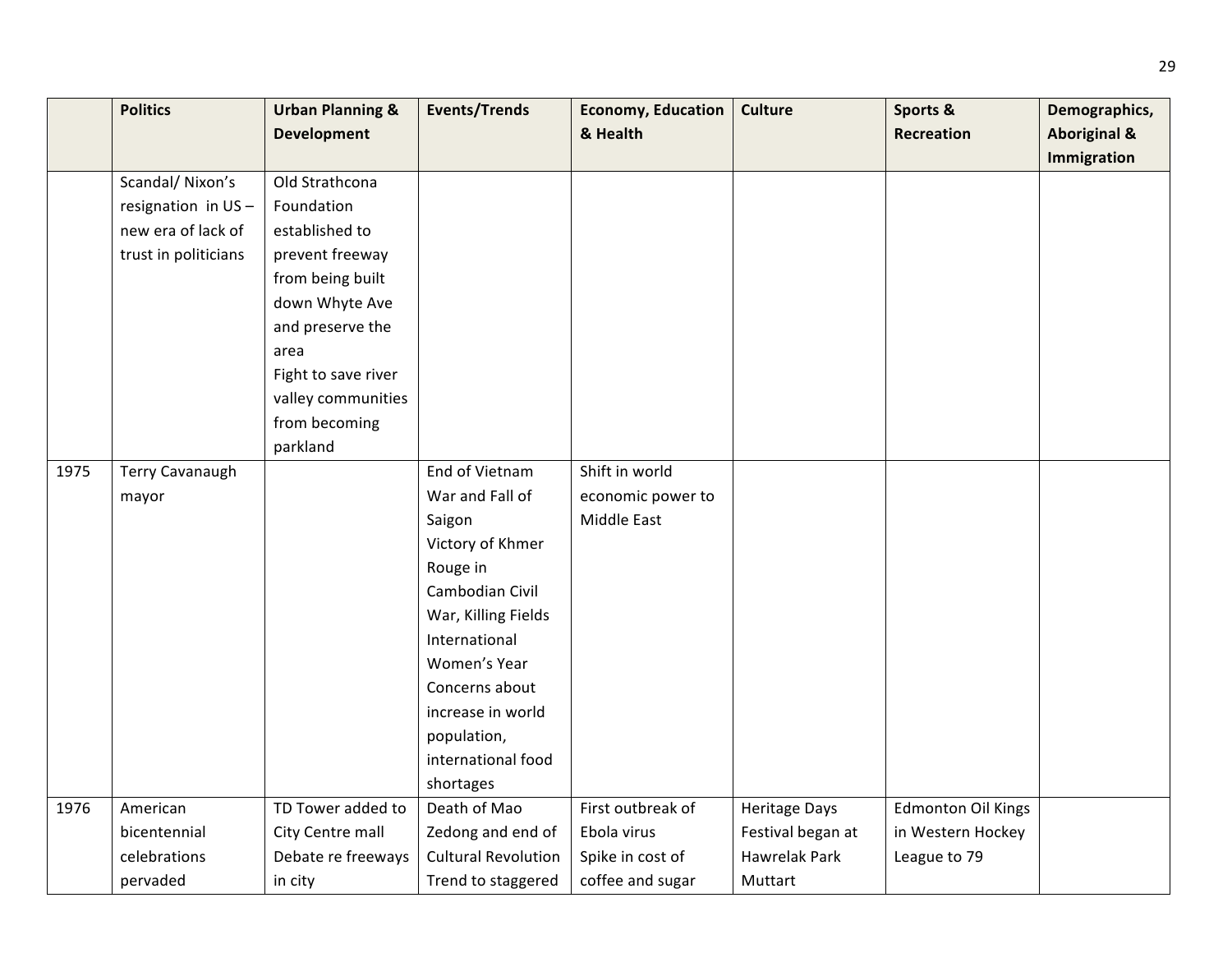|      | <b>Politics</b>   | <b>Urban Planning &amp;</b> | <b>Events/Trends</b> | <b>Economy, Education</b> | <b>Culture</b>          | Sports &          | Demographics,           |
|------|-------------------|-----------------------------|----------------------|---------------------------|-------------------------|-------------------|-------------------------|
|      |                   | <b>Development</b>          |                      | & Health                  |                         | <b>Recreation</b> | <b>Aboriginal &amp;</b> |
|      |                   |                             |                      |                           |                         |                   | Immigration             |
|      |                   | Controversy over            | working hours to     | Canadian Airborne         | Conservatory            |                   |                         |
|      |                   | Mayfair Park being          | reduce traffic       | Regiment moved            | opened                  |                   |                         |
|      |                   | renamed Hawrelak            | congestion           | from Edmonton             | Alberta Railway         |                   |                         |
|      |                   | Park                        |                      | Energy/conservation       | Museum opened           |                   |                         |
|      |                   | <b>Convention Centre</b>    |                      | debate                    |                         |                   |                         |
| 1977 | Cec Purves mayor  | St. Albert became a         | Introduction of      |                           | <b>Catalyst Theatre</b> |                   | Population:             |
|      |                   | city                        | first mass           |                           | established             |                   | 471,474                 |
|      |                   |                             | produced personal    |                           |                         |                   |                         |
|      |                   |                             | computers            |                           |                         |                   |                         |
| 1978 |                   | Oxford Tower and            |                      | Invention of insulin      | <b>Edmonton Sun</b>     | Edmonton hosted   |                         |
|      |                   | <b>Sutton Place Hotel</b>   |                      | Birth of first test       | founded                 | Commonwealth      |                         |
|      |                   | added to City               |                      | tube baby                 |                         | Games             |                         |
|      |                   | Centre mall                 |                      |                           |                         | Commonwealth      |                         |
|      |                   | <b>Light Rail Transit</b>   |                      |                           |                         | Stadium opened    |                         |
|      |                   | started                     |                      |                           |                         | Kinsmen Centre    |                         |
|      |                   |                             |                      |                           |                         | opened            |                         |
|      |                   |                             |                      |                           |                         | Edmonton          |                         |
|      |                   |                             |                      |                           |                         | Coliseum renamed  |                         |
|      |                   |                             |                      |                           |                         | Northlands        |                         |
|      |                   |                             |                      |                           |                         | Coliseum          |                         |
| 1979 | Margaret Thatcher |                             | Iran Revolution      | Smallpox eradicated       |                         | Oilers join NHL   |                         |
|      | Prime Minister of |                             | and Iran hostage     |                           |                         |                   |                         |
|      | England           |                             | crisis               |                           |                         |                   |                         |
|      |                   |                             | Soviet-Afghan War    |                           |                         |                   |                         |
|      |                   |                             | began                |                           |                         |                   |                         |
|      |                   |                             | Solidarity           |                           |                         |                   |                         |
|      |                   |                             | movement in          |                           |                         |                   |                         |
|      |                   |                             | Poland               |                           |                         |                   |                         |
|      |                   |                             | Salvadoran Civil     |                           |                         |                   |                         |
|      |                   |                             | War began            |                           |                         |                   |                         |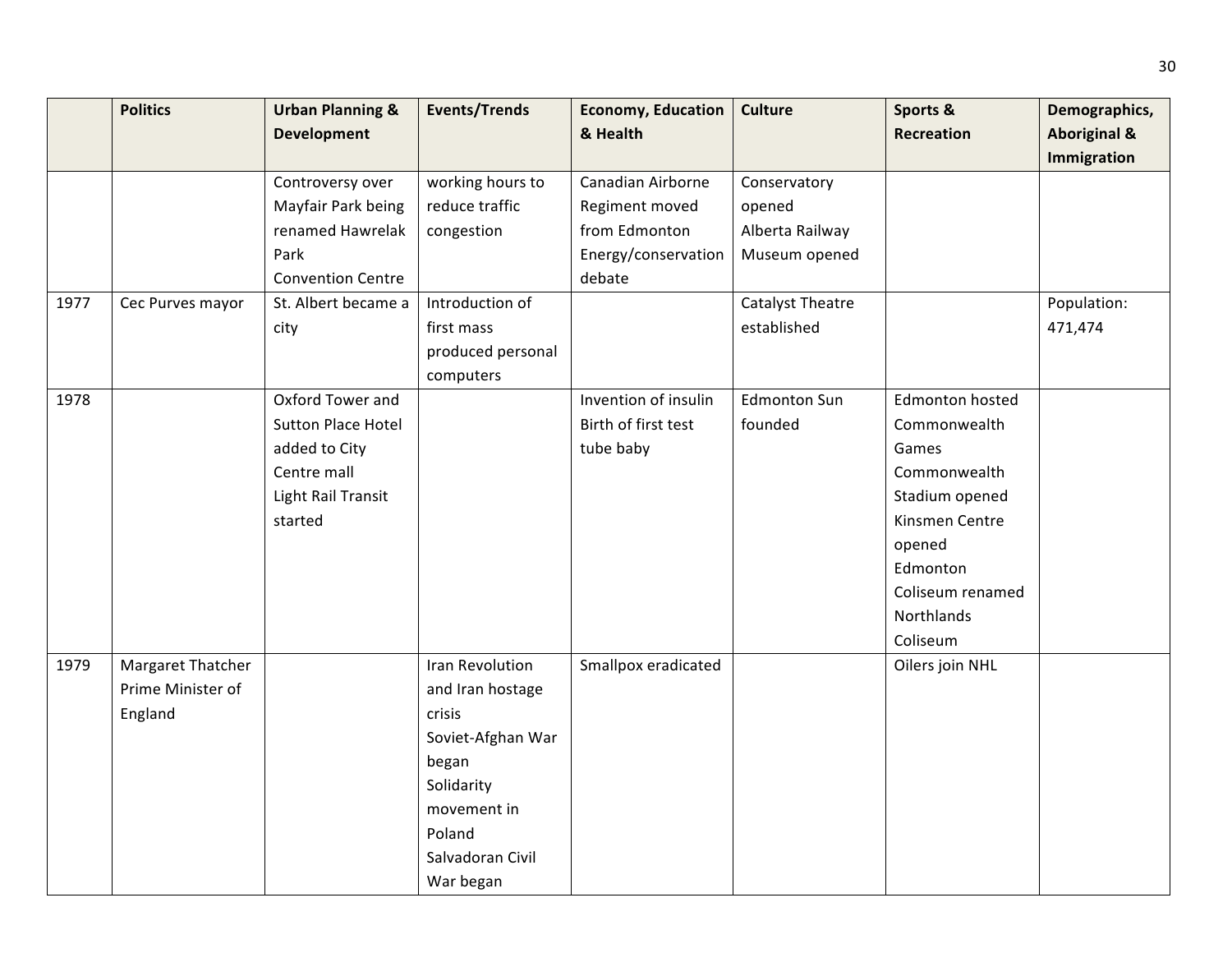|      | <b>Politics</b>   | <b>Urban Planning &amp;</b> | <b>Events/Trends</b>       | <b>Economy, Education</b> | <b>Culture</b>          | Sports &    | Demographics,           |
|------|-------------------|-----------------------------|----------------------------|---------------------------|-------------------------|-------------|-------------------------|
|      |                   | <b>Development</b>          |                            | & Health                  |                         | Recreation  | <b>Aboriginal &amp;</b> |
|      |                   |                             |                            |                           |                         |             | Immigration             |
|      |                   |                             | Overthrow of               |                           |                         |             |                         |
|      |                   |                             | Khmer Rouge 1.7M           |                           |                         |             |                         |
|      |                   |                             | killed                     |                           |                         |             |                         |
| 1980 | Ronald Regan      | New Urbanism                | Egyptian Islamic           | Ottawa introduced         | <b>Edmonton Folk</b>    |             |                         |
|      | elected President | arose in North              | Jihad formed               | <b>National Energy</b>    | Music Festival and      |             |                         |
|      | of the US         | America in 1980s            | Independence of            | Program                   | Jazz City               |             |                         |
|      |                   |                             | Rhodesia, became           |                           | introduced              |             |                         |
|      |                   |                             | Zimbabwe                   |                           | <b>Great Divide</b>     |             |                         |
|      |                   |                             |                            |                           | waterfall from High     |             |                         |
|      |                   |                             |                            |                           | Level Bridge            |             |                         |
|      |                   |                             |                            |                           | MacEwan opened          |             |                         |
|      |                   |                             |                            |                           | jazz music program      |             |                         |
| 1981 |                   | West Edmonton               | Independence of            | <b>Edmonton Food</b>      |                         |             |                         |
|      |                   | Mall opened                 | Palau                      | Bank established -        |                         |             |                         |
|      |                   | (world's largest to         |                            | the first in Canada       |                         |             |                         |
|      |                   | 2004)                       |                            |                           |                         |             |                         |
| 1982 |                   | Annexation of               | <b>CIL Plant Explosion</b> |                           | <b>Edmonton Fringe</b>  |             | Population:             |
|      |                   | surrounding area            | Hezbollah founded          |                           | <b>Theatre Festival</b> |             | 551,314                 |
|      |                   | nearly doubled size         | in Lebanon                 |                           | began (now largest      |             |                         |
|      |                   | of city; bid to             | following civil war        |                           | in NA)                  |             |                         |
|      |                   | annex St. Albert            | Falklands War              |                           |                         |             |                         |
|      |                   | and Sherwood Park           |                            |                           |                         |             |                         |
|      |                   | defeated                    |                            |                           |                         |             |                         |
| 1983 | Laurence Decore   | <b>Hotel Macdonald</b>      | Invasion of                |                           |                         | Summer      |                         |
|      | mayor             | closed                      | Grenada by the US          |                           |                         | Universiade |                         |
|      |                   | New tallest                 |                            |                           |                         |             |                         |
|      |                   | building Manulife           |                            |                           |                         |             |                         |
|      |                   | Place opened                |                            |                           |                         |             |                         |
|      |                   | Edmonton                    |                            |                           |                         |             |                         |
|      |                   | <b>Convention Centre</b>    |                            |                           |                         |             |                         |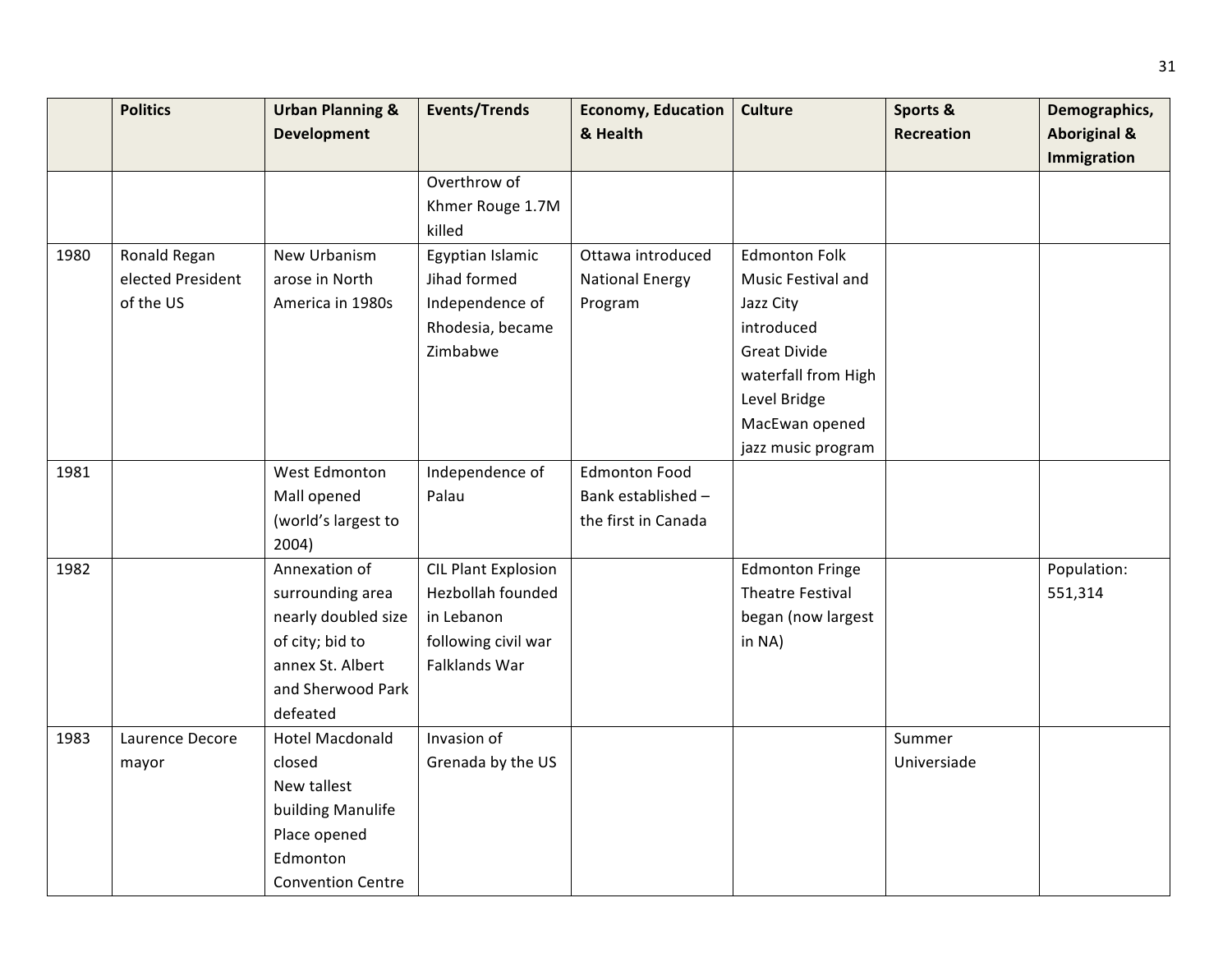|      | <b>Politics</b>          | <b>Urban Planning &amp;</b> | <b>Events/Trends</b> | <b>Economy, Education</b> | <b>Culture</b>            | Sports &             | Demographics,           |
|------|--------------------------|-----------------------------|----------------------|---------------------------|---------------------------|----------------------|-------------------------|
|      |                          | <b>Development</b>          |                      | & Health                  |                           | Recreation           | <b>Aboriginal &amp;</b> |
|      |                          |                             |                      |                           |                           |                      | Immigration             |
|      |                          | opened                      |                      |                           |                           |                      |                         |
| 1984 | <b>Brian Mulroney PM</b> |                             | Beginning of         |                           | <b>Edmonton Space</b>     | Edmonton hosts       |                         |
|      |                          |                             | famine in Ethiopia   |                           | <b>Sciences Centre</b>    | first Grey Cup       |                         |
|      |                          |                             | Beginning of         |                           | opened                    | Oilers win first of  |                         |
|      |                          |                             | miners' strike in UK |                           |                           | five Stanley Cups in |                         |
|      |                          |                             | Sino-British Joint   |                           |                           | next seven years     |                         |
|      |                          |                             | Declaration to       |                           |                           | Trappers win first   |                         |
|      |                          |                             | hand Hong Kong       |                           |                           | of four Pacific      |                         |
|      |                          |                             | back to China by     |                           |                           | Coast League         |                         |
|      |                          |                             | 1997                 |                           |                           | Championships        |                         |
|      |                          |                             |                      |                           |                           | Edmonton hosted      |                         |
|      |                          |                             |                      |                           |                           | Grey Cup for first   |                         |
|      |                          |                             |                      |                           |                           | time                 |                         |
| 1985 | Don Getty premier        | Fort Saskatchewan           |                      | Failure of Canadian       | International             | Oilers win Stanley   | Section 12(1)(b)        |
|      | $(1985-1992)$            | became a city               |                      | <b>Commercial Bank</b>    | <b>Street Performers</b>  | Cup                  | of the Indian           |
|      | Conservative             |                             |                      |                           | Festival began            |                      | Act repealed            |
|      | Mikhail Gorbachev        |                             |                      |                           | Live Aid                  |                      | returning rights        |
|      | Premier of Soviet        |                             |                      |                           |                           |                      | of status               |
|      | Union                    |                             |                      |                           |                           |                      | women who               |
|      |                          |                             |                      |                           |                           |                      | married non-FN          |
|      |                          |                             |                      |                           |                           |                      | men following           |
|      |                          |                             |                      |                           |                           |                      | fight led by            |
|      |                          |                             |                      |                           |                           |                      | Edmontonian's           |
|      |                          |                             |                      |                           |                           |                      | Nellie Carlson          |
|      |                          |                             |                      |                           |                           |                      | and Kathleen            |
|      |                          |                             |                      |                           |                           |                      | Steinhauer              |
| 1986 | Hosted                   | <b>Spruce Grove</b>         | June: River rose to  | Gainers Strike most       | <b>International Film</b> | Oilers win Stanley   |                         |
|      | international            | became a city               | 11.5m, worst flood   | divisive in               | Festival began            | Cup                  |                         |
|      | events                   |                             | since 1915           | Edmonton's labour         | The Works Art &           |                      |                         |
|      | to discuss common        |                             | 3 people died on     | history                   | Design Festival           |                      |                         |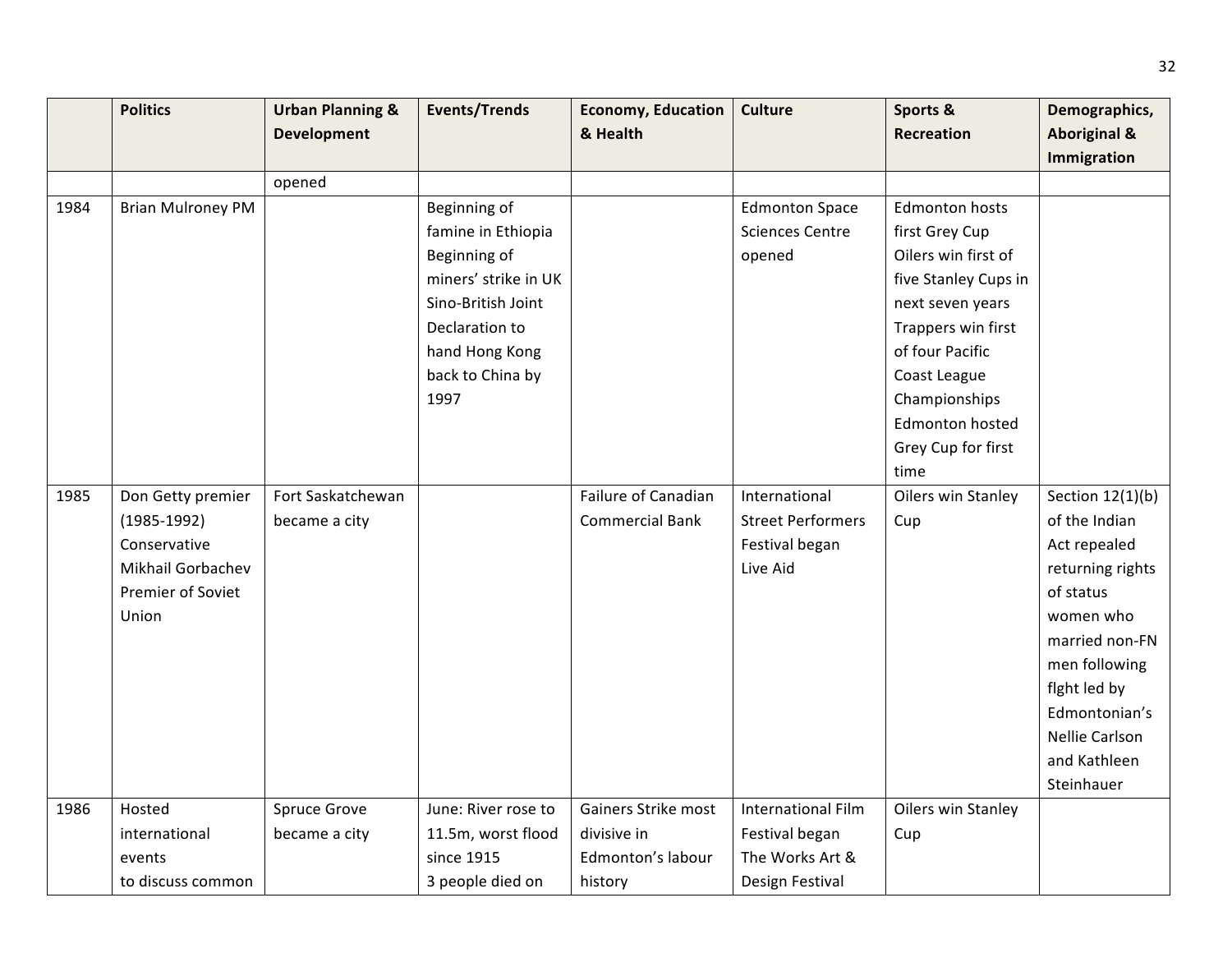|      | <b>Politics</b>     | <b>Urban Planning &amp;</b> | <b>Events/Trends</b>  | <b>Economy, Education</b> | <b>Culture</b>           | Sports &             | Demographics,           |
|------|---------------------|-----------------------------|-----------------------|---------------------------|--------------------------|----------------------|-------------------------|
|      |                     | <b>Development</b>          |                       | & Health                  |                          | <b>Recreation</b>    | <b>Aboriginal &amp;</b> |
|      |                     |                             |                       |                           |                          |                      | <b>Immigration</b>      |
|      | northern city       |                             | Mindbender ride at    | Collapse of world oil     | launched                 |                      |                         |
|      |                     |                             | <b>WEM</b>            | prices, job losses        |                          |                      |                         |
|      |                     |                             | Challenger and        |                           |                          |                      |                         |
|      |                     |                             | Chernobyl             |                           |                          |                      |                         |
|      |                     |                             | disasters             |                           |                          |                      |                         |
| 1987 | Laurence Decore     |                             | July: Edmonton        | Failure of Principal      | Telephone                |                      | Population:             |
|      | coined the phrase   |                             | Tornado               | Trust                     | <b>Historical Centre</b> |                      | 576,249                 |
|      | 'City of Champions' |                             |                       | Stock market crash        | opened in Old            |                      |                         |
|      | due to response to  |                             |                       |                           | Strathcona               |                      |                         |
|      | tornado             |                             |                       |                           |                          |                      |                         |
| 1988 | Terry Cavanaugh     |                             | Perestroika begins    |                           | First Night Festival     | Wayne Gretzky        |                         |
|      | mayor               |                             | Al-Qaeda founded      |                           | introduced               | trade                |                         |
|      |                     |                             | by Osama Bin          |                           |                          |                      |                         |
|      |                     |                             | Laden                 |                           |                          |                      |                         |
|      |                     |                             | PAN AM Flight 103     |                           |                          |                      |                         |
|      |                     |                             | destroyed mid-        |                           |                          |                      |                         |
|      |                     |                             | flight over           |                           |                          |                      |                         |
|      |                     |                             | Lockerbie, Scotland   |                           |                          |                      |                         |
| 1989 | Jann Reimer         |                             | Collapse of Soviet    |                           | <b>River City</b>        | Kurt Browning won    |                         |
|      | mayor, first female |                             | <b>Bloc in Europe</b> |                           | Shakespeare              | first or four men's  |                         |
|      | in Edmonton's       |                             | End of Cold War       |                           | Festival began           | world figure         |                         |
|      | history             |                             | Fall of Berlin Wall   |                           | (since 2008              | skating              |                         |
|      |                     |                             | First Palestinian     |                           | Freewill)                | championship in      |                         |
|      |                     |                             | suicide attack        |                           |                          | next five years      |                         |
|      |                     |                             | Tiananmen Square      |                           |                          | Randy Ferbey's       |                         |
|      |                     |                             | Massacre in China     |                           |                          | <b>Edmonton rink</b> |                         |
|      |                     |                             | Introduction of the   |                           |                          | won first of four    |                         |
|      |                     |                             | World Wide Web        |                           |                          | consecutive Men's    |                         |
|      |                     |                             | Use of personal       |                           |                          | <b>World Curling</b> |                         |
|      |                     |                             | computers became      |                           |                          | Championships        |                         |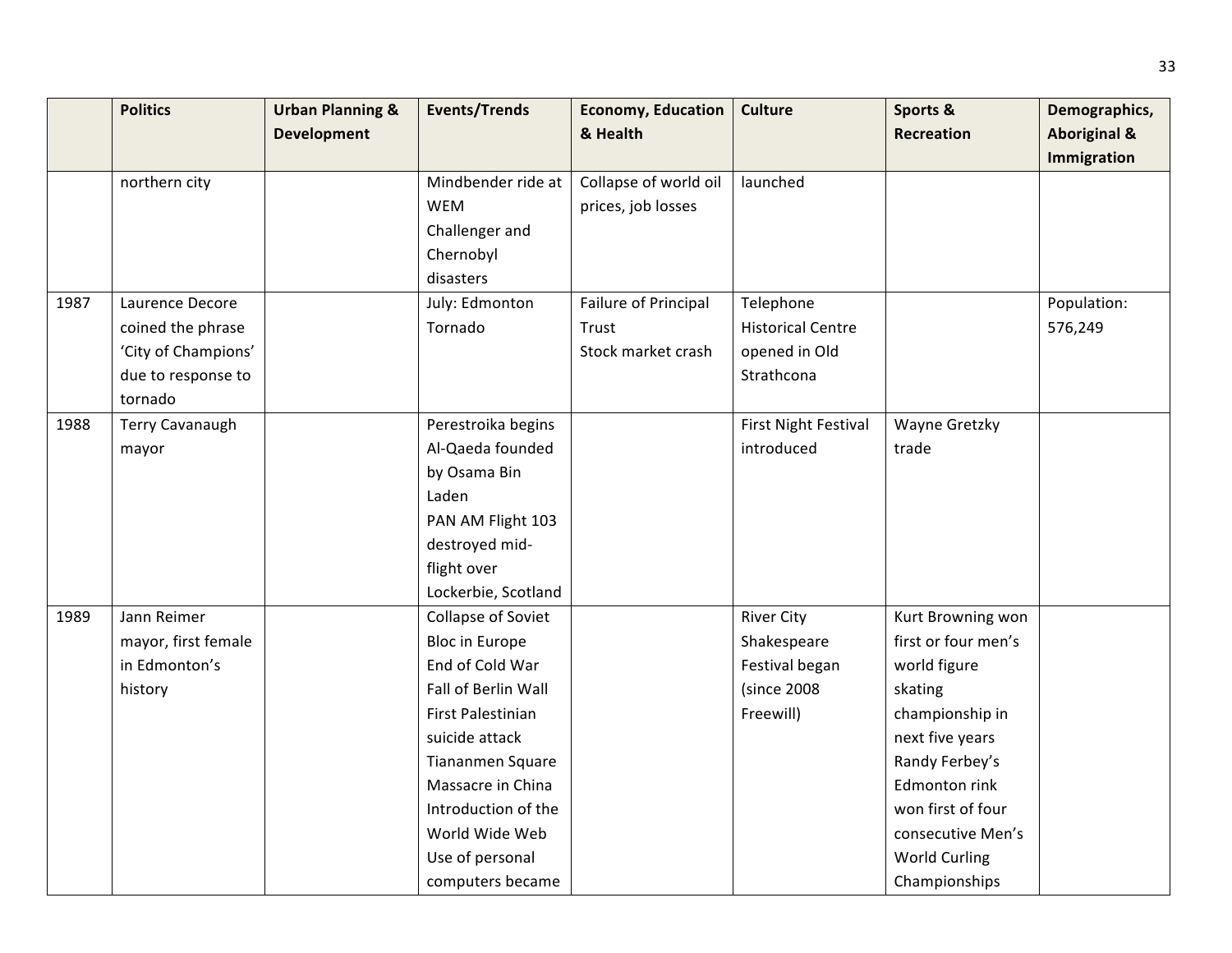|      | <b>Politics</b>             | <b>Urban Planning &amp;</b> | <b>Events/Trends</b>  | <b>Economy, Education</b> | <b>Culture</b>         | Sports &           | Demographics,           |
|------|-----------------------------|-----------------------------|-----------------------|---------------------------|------------------------|--------------------|-------------------------|
|      |                             | <b>Development</b>          |                       | & Health                  |                        | <b>Recreation</b>  | <b>Aboriginal &amp;</b> |
|      |                             |                             |                       |                           |                        |                    | <b>Immigration</b>      |
|      |                             |                             | common                |                           |                        |                    |                         |
| 1990 |                             |                             | Gulf War began        |                           |                        |                    |                         |
| 1991 |                             | <b>Hotel Macdonald</b>      | December 31           |                           |                        |                    |                         |
|      |                             | reopened                    | Soviet Union          |                           |                        |                    |                         |
|      |                             |                             | dissolved             |                           |                        |                    |                         |
| 1992 | Ralph Klein                 | <b>Current City Hall</b>    |                       | <b>EdTel privatized</b>   |                        | Scotty "Bulldog"   | Population:             |
|      | premier (1992-              | opened                      |                       |                           |                        | Olson won          | 619,195                 |
|      | 2006)                       |                             |                       |                           |                        | International      |                         |
|      | <b>Bill Clinton elected</b> |                             |                       |                           |                        | <b>Boxing</b>      |                         |
|      | President of US             |                             |                       |                           |                        | Organization world |                         |
|      |                             |                             |                       |                           |                        | championship       |                         |
| 1993 |                             |                             | <b>European Union</b> | Woodward's                |                        |                    |                         |
|      |                             |                             | established           | bankrupt                  |                        |                    |                         |
|      |                             |                             | World Trade           |                           |                        |                    |                         |
|      |                             |                             | Centre bombing,       |                           |                        |                    |                         |
|      |                             |                             | <b>NYC</b>            |                           |                        |                    |                         |
| 1994 |                             |                             | End of Apartheid in   | Telus city's privately    | Varscona Theatre       | <b>Telus Field</b> |                         |
|      |                             |                             | South Africa          | owned telephone           | opened                 | replaced John      |                         |
|      |                             |                             |                       | company privatized        |                        | Ducey Park         |                         |
| 1995 | <b>Bill Smith mayor</b>     | <b>Municipal Airport</b>    | World Trade           | <b>CFB Edmonton</b>       |                        |                    |                         |
|      |                             | closed to                   | Organization          | became Edmonton           |                        |                    |                         |
|      |                             | scheduled service           | introduced            | Garrison                  |                        |                    |                         |
| 1996 |                             |                             |                       |                           |                        | World Figure       |                         |
|      |                             |                             |                       |                           |                        | <b>Skating</b>     |                         |
|      |                             |                             |                       |                           |                        | Championships      |                         |
| 1997 | Tony Blair elected          |                             | Transfer of           |                           | <b>Winspear Centre</b> |                    | Population:             |
|      | Prime Minister of           |                             | sovereignty over      |                           | opened                 |                    | 626,500                 |
|      | UK                          |                             | Hong Kong from        |                           |                        |                    |                         |
|      |                             |                             | UK to China           |                           |                        |                    |                         |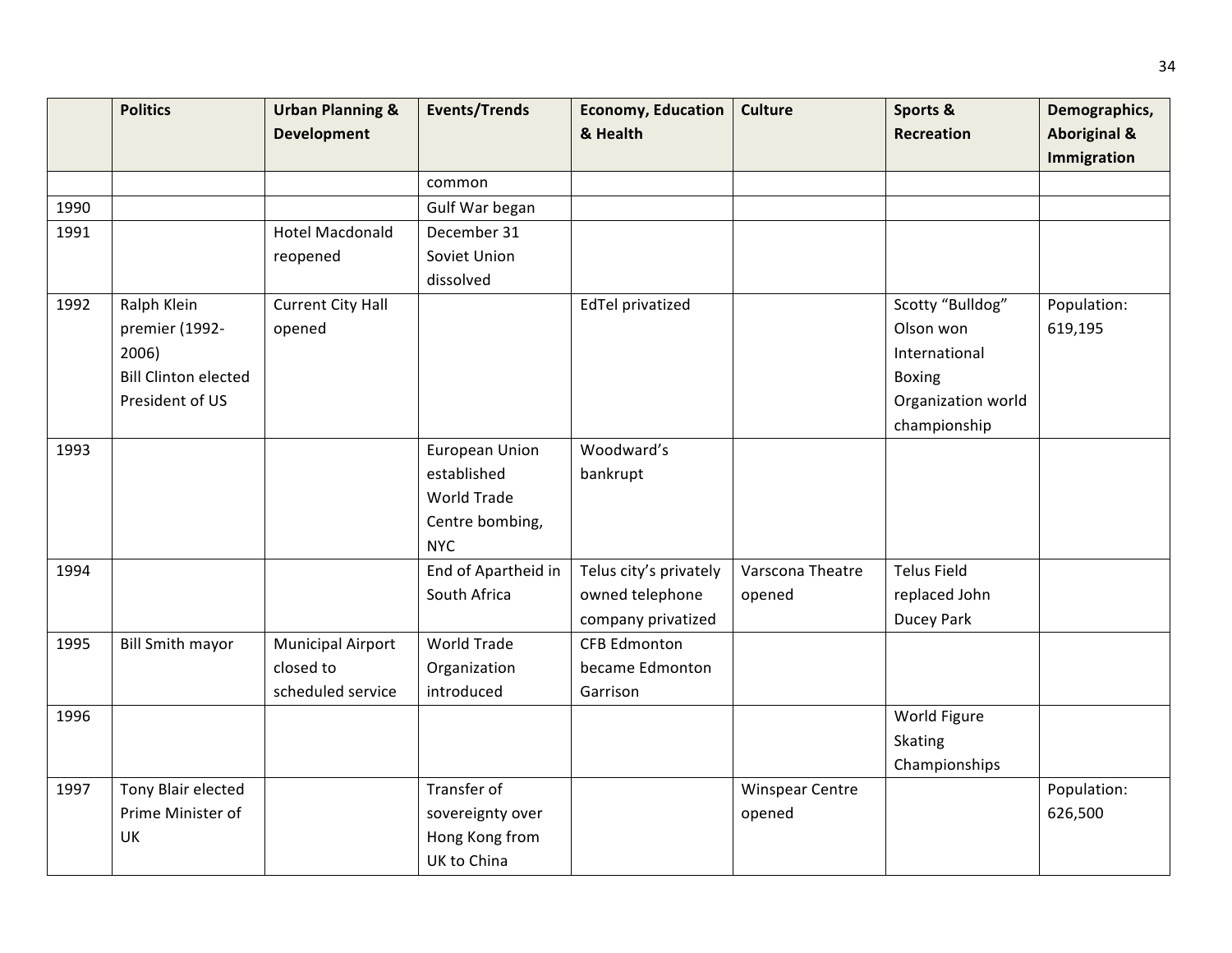|      | <b>Politics</b>    | <b>Urban Planning &amp;</b> | <b>Events/Trends</b> | <b>Economy, Education</b> | <b>Culture</b>      | Sports &            | Demographics,           |
|------|--------------------|-----------------------------|----------------------|---------------------------|---------------------|---------------------|-------------------------|
|      |                    | <b>Development</b>          |                      | & Health                  |                     | <b>Recreation</b>   | <b>Aboriginal &amp;</b> |
|      |                    |                             |                      |                           |                     |                     | Immigration             |
| 1998 |                    |                             | End of The           | Vriend Case,              |                     |                     |                         |
|      |                    |                             | Troubles in          | dismissal for sexual      |                     |                     |                         |
|      |                    |                             | Northern Ireland     | orientation taken to      |                     |                     |                         |
|      |                    |                             |                      | Supreme Court             |                     |                     |                         |
| 1999 |                    | City Centre and             | Demise of Eaton's    | Euro introduced           |                     |                     | Population:             |
|      |                    | Eaton's Centre              |                      |                           |                     |                     | 648,284                 |
|      |                    | joined by pedway            |                      |                           |                     |                     |                         |
| 2000 |                    |                             |                      |                           |                     |                     |                         |
| 2001 |                    |                             | Sept 11 attack on    |                           | Introduction of     | <b>IAAF World</b>   | Papaschase              |
|      |                    |                             | World Trade          |                           | anti-smoking bylaw  | Championships in    | band sues               |
|      |                    |                             | Centre, NYC          |                           | for restaurants and | Athletics           | government              |
|      |                    |                             | Oct US invaded       |                           | public places       | Jamie Salé and      | over loss of            |
|      |                    |                             | Afghanistan to       |                           | Space & Science     | David Pelletier won | reserve                 |
|      |                    |                             | depose Taliban       |                           | Centre renamed      | World Pairs Figure  |                         |
|      |                    |                             | Bioterrorism-        |                           | Odysseum            | <b>Skating</b>      |                         |
|      |                    |                             | anthrax attacks      |                           |                     | Championship        |                         |
| 2002 |                    |                             | Four soldiers from   | Significant changes       |                     |                     | Population:             |
|      |                    |                             | the Edmonton base    | to temporary              |                     |                     | 676,293                 |
|      |                    |                             | killed on duty in    | foreign worker            |                     |                     |                         |
|      |                    |                             | Afghanistan          | program                   |                     |                     |                         |
| 2003 | Paul Martin PM     |                             | Second Gulf War      |                           | Ice on Whyte        | Heritage Classic,   |                         |
|      | with minority      |                             | broke out            |                           | festival introduced | first outdoor NHL   |                         |
|      | government         |                             | Project KARE, an     |                           |                     | game at             |                         |
|      | Ralph Klein re-    |                             | investigational unit |                           |                     | Commonwealth        |                         |
|      | elected with 62/83 |                             | created to examine   |                           |                     | Stadium             |                         |
|      | seats              |                             | the deaths of high-  |                           |                     |                     |                         |
|      |                    |                             | risk missing         |                           |                     |                     |                         |
|      |                    |                             | persons found in     |                           |                     |                     |                         |
|      |                    |                             | rural areas          |                           |                     |                     |                         |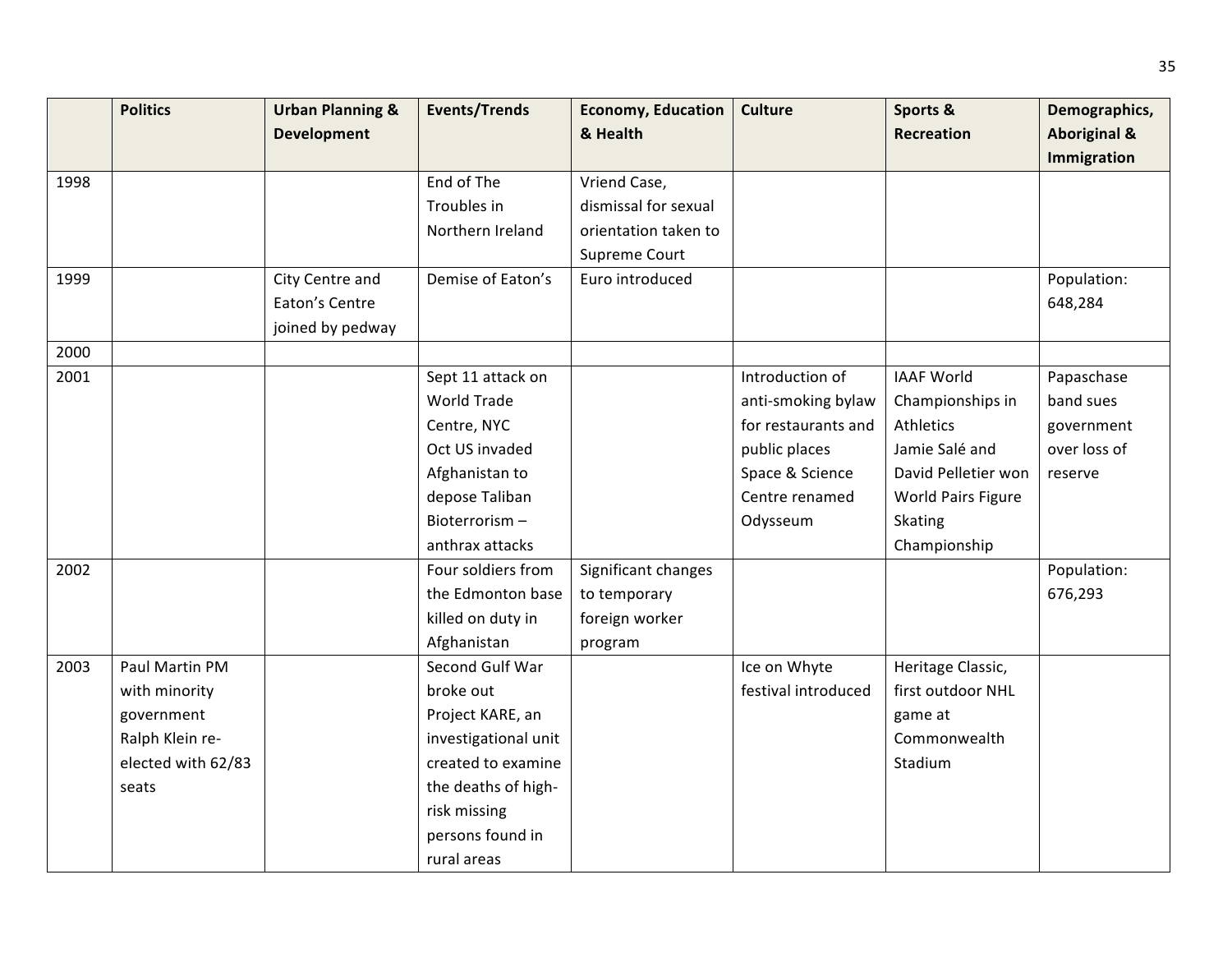|      | <b>Politics</b>     | <b>Urban Planning &amp;</b> | <b>Events/Trends</b>          | <b>Economy, Education</b> | Culture                  | Sports &                | Demographics,           |
|------|---------------------|-----------------------------|-------------------------------|---------------------------|--------------------------|-------------------------|-------------------------|
|      |                     | <b>Development</b>          |                               | & Health                  |                          | <b>Recreation</b>       | <b>Aboriginal &amp;</b> |
|      |                     |                             |                               |                           |                          |                         | Immigration             |
|      |                     |                             | surrounding city              |                           |                          |                         |                         |
| 2004 | Stephen Mandel      | Churchill Square            | Beginning of Iraq             | Mad Cow disease           | Juno Awards held         | Lori-Ann Muenzer        |                         |
|      | elected mayor       | redevelopment               | War: War on                   | <b>BSE</b> boycott        | in Edmonton              | won gold in cycling     |                         |
|      | after 1 term on     | City Market moved           | Terrorism                     | continued                 | Telephone                | at the Olympics in      |                         |
|      | Council             | to 104 St.                  | Tsunami in                    | Provincial debt           | <b>Historical Centre</b> | Athens                  |                         |
|      | Federal             |                             | Thailand;                     | erased                    | moved to PWAHC           | With 460 parks,         |                         |
|      | sponsorship         |                             | Edmonton's 100 <sup>th</sup>  | <b>Banker Nick Lysyk</b>  |                          | Edmonton had            |                         |
|      | scandal             |                             | anniversary                   | sentenced to jail for     |                          | more green space        |                         |
|      | Stephen Harper      |                             | \$35M fire at                 | de-frauding BOM of        |                          | than any other city     |                         |
|      | elected leader of   |                             | Lilydale plant                | \$16.3M                   |                          | in Canada               |                         |
|      | new Conservative    |                             |                               | Klein plagiarism          |                          |                         |                         |
|      | party               |                             |                               | scandal at                |                          |                         |                         |
|      | Bush re-elected     |                             |                               | Athabasca U               |                          |                         |                         |
|      | President of the US |                             |                               | Closure of Levis          |                          |                         |                         |
|      |                     |                             |                               | plant (formerly           |                          |                         |                         |
|      |                     |                             |                               | GWG)                      |                          |                         |                         |
| 2005 | City, province and  | Cornerstones,               | 100 <sup>th</sup> anniversary | Fastest growing           | Indira                   | <b>First Grand Prix</b> | Beginning of            |
|      | federal             | city's affordable           | of Provincehood               | economy in Canada:        | Samarasekara             | races held              | boom: 1600              |
|      | government signed   | housing program             | Fort Edmonton                 | more than \$200B in       | became president         | <b>Edmonton Rush</b>    | newcomers/              |
|      | new deal for public | approved                    | Cemetery and                  | mega projects             | of University of         | Lacrosse team           | $month -$               |
|      | transportation      | Avenue                      | Traditional                   | announced in the          | Alberta                  | established             | migrants and            |
|      | Capital City        | revitalization              | Aboriginal burial             | region                    | Valley Zoo               | Eskimos won the         | immigrants              |
|      | cleanup program     | initiated                   | ground                        | Labour shortages          | redevelopment            | Grey Cup                |                         |
|      | piloted             | Redevelopment of            | commemorated                  | Lakeside Packers          | plan approved            | <b>World Masters</b>    |                         |
|      |                     | historic HBC                | Queen and Prince              | dispute in Brooks         | <b>Provincial Museum</b> | Games                   |                         |
|      |                     | building on Jasper          | Philip visit                  |                           | of Alberta renamed       | <b>NHL</b> strike       |                         |
|      |                     | (Enterprise Square)         | Hurricane Karina in           |                           | Royal Alberta            |                         |                         |
|      |                     | Mandel said                 | New Orleans;                  |                           | Museum                   |                         |                         |
|      |                     | Edmonton would              | earthquake in                 |                           | Odysseum                 |                         |                         |
|      |                     | not tolerate any            | Pakistan and India,           |                           | renamed Telus            |                         |                         |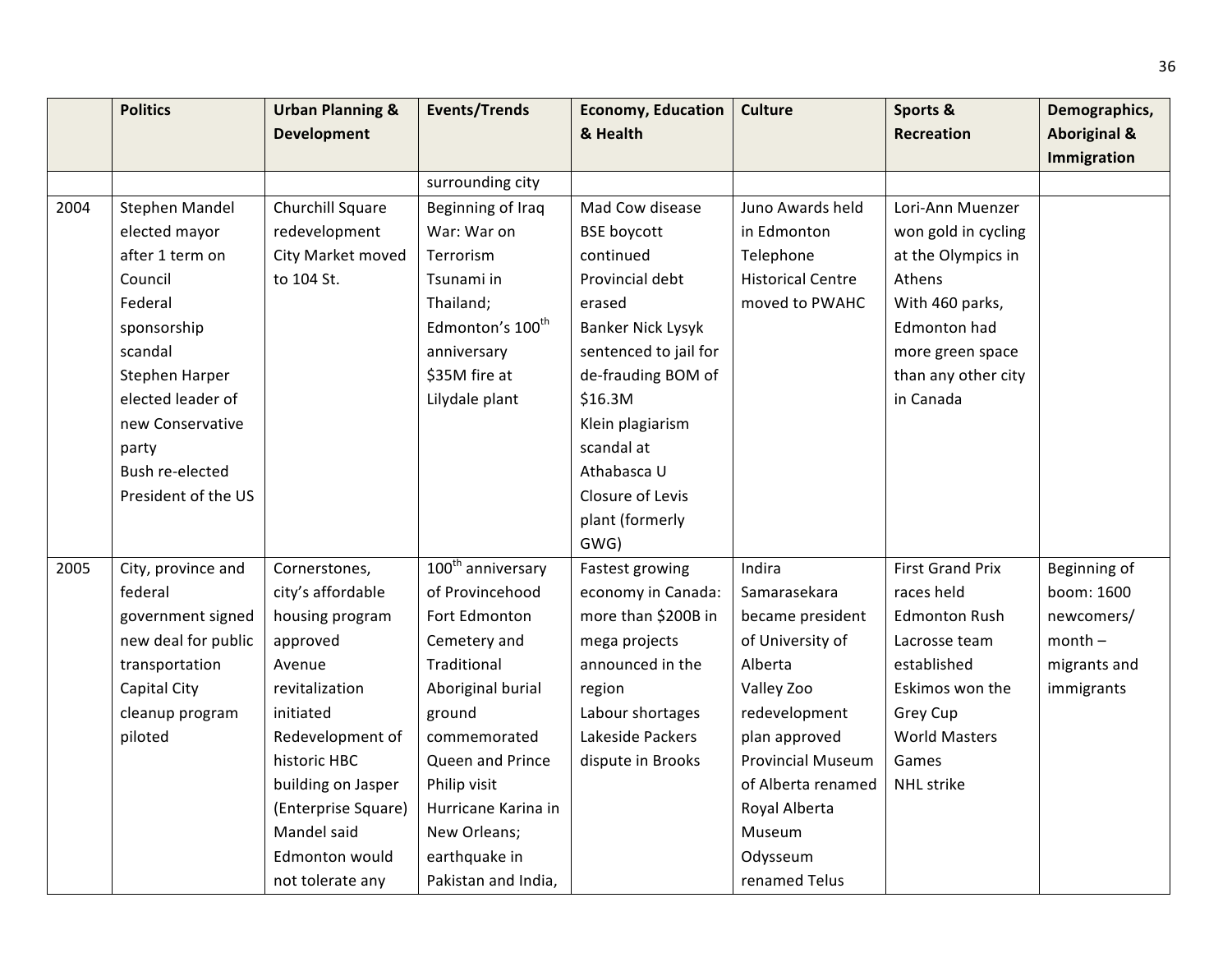|      | <b>Politics</b> | <b>Urban Planning &amp;</b> | <b>Events/Trends</b> | <b>Economy, Education</b> | <b>Culture</b>   | Sports &                        | Demographics,           |
|------|-----------------|-----------------------------|----------------------|---------------------------|------------------|---------------------------------|-------------------------|
|      |                 | <b>Development</b>          |                      | & Health                  |                  | <b>Recreation</b>               | <b>Aboriginal &amp;</b> |
|      |                 |                             |                      |                           |                  |                                 | <b>Immigration</b>      |
|      |                 | more "crap"                 | unprecedented        |                           | World of Science |                                 |                         |
|      |                 | architecture                | global philanthropy  |                           |                  |                                 |                         |
|      |                 |                             | March murder of 4    |                           |                  |                                 |                         |
|      |                 |                             | <b>RCMP</b> by James |                           |                  |                                 |                         |
|      |                 |                             | Roszko               |                           |                  |                                 |                         |
|      |                 |                             | Increasing murder    |                           |                  |                                 |                         |
|      |                 |                             | rate in Edmonton;    |                           |                  |                                 |                         |
|      |                 |                             | concerns about       |                           |                  |                                 |                         |
|      |                 |                             | Police Service       |                           |                  |                                 |                         |
| 2006 | Ed Stelmach     | <b>Edmonton Urban</b>       |                      | Crude price reached       |                  | Women's Rugby                   | Population              |
|      | premier (06-11) | Aboriginal Accord           |                      | \$68/barrel               |                  | World Cup                       | primarily of            |
|      | Conservative    | approved (FNMI)             |                      |                           |                  | <b>Edmonton Rush</b>            | European                |
|      |                 | <b>Next Generation</b>      |                      |                           |                  | debut                           | descent:                |
|      |                 | <b>Task Force</b>           |                      |                           |                  | Oiler's Stanley Cup             | English,                |
|      |                 | established                 |                      |                           |                  | run, 3-1 loss to                | Scottish,               |
|      |                 | Immigration and             |                      |                           |                  | Carolina in the 7 <sup>th</sup> | German, Irish,          |
|      |                 | Settlement                  |                      |                           |                  | Eskiimos didn't                 | Ukrainian,              |
|      |                 | Program                     |                      |                           |                  | make the Grey Cup               | Polish and              |
|      |                 | established                 |                      |                           |                  | playoffs for the                | French: 71.8%           |
|      |                 | 15,000 new                  |                      |                           |                  | first time in 34                | White; 22.9%            |
|      |                 | housing starts              |                      |                           |                  | years                           | 5.3% Aboriginal;        |
|      |                 |                             |                      |                           |                  |                                 | shift in                |
|      |                 |                             |                      |                           |                  |                                 | immigration             |
|      |                 |                             |                      |                           |                  |                                 | from the Middle         |
|      |                 |                             |                      |                           |                  |                                 | East, Africa,           |
|      |                 |                             |                      |                           |                  |                                 | South & East            |
|      |                 |                             |                      |                           |                  |                                 | Asia; of                |
|      |                 |                             |                      |                           |                  |                                 | Aboriginal              |
|      |                 |                             |                      |                           |                  |                                 | population              |
|      |                 |                             |                      |                           |                  |                                 | Métis account           |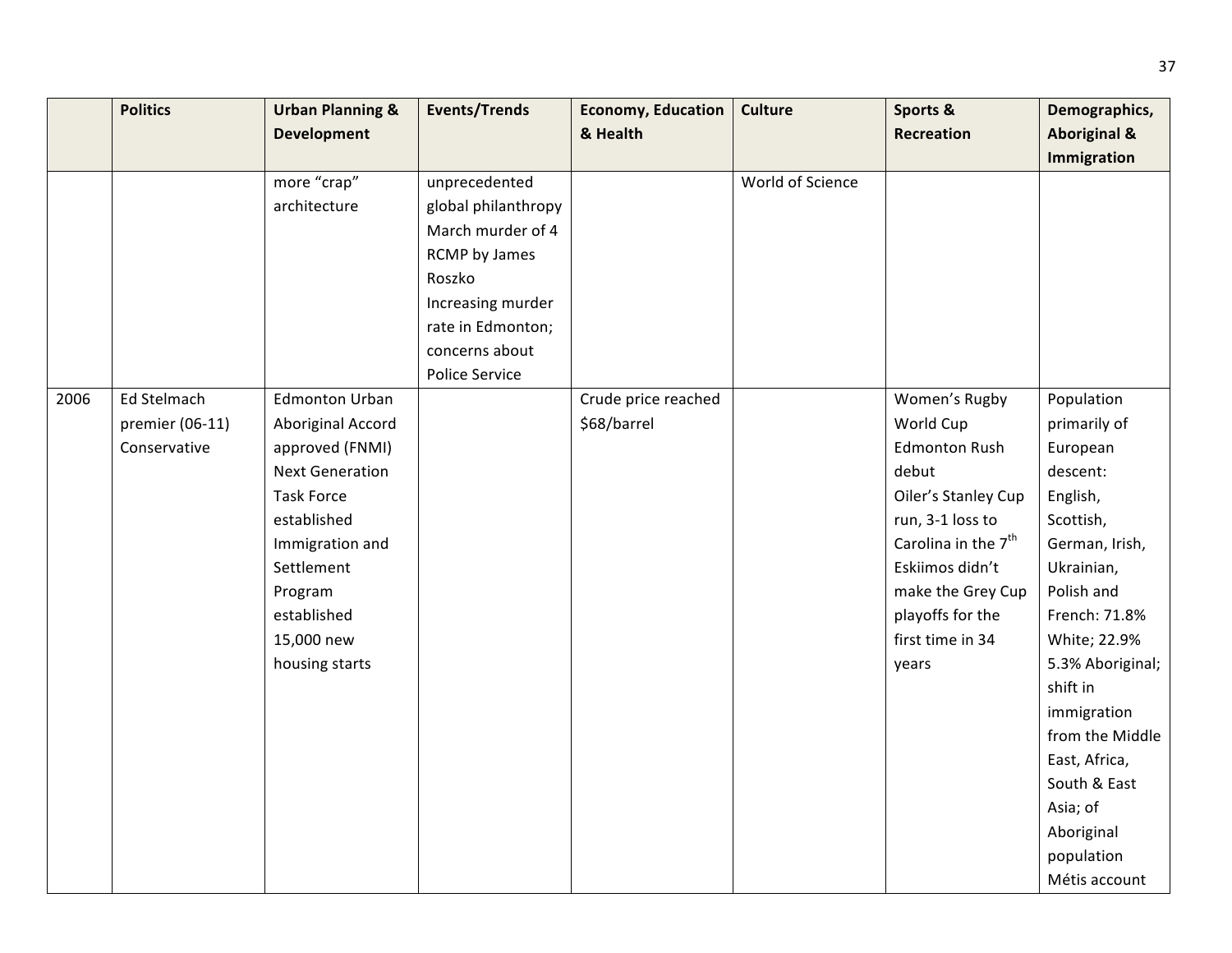|      | <b>Politics</b>       | <b>Urban Planning &amp;</b> | <b>Events/Trends</b>     | <b>Economy, Education</b> | <b>Culture</b>           | Sports &                 | Demographics,           |
|------|-----------------------|-----------------------------|--------------------------|---------------------------|--------------------------|--------------------------|-------------------------|
|      |                       | <b>Development</b>          |                          | & Health                  |                          | <b>Recreation</b>        | <b>Aboriginal &amp;</b> |
|      |                       |                             |                          |                           |                          |                          | Immigration             |
|      |                       |                             |                          |                           |                          |                          | for 3.0%                |
|      |                       |                             |                          |                           |                          |                          | followed                |
|      |                       |                             |                          |                           |                          |                          | by First Nations        |
|      |                       |                             |                          |                           |                          |                          | of 2.3%, and            |
|      |                       |                             |                          |                           |                          |                          | Inuit of 0.1%           |
| 2007 | Mandel re-elected     | New Corporate               | Commemoration            | Beginning of the          | <b>Edmonton Cultural</b> | Ford World Men's         |                         |
|      | Mayor                 | Strategic Plan: four        | of the Traditional       | economic recession        | Capital of Canada        | Curling                  |                         |
|      |                       | pillars                     | <b>Aboriginal Burial</b> | in the US                 |                          | Championship             |                         |
|      |                       | Environment,                | Ground and Fort          | Celanese Canada           |                          |                          |                         |
|      |                       | Social and Cultural,        | Edmonton                 | closed                    |                          |                          |                         |
|      |                       | Economic                    | cemetery in              |                           |                          |                          |                         |
|      |                       | Development &               | Rossdale                 |                           |                          |                          |                         |
|      |                       | Governance                  | Fire in 149 unit         |                           |                          |                          |                         |
|      |                       |                             | condominium              |                           |                          |                          |                         |
|      |                       |                             | complex under            |                           |                          |                          |                         |
|      |                       |                             | construction             |                           |                          |                          |                         |
|      |                       |                             | Homelessness             |                           |                          |                          |                         |
|      |                       |                             | challenge-               |                           |                          |                          |                         |
|      |                       |                             | Edmonton's tent          |                           |                          |                          |                         |
|      |                       |                             | city                     |                           |                          |                          |                         |
| 2008 | <b>Barack Obama</b>   | New Great                   | University of            | Global recession -        | City initiated           | <b>IBAF World Junior</b> | From 2005-              |
|      | elected President     | Neighbourhoods              | Alberta centenary        | Price of oil went         | Winter Light             | <b>AAA Baseball</b>      | 2008 more than          |
|      | of US                 | Plan approved               | <b>ETS centenary</b>     | from US\$100 a            | Festival                 | Championships            | 40,000 people           |
|      | <b>Capital Region</b> | Edmonton region             |                          | barrel in January to      | Arts and Culture         | Daryl Katz bought        | moved to                |
|      | Board established     | population                  |                          | nearly \$150 in July      | Plan Art of Living       | the Oilers in July       | Edmonton                |
|      | by the province to    | surpasses one               |                          | and \$40 in               | approved                 | New Hockey Night         |                         |
|      | improve               | million becoming            |                          | December                  | Heritage Plan            | in Canada theme          |                         |
|      | collaboration with    | the most northern           |                          | 37% of new jobs           | approved                 | song written by          |                         |
|      | surrounding           | city in NA with a           |                          | created in Canada         | Public Art Master        | Edmonton                 |                         |
|      | communities           | population over             |                          | were in Edmonton          | Plan approved            | schoolteacher            |                         |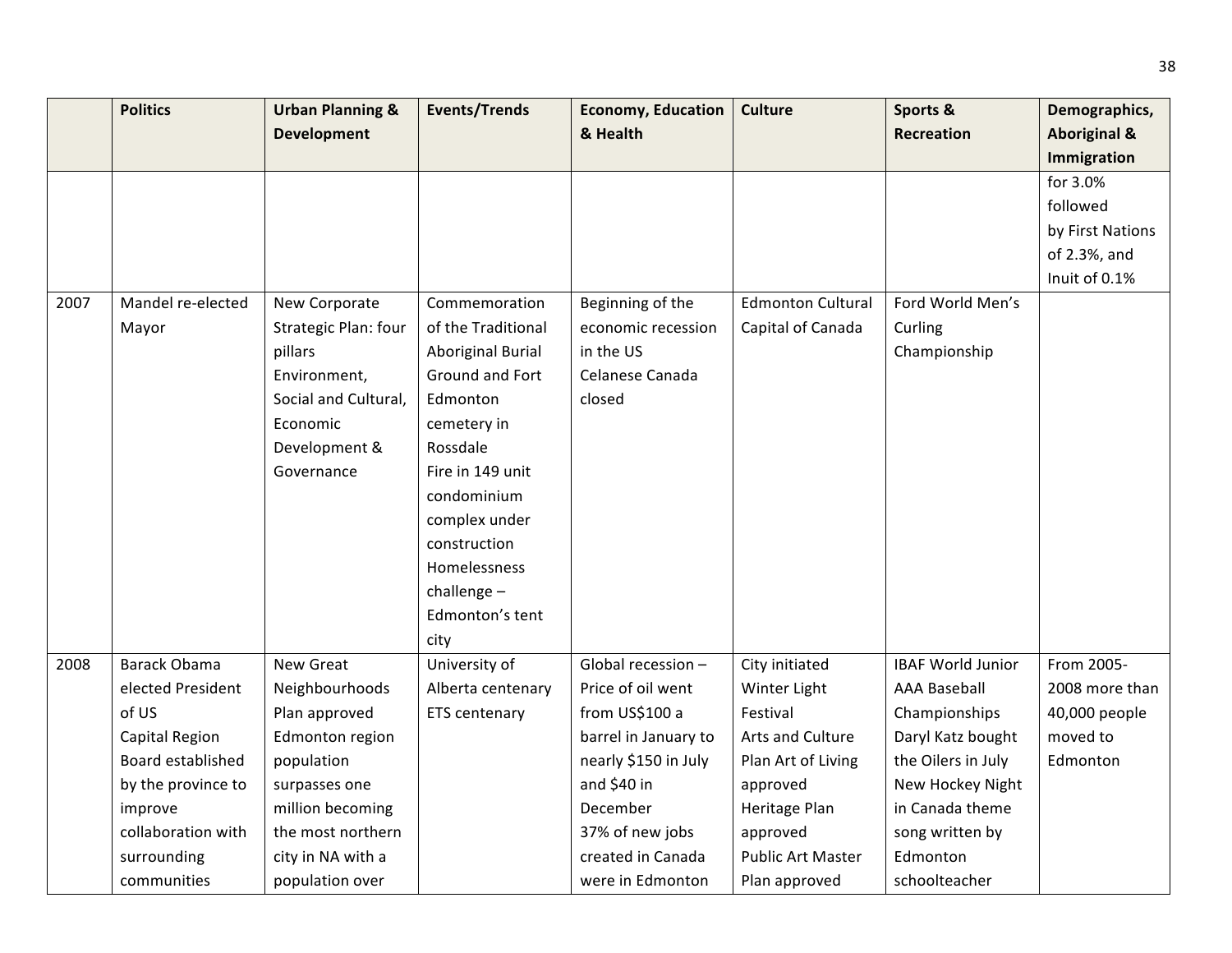|      | <b>Politics</b>              | <b>Urban Planning &amp;</b><br><b>Development</b> | <b>Events/Trends</b> | <b>Economy, Education</b><br>& Health | Culture             | Sports &<br><b>Recreation</b> | Demographics,<br><b>Aboriginal &amp;</b> |
|------|------------------------------|---------------------------------------------------|----------------------|---------------------------------------|---------------------|-------------------------------|------------------------------------------|
|      |                              |                                                   |                      |                                       |                     |                               | Immigration                              |
|      | Stelmach victory             | one million                                       |                      | May Alberta Health                    | Creative Age        | Colin Oberst                  |                                          |
|      | 72/83 Conservative           |                                                   |                      | replaced nine                         | Festival introduced |                               |                                          |
|      | MLAs; David                  |                                                   |                      | regional boards with                  | Lois Hole Library   |                               |                                          |
|      | Swann replaced               |                                                   |                      | one superboard;                       | opened              |                               |                                          |
|      | Kevin Taft as                |                                                   |                      | health care system                    |                     |                               |                                          |
|      | Liberal leader               |                                                   |                      | scrutinized                           |                     |                               |                                          |
|      | Lynda Duncan                 |                                                   |                      |                                       |                     |                               |                                          |
|      | became Alberta's             |                                                   |                      |                                       |                     |                               |                                          |
|      | 2 <sup>nd</sup> ever NDP MP, |                                                   |                      |                                       |                     |                               |                                          |
|      | only non-Tory                |                                                   |                      |                                       |                     |                               |                                          |
|      | Alberta MP                   |                                                   |                      |                                       |                     |                               |                                          |
| 2009 | Campaign to                  | The Way We Grow                                   |                      | UofA opened                           | First international |                               | Population:                              |
|      | eliminate                    | new Development                                   |                      | downtown campus                       | ice carving         |                               | 782,439, largest                         |
|      | homelessness over            | Plan approved                                     |                      | at Enterprise Square                  | competition as part |                               | percentage                               |
|      | 10 years                     | The Quarters Plan                                 |                      |                                       | of Ice on Whyte     |                               | increase of a                            |
|      |                              | approved                                          |                      |                                       | First Winter Light  |                               | decade since                             |
|      |                              | <b>Boyle Renaissance</b>                          |                      |                                       | Festival (folded in |                               | the 1970s                                |
|      |                              | plan initiated                                    |                      |                                       | 2012 due to lack of |                               |                                          |
|      |                              | End of trolley                                    |                      |                                       | funding at the      |                               |                                          |
|      |                              | system                                            |                      |                                       | same time that the  |                               |                                          |
|      |                              | Loss of significant                               |                      |                                       | City introduced the |                               |                                          |
|      |                              | heritage buildings:                               |                      |                                       | Metropolis festival |                               |                                          |
|      |                              | <b>Central Pentecostal</b>                        |                      |                                       | tagged              |                               |                                          |
|      |                              | Tabernacle,                                       |                      |                                       | "Edmonton's first   |                               |                                          |
|      |                              | Lessard House,                                    |                      |                                       | winter festival")   |                               |                                          |
|      |                              | Arlington                                         |                      |                                       | Chinese garden in   |                               |                                          |
|      |                              | Apartments                                        |                      |                                       | Louise McKinney     |                               |                                          |
|      |                              | Since 1999 36 new                                 |                      |                                       | Park                |                               |                                          |
|      |                              | residential                                       |                      |                                       |                     |                               |                                          |
|      |                              | neighbourhoods                                    |                      |                                       |                     |                               |                                          |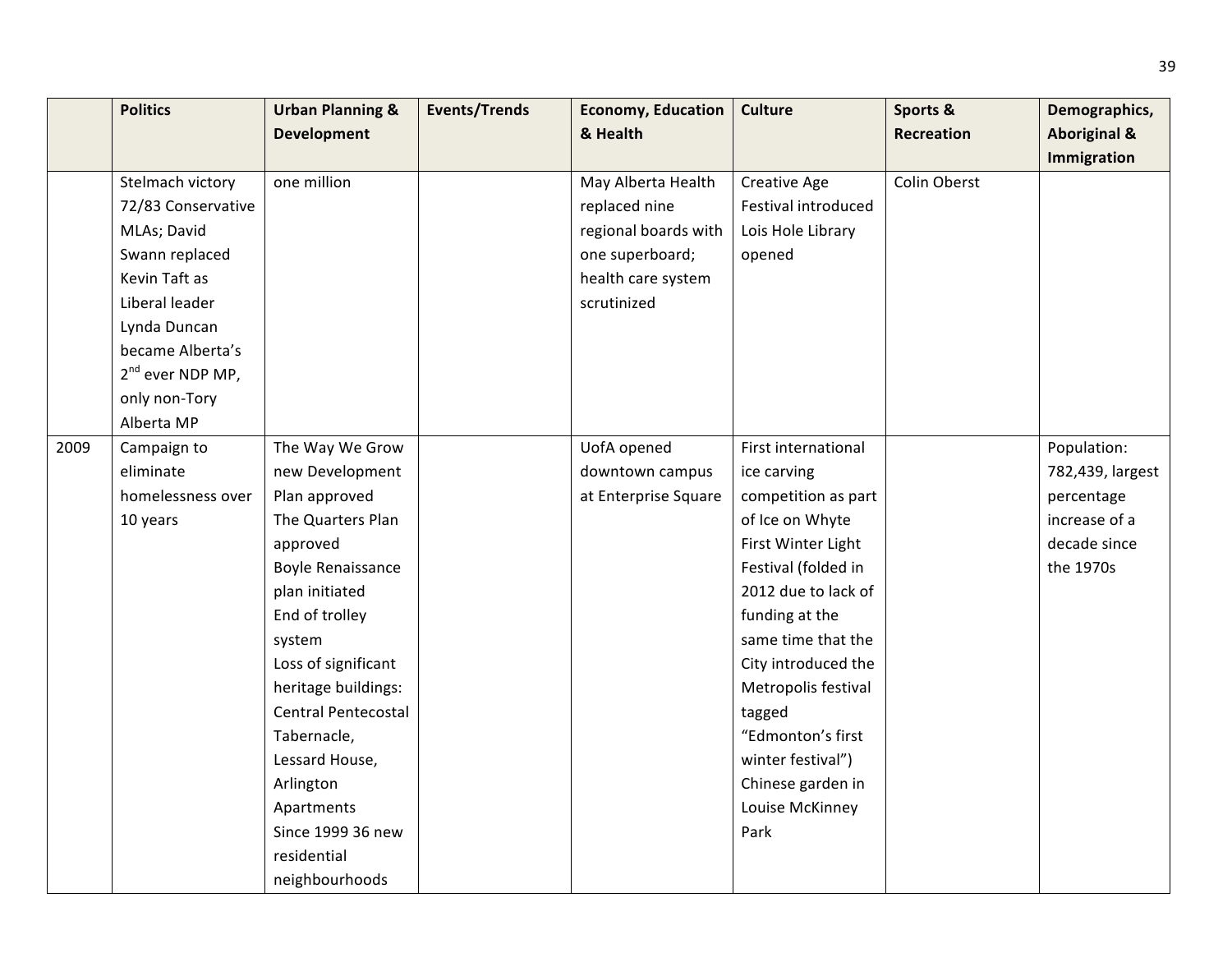|      | <b>Politics</b>        | <b>Urban Planning &amp;</b>    | <b>Events/Trends</b>  | <b>Economy, Education</b> | <b>Culture</b>     | Sports &               | Demographics,           |
|------|------------------------|--------------------------------|-----------------------|---------------------------|--------------------|------------------------|-------------------------|
|      |                        | <b>Development</b>             |                       | & Health                  |                    | <b>Recreation</b>      | <b>Aboriginal &amp;</b> |
|      |                        |                                |                       |                           |                    |                        | Immigration             |
|      |                        | approved, 51,000               |                       |                           |                    |                        |                         |
|      |                        | homes: Terwillegar             |                       |                           |                    |                        |                         |
|      |                        | Heights, Heritage              |                       |                           |                    |                        |                         |
|      |                        | Valley, The                    |                       |                           |                    |                        |                         |
|      |                        | Meadows and The                |                       |                           |                    |                        |                         |
|      |                        | Grange fastest                 |                       |                           |                    |                        |                         |
|      |                        | growth                         |                       |                           |                    |                        |                         |
|      |                        | 104 <sup>th</sup> St warehouse |                       |                           |                    |                        |                         |
|      |                        | district became                |                       |                           |                    |                        |                         |
|      |                        | popular                        |                       |                           |                    |                        |                         |
| 2010 | David Cameron          | <b>Envision Edmonton</b>       | Earthquake in Haiti   | European sovereign-       | New Art Gallery of | Hockey arena           |                         |
|      | elected Prime          | attempted to have              | Dec 18 beginning      | debt crisis triggered     | Alberta opened     | debate                 |                         |
|      | Minister of UK         | City Centre airport            | of Arab Spring        | by dept in Greece         |                    |                        |                         |
|      |                        | closure added to               | Largest oil spill in  | and Ireland's             |                    |                        |                         |
|      |                        | municipal election             | <b>Gulf of Mexico</b> | bankruptcy                |                    |                        |                         |
|      |                        | ballot                         |                       | Alberta Health            |                    |                        |                         |
|      |                        |                                |                       | Services Stephen          |                    |                        |                         |
|      |                        |                                |                       | Duckett cookie            |                    |                        |                         |
|      |                        |                                |                       | controversy               |                    |                        |                         |
|      |                        |                                |                       | Lois Hole Hospital        |                    |                        |                         |
|      |                        |                                |                       | for Women opened          |                    |                        |                         |
|      |                        |                                |                       | Increasing concerns       |                    |                        |                         |
|      |                        |                                |                       | about domestic            |                    |                        |                         |
|      |                        |                                |                       | violence                  |                    |                        |                         |
| 2011 | <b>Heather Redford</b> | Increasing                     | End of the Iraq War   | <b>Occupy Movement</b>    | Social Enterprise  | <b>Terwilligar Rec</b> | Population:             |
|      | premier                | concerns about                 | Egyptian revolution   | highlighted               | Fund established   | Centre opened, a       | 812, 201; $2nd$         |
|      | Conservative           | aging urban                    | Fukushima, Japan      | economic disparity        | by Edmonton        | private/public         | largest                 |
|      | NDP official           | infrastructure                 | earthquake, March     | <b>Edmonton Clinic</b>    | Community          | partnership and        | Aboriginal              |
|      | opposition in          | New downtown                   | 11                    | opens at UofA             | Foundation         | the first major rec    | population in           |
|      | Canada for first       | plan approved                  | City's homicide       | End of home milk          |                    | centre for 25 years;   | Canada                  |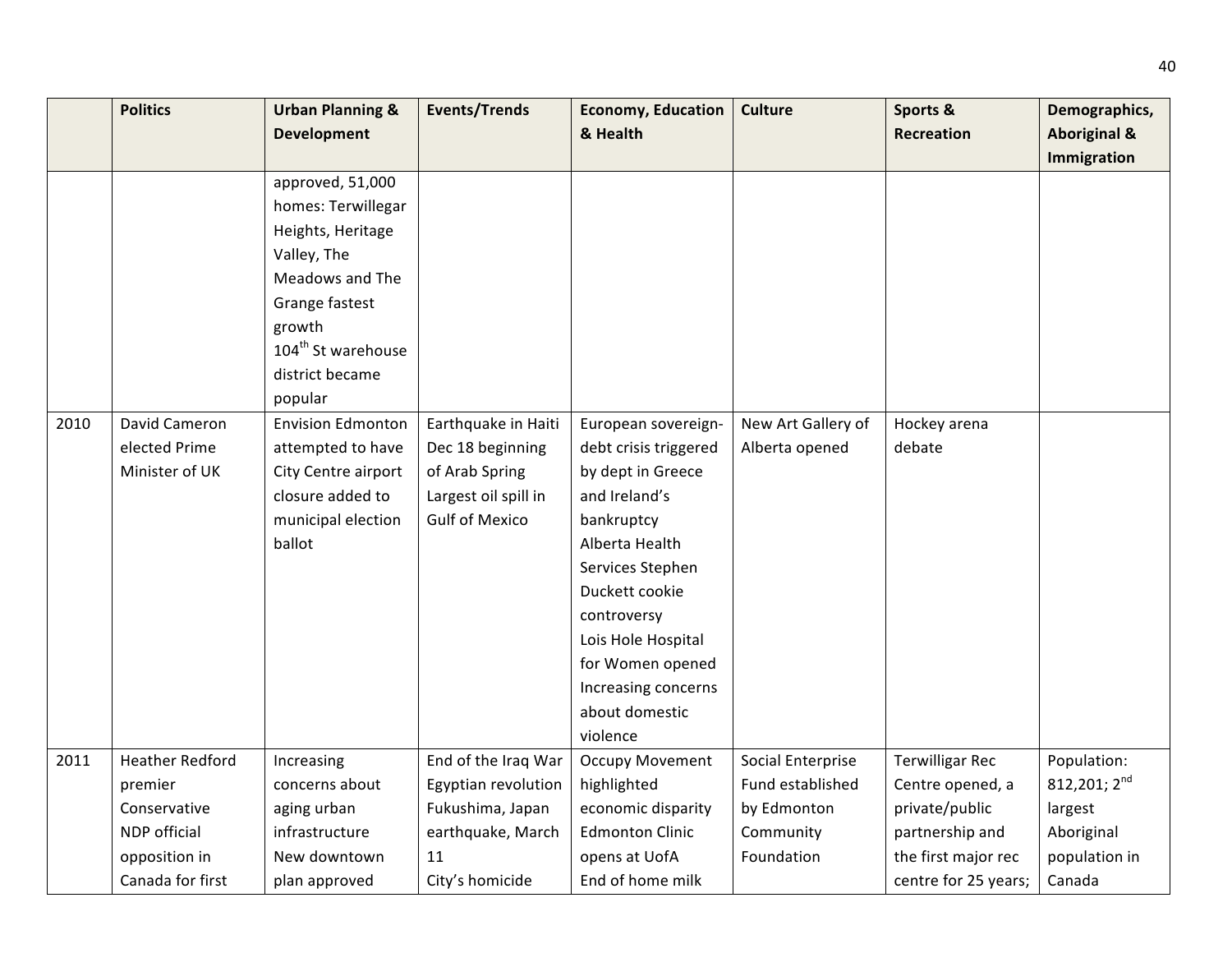|      | <b>Politics</b>     | <b>Urban Planning &amp;</b> | <b>Events/Trends</b> | <b>Economy, Education</b> | <b>Culture</b>       | Sports &             | Demographics,           |
|------|---------------------|-----------------------------|----------------------|---------------------------|----------------------|----------------------|-------------------------|
|      |                     | <b>Development</b>          |                      | & Health                  |                      | Recreation           | <b>Aboriginal &amp;</b> |
|      |                     |                             |                      |                           |                      |                      | <b>Immigration</b>      |
|      | time                | <b>Epcor Tower</b>          | rate spikes at 47    | delivery in the city      |                      | <b>Multiplex Rec</b> |                         |
|      |                     | completed                   | Long form            | Submarines                |                      | Centres became       |                         |
|      |                     | Community                   | Canadian census      | removed from WEM          |                      | the norm in Ed, the  |                         |
|      |                     | <b>Sustainability Task</b>  | scrapped             | $(1985 - 2011)$           |                      | Meadows and          |                         |
|      |                     | Force appointed in          | Fire in Slave Lake   | Controversy over No       |                      | Clareview under      |                         |
|      |                     | response to                 |                      | Zeros policy in           |                      | development, 5       |                         |
|      |                     | address                     |                      | schools, Ross Shep        |                      | more in planning     |                         |
|      |                     | sustainability of           |                      | teacher Lynden            |                      | stages               |                         |
|      |                     | Edmonton's                  |                      | Dorval                    |                      |                      |                         |
|      |                     | mature                      |                      | Closure of Kim            |                      |                      |                         |
|      |                     | neighbourhoods              |                      | Chaung's repair           |                      |                      |                         |
|      |                     | and schools                 |                      | shop, a reflection of     |                      |                      |                         |
|      |                     |                             |                      | disposable society        |                      |                      |                         |
| 2012 | Death of Peter      | Developed Winter            | Local food           |                           |                      | End of Indy races in |                         |
|      | Lougheed,           | <b>City Strategy</b>        | movement             |                           |                      | city                 |                         |
|      | reassessment of     | Continued                   | Meat recall at XL    |                           |                      |                      |                         |
|      | conservative values | concerns about              | Foods plant in       |                           |                      |                      |                         |
|      |                     | Hwy 63 Ed-Ft.Mac.           | <b>Brooks</b>        |                           |                      |                      |                         |
|      |                     |                             | Shooting in Hub      |                           |                      |                      |                         |
|      |                     |                             | Mall robbery         |                           |                      |                      |                         |
| 2013 | Don Iveson mayor    | 13% of population           |                      |                           | Inaugural            | Agreement in         |                         |
|      |                     | age 65+,                    |                      |                           | Skirtsafire Festival | arena development    |                         |
|      |                     | proportion                  |                      |                           |                      |                      |                         |
|      |                     | expected to grow            |                      |                           |                      |                      |                         |
|      |                     | to 20% by 2025              |                      |                           |                      |                      |                         |
|      |                     | Poverty elimination         |                      |                           |                      |                      |                         |
|      |                     | strategic                   |                      |                           |                      |                      |                         |
|      |                     | framework                   |                      |                           |                      |                      |                         |
|      |                     | released                    |                      |                           |                      |                      |                         |
|      |                     | Closure of City             |                      |                           |                      |                      |                         |